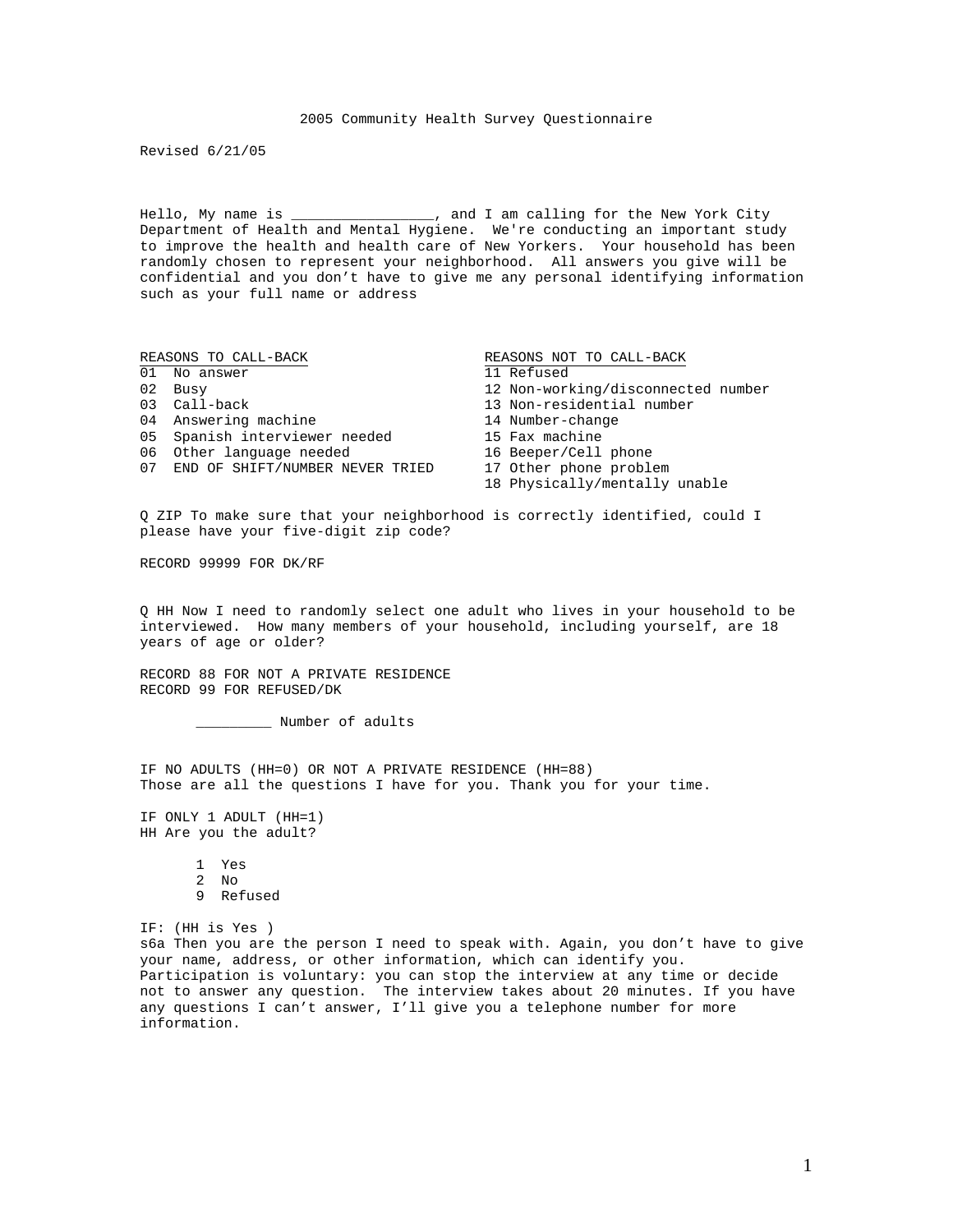IF S5=NO (NOT THE ADULT) s6b May I speak with the adult? 1 Yes - available (SKIP TO WHICH) 2 No - not available - callback 9 Refused CALLBACK IF PICKED ADULT IS NOT AVAILABLE May I please have the adult's name so we can ask for them when we call back? Q NUMADULT How many of these adults are men and how many are women? INTERVIEWER: RECORD 99 FOR REFUSED  $\frac{1}{\sqrt{2}}$  Men: \_\_\_ Women:

Q PICK Could I please speak with \_\_\_\_\_\_\_\_\_\_\_? [RANDOMLY PICKED]

1 Yes - available (SKIPTO WHICH) 2 No - not available - callback 9 Refused

IF PICKED PERSON IS NOT AVAILABLE:

May we please have (PICKED PERSON'S) \_\_\_\_\_\_\_\_\_\_\_\_\_\_ name so that we can speak with [them] when we call back?

ENTER RESPONDENTS NAME OR 'RF' IF REFUSES

Q WHICH INTERVIEWER: SELECT LANGUAGE

1 ENGLISH 2 SPANISH 3 RUSSIAN PAPER 4 CHINESE PAPER 5 LANGUAGE LINE

Q HELLO

Hello, My name is \_\_\_\_\_\_\_\_\_\_\_\_\_\_\_\_\_, and I am calling for the New York City Department of Health and Mental Hygiene. We're conducting an important study to improve the health and health care of New Yorkers. Your household has been randomly chosen to represent your neighborhood. All answers you give will be confidential

You don't have to give your name, address, or other information, which can identify you. Participation is voluntary: you can stop the interview at any time or decide not to answer any question. The interview takes about 20 minutes. If you have any questions I can't answer, I'll give you a telephone number for more information.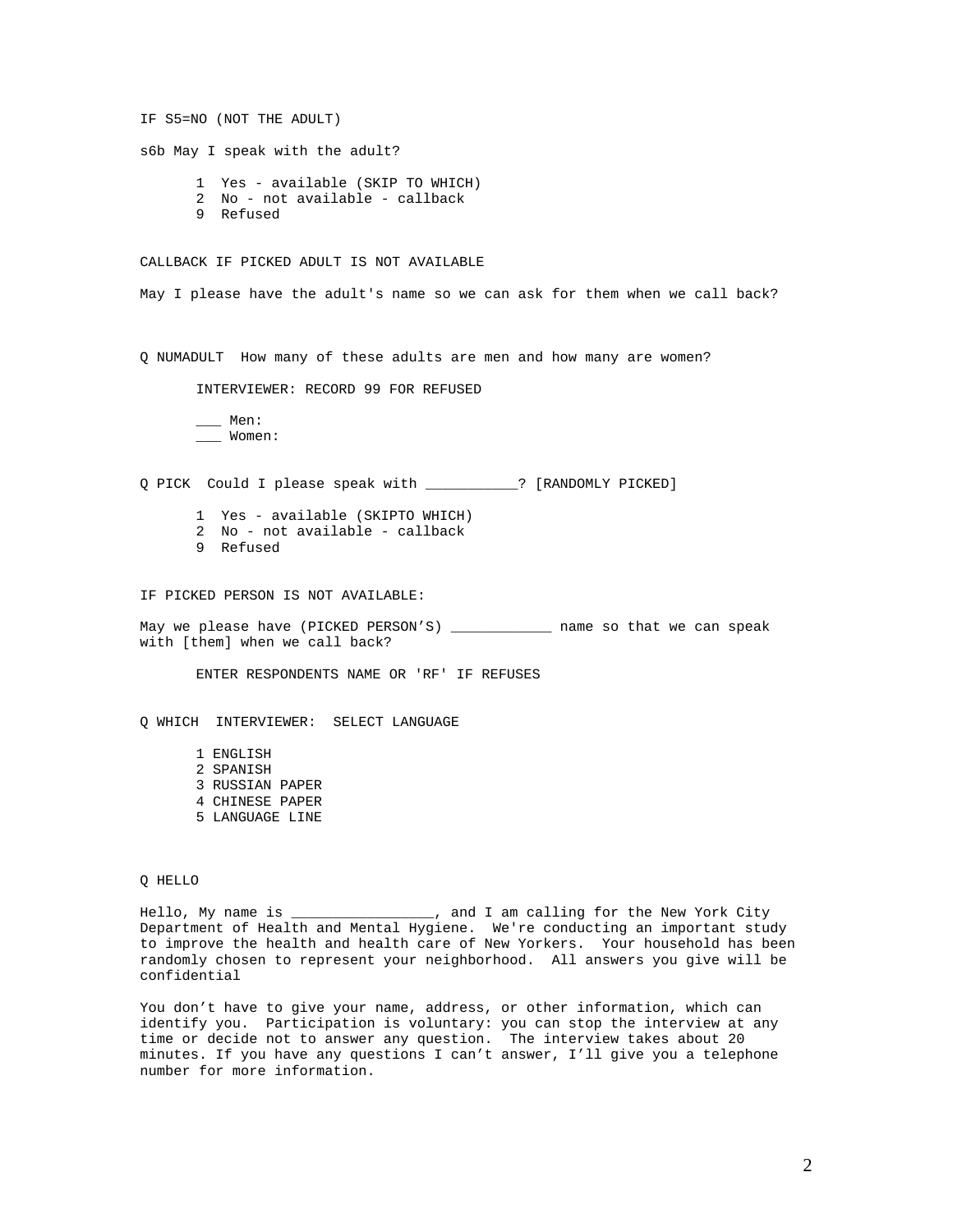### **HEALTH STATUS/FREQUENT MENTAL DISTRESS**

Q 1.1A Would you say that in general your health is: Excellent, Very Good, Good, Fair or Poor? [BRFSS 2004]

1 EXCELLENT 2 VERY GOOD 3 GOOD 4 FAIR 5 POOR 7 DON'T KNOW/NOT SURE 9 REFUSED

SCREEN: Next, I will ask about your physical health and then I will ask about your mental health.

#### **ASK ALL**

Q1.2 Thinking about your physical health, which includes physical illness and injury, for about how many days during the past 30 days was your physical health not good? [BRFSS 2004]

\_ \_ NUMBER OF DAYS (range 00-30 days 77,99) 7 7 DON'T KNOW/NOT SURE 9 9 REFUSED

Q 1.3 Now thinking about your mental health, which includes stress, depression, and problems with emotions, for about how many days during the past 30 days was your mental health not good? [BRFSS 2004]

\_ \_ NUMBER OF DAYS(range 00-30 days, 77,99) 7 7 DON'T KNOW/NOT SURE 9 9 REFUSED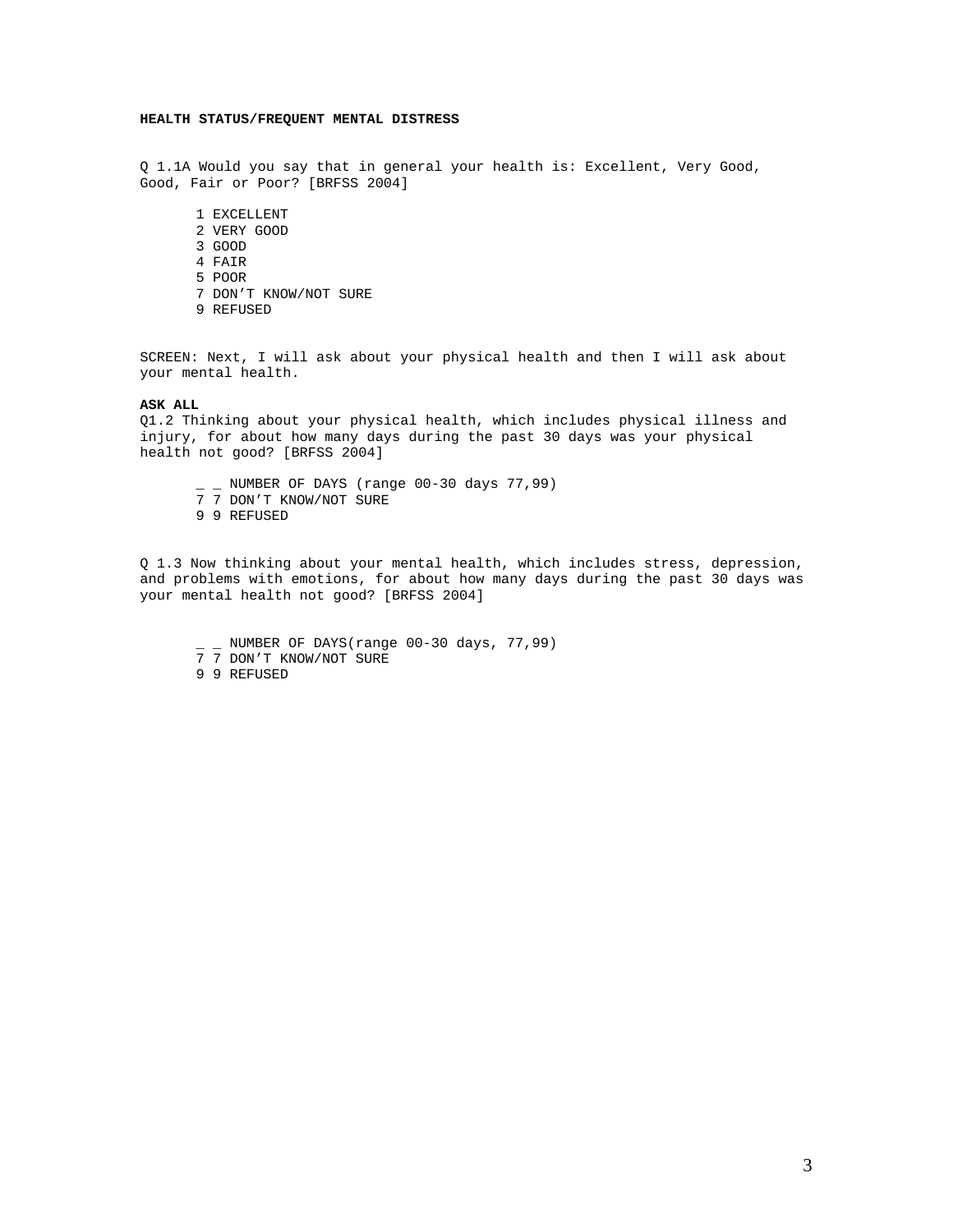## **ACCESS**

Q 2.1. Do you have any kind of health care coverage, including health insurance, prepaid plans such as HMOs, or government plans such as Medicare or Medicaid? [BRFSS 2004]

1 YES 2 NO 7 DON'T KNOW/NOT SURE 9 REFUSED

## **IF Q 2.1 = 1 THEN ASK 2.2A OR Q2.2B, ELSE SKIP TO Q 2.3.**

Q 2.2b What type of health care insurance do you use to pay for your doctor or hospital bills? Is it insurance through: [BRFSS 2004]

01 Your employer **IF R DOES NOT PICK #1, READ ALL OF THE REMAINING ANSWER CHOICES**  02 Someone else's employer 03 A plan that you or someone else buys on your own 04 Medicare 05 Family Health Plus or Medicaid 06 The military, CHAMPUS, TriCare, or the VA 10 Some other source 88 NONE 77 DON'T KNOW/NOT SURE 99 REFUSED

### **ASK ALL**

Q 2.3 Do you have one person or more than one person you think of as your personal doctor or health care provider? [BRFSS 2004]

1 YES (ONE OR MORE THAN ONE) 2 NO 7 DON'T KNOW/NOT SURE 9 REFUSED

Q 2.4B Was there a time in the past 12 months when you needed medical care, but did not get it? [BRFSS 2002]

1 YES 2 NO 7 DON'T KNOW/NOT SURE 9 REFUSED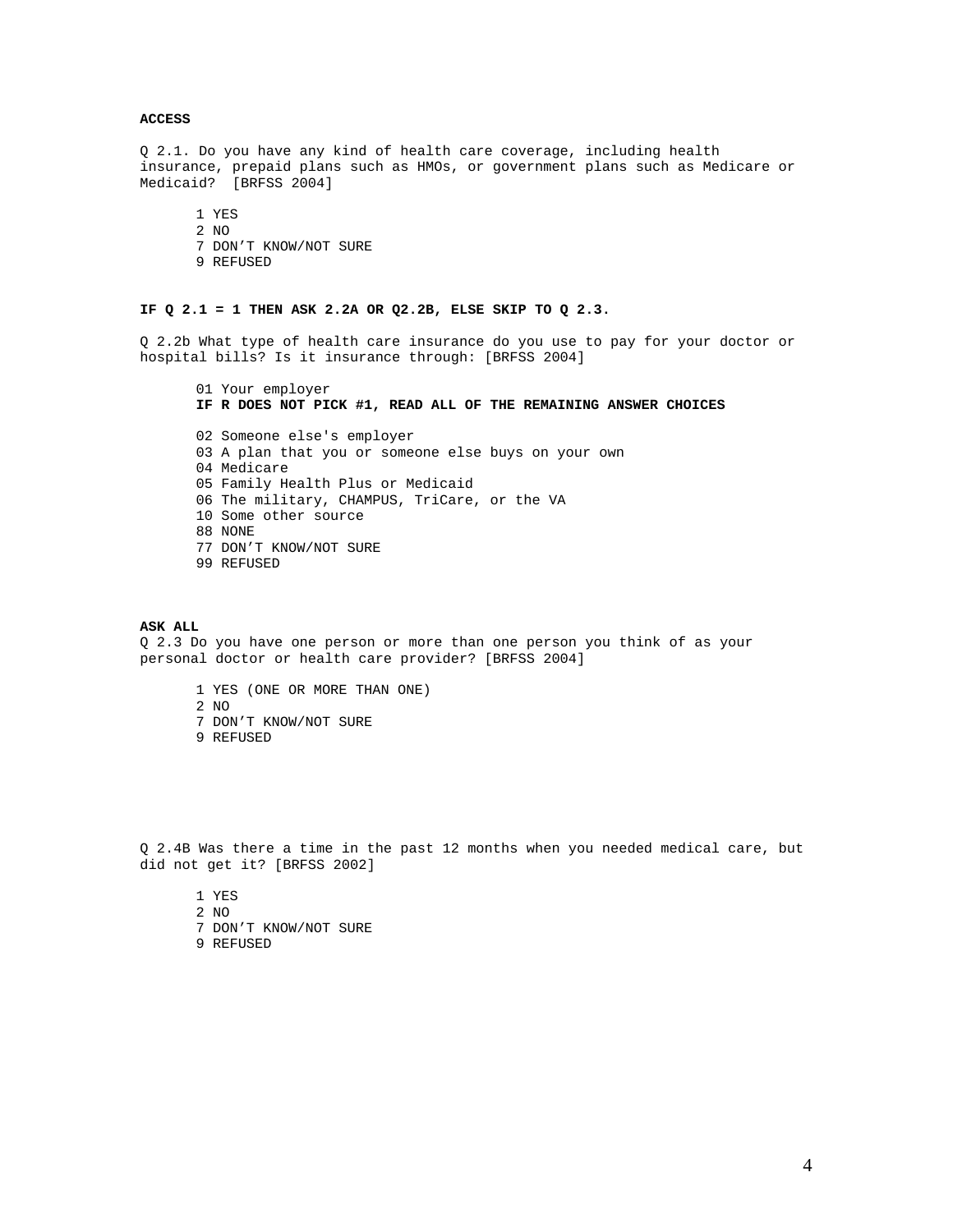## **Chronic Disease**

Q 3.1 Have you ever been told by a doctor, nurse or other health professional that you have high blood pressure? [BRFSS 2002]

1 YES

- 2 NO
- 7 DON'T KNOW/NOT SURE
- 9 REFUSED

## **IF Q 3.1= 1 THEN ASK 3.2, ELSE SKIP TO 3.4**

Q 3.2 Have you ever been told by a doctor, nurse or other health professional that you need to take medicine for high blood pressure?

- 1. YES
- 2. NO
- 7. DON'T KNOW/NOT SURE
- 9. REFUSED

## **IF Q 3.2=1 THEN ASK 3.3, ELSE SKIP TO 3.4**

Q 3.3 Are you currently taking medication for your high blood pressure? [BRFSS 2002]

- 1. YES
- 2. NO
- 7. DON'T KNOW/NOT SURE
- 9. REFUSED

## **ASK ALL**

Q 3.4 Cholesterol is a fatty substance found in the blood. Have you ever had your cholesterol checked?

- 1 YES
- 2 NO
- 7 DON'T KNOW/NOT SURE
- 9 REFUSED

## **IF Q3.4=1 ASK 3.5, ELSE SKIP TO 3.6A**

Q 3.5 About how long has it been since you last had your cholesterol checked? [BRFSS 2002]

READ ONLY IF NECESSARY

- 1 less than 12 months ago
- 2 1 year ago but less than 2 years ago
- 3 2 years ago but less than 5 years ago
- 4 5 or more years ago
- 7 DON'T KNOW/NOT SURE
- 9 REFUSED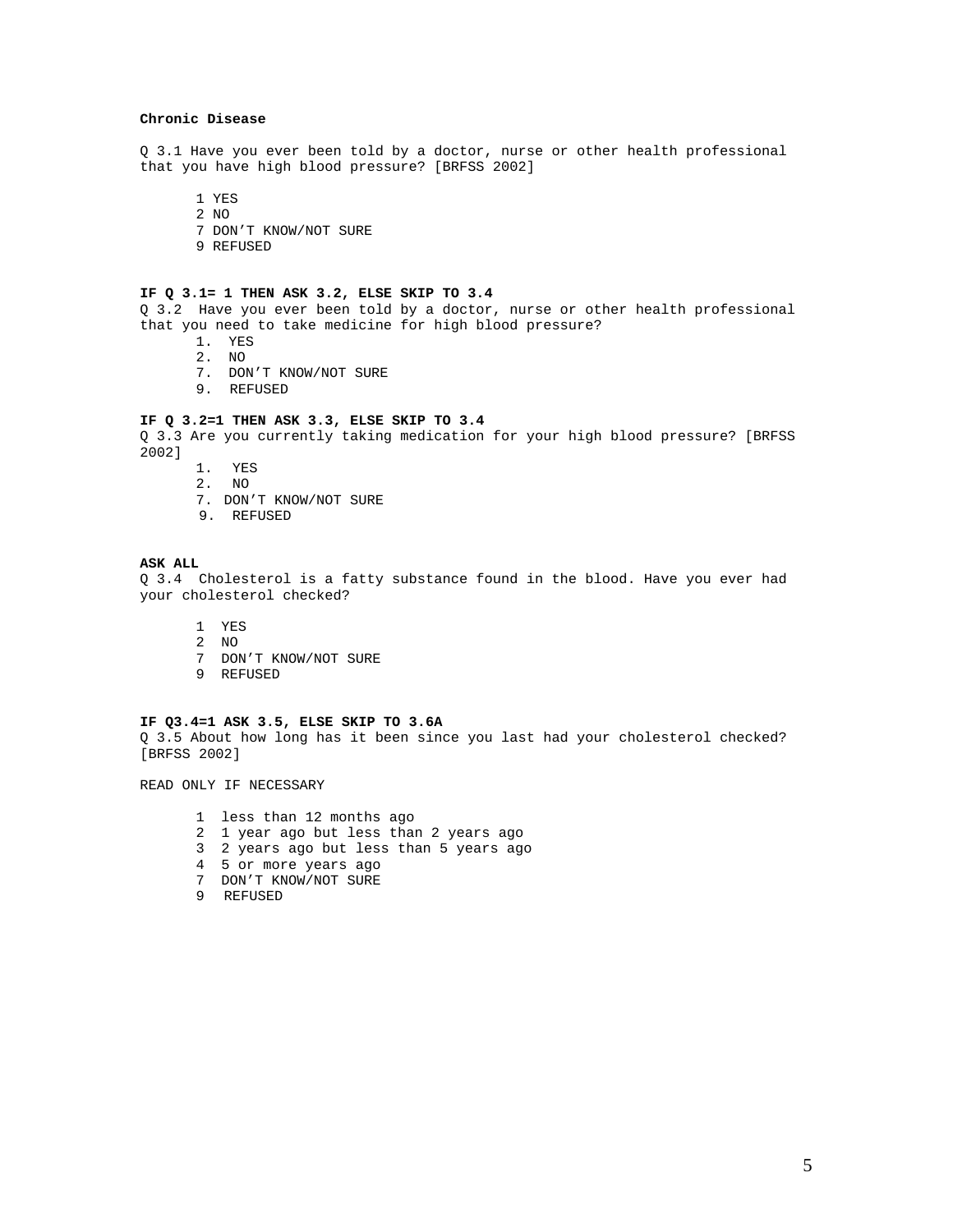**Mental Health** 

**ASK ALL**  READ: The next few questions are about your mental health ASK ALL [Q3.6a-3.6f BRFSS 2002] Q 3.6a During the past 30 days, how often did you feel So sad that nothing could cheer you up? All of the time, most of the time, some of the time, a little of the time, OR none of the time? IF ASKED: THE NUMBER FOR PROJECT LIBERTY IS (800) LIFE NET 1 ALL OF THE TIME 2 MOST OF THE TIME 3 SOME OF THE TIME 4 A LITTLE OF THE TIME 5 NONE OF THE TIME 7 DON'T KNOW/NOT SURE 9 REFUSED

Q 3.6b During the past 30 days, how often did you feel

Nervous?

All of the time, most of the time, some of the time, a little of the time, OR none of the time?

IF ASKED: THE NUMBER FOR PROJECT LIBERTY IS (800) LIFE NET

> 1 ALL OF THE TIME 2 MOST OF THE TIME 3 SOME OF THE TIME 4 A LITTLE OF THE TIME 5 NONE OF THE TIME 7 DON'T KNOW/NOT SURE 9 REFUSED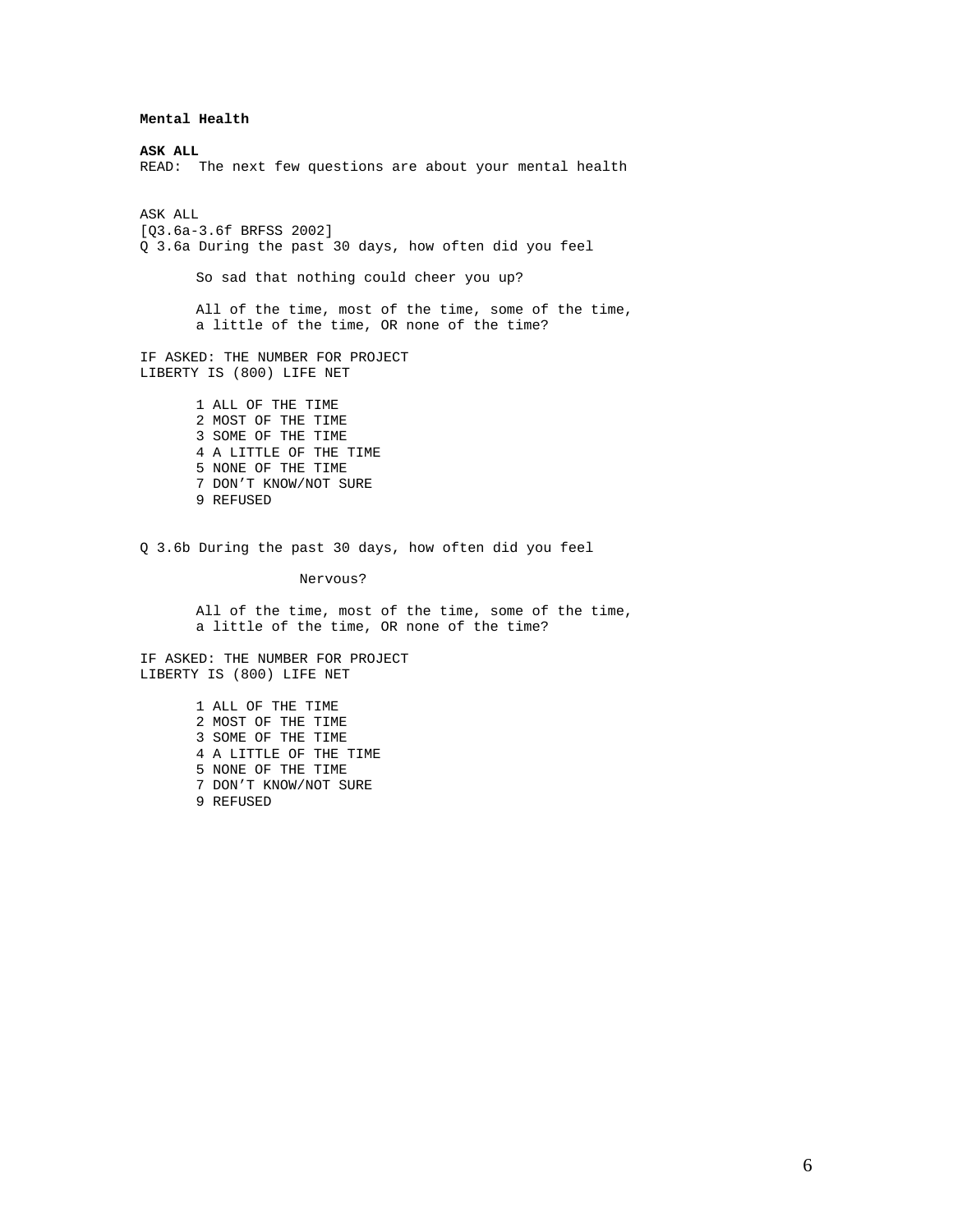Q 3.6c. During the past 30 days, how often did you feel

Restless or fidgety?

All of the time, most of the time, some of the time, a little of the time, OR none of the time?

IF ASKED: THE NUMBER FOR PROJECT LIBERTY IS (800) LIFE NET

> 1 ALL OF THE TIME 2 MOST OF THE TIME 3 SOME OF THE TIME 4 A LITTLE OF THE TIME 5 NONE OF THE TIME 7 DON'T KNOW/NOT SURE 9 REFUSED

Q 3.6d. During the past 30 days, how often did you feel

Hopeless?

All of the time, most of the time, some of the time, a little of the time, OR none of the time?

IF ASKED: THE NUMBER FOR PROJECT LIBERTY IS (800) LIFE NET

> 1 ALL OF THE TIME 2 MOST OF THE TIME 3 SOME OF THE TIME 4 A LITTLE OF THE TIME 5 NONE OF THE TIME 7 DON'T KNOW/NOT SURE 9 REFUSED

Q 3.6e. During the past 30 days, how often did you feel

That everything was an effort?

All of the time, most of the time, some of the time, a little of the time, OR none of the time?

IF ASKED: THE NUMBER FOR PROJECT LIBERTY IS (800) LIFE NET

> 1 ALL OF THE TIME 2 MOST OF THE TIME 3 SOME OF THE TIME 4 A LITTLE OF THE TIME 5 NONE OF THE TIME 7 DON'T KNOW/NOT SURE 9 REFUSED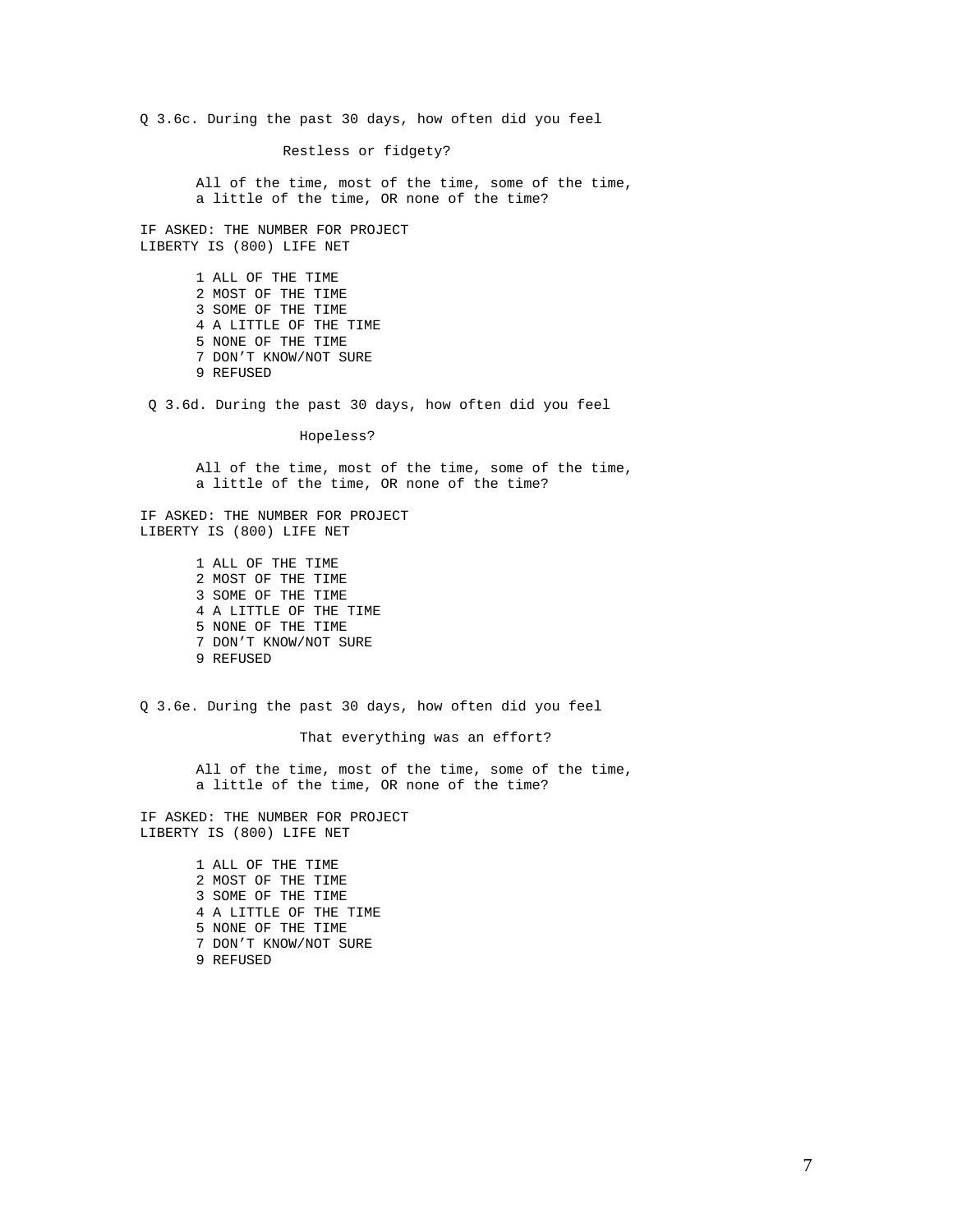Q 3.6f. During the past 30 days, how often did you feel

Worthless?

All of the time, most of the time, some of the time, a little of the time, OR none of the time?

IF ASKED: THE NUMBER FOR PROJECT LIBERTY IS (800) LIFE NET

> 1 ALL OF THE TIME 2 MOST OF THE TIME 3 SOME OF THE TIME 4 A LITTLE OF THE TIME 5 NONE OF THE TIME 7 DON'T KNOW/NOT SURE 9 REFUSED

Q 3.7 In the past 12 months, have you received any counseling or taken prescription medication for a mental health problem?

> 1 YES 2 NO 7 DON'T KNOW/NOT SURE 9 REFUSE

Q 3.8 Was there a time in the past 12 months when you needed treatment for a mental health problem, but did not get it?

> 1 YES 2 NO 7 DON'T KNOW/NOT SURE 9 REFUSE

Q 3.9A Have you ever been told by a doctor, nurse, or other health professional that you have depression?

- 1 YES
- 2 NO
- 7 DON'T KNOW/NOT SURE
- 9 REFUSE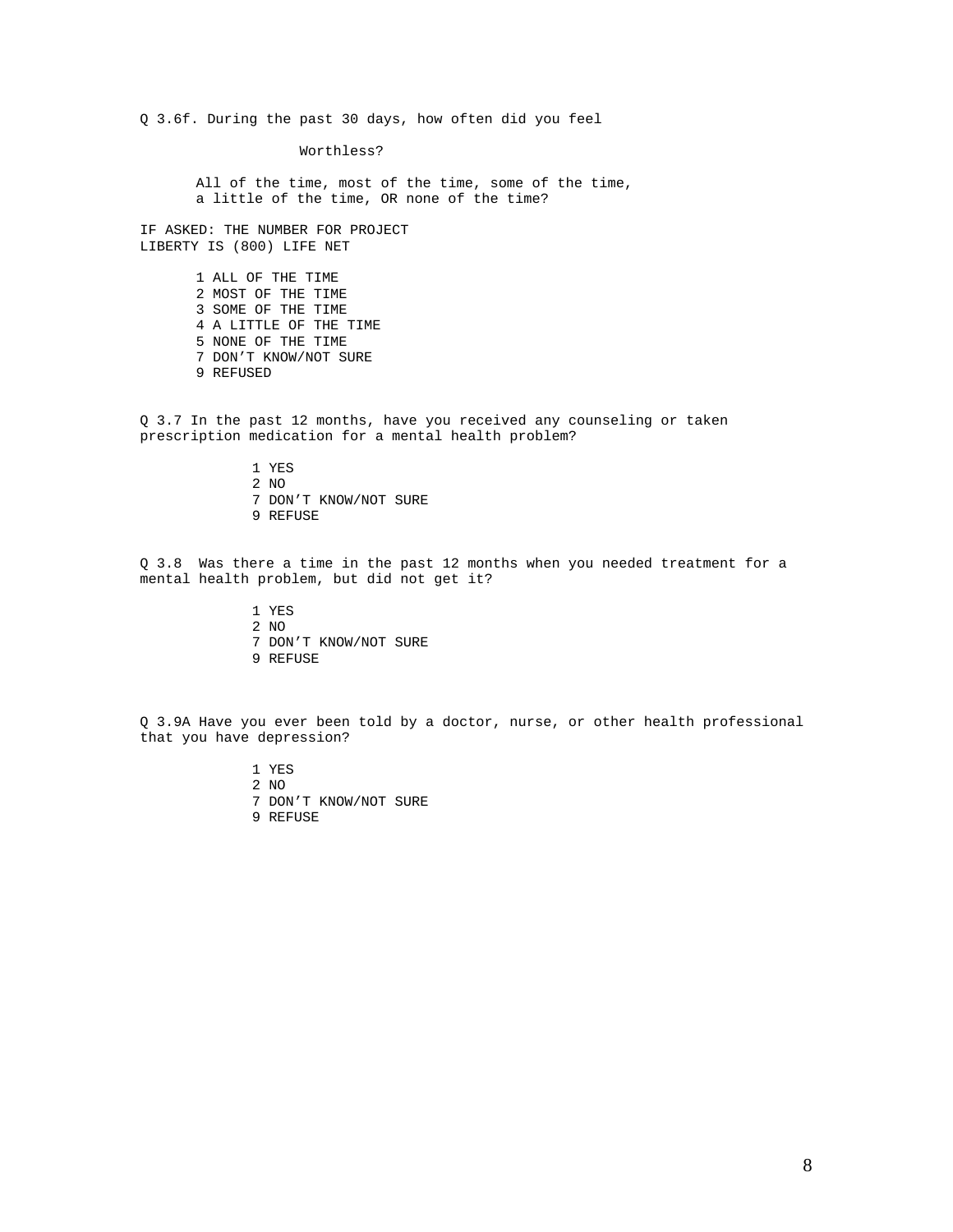## **Physical Activity**

READ: Next, I will ask about your neighborhood. Neighborhood means the area within one-half mile or a ten-minute walk from your home*.* 

Q 4.1. Do you use walking trails, parks, playgrounds, or sports fields in your neighborhood for physical activity? Would you say yes, no or my neighborhood does not have these facilities?

- 1. YES
- 2. NO
- 3. MY NEIGHBORHOOD DOES NOT HAVE THESE FACILITIES
- 7. DON'T KNOW/NOT SURE
- 9. REFUSED

## **ASK 4.2 IF Q4.1=1 OR 2, ELSE SKIP TO INTRO TO 4.3**

Q 4.2 How safe are the walking trails, parks, playgrounds, and sports fields in your neighborhood? Would you say it is very safe, somewhat safe, somewhat unsafe, or very unsafe?

- 1. VERY SAFE
- 2. SOMEWHAT SAFE
- 3. SOMEWHAT UNSAFE
- 4. VERY UNSAFE
- 7. DON'T KNOW/NOT SURE
- 9. REFUSED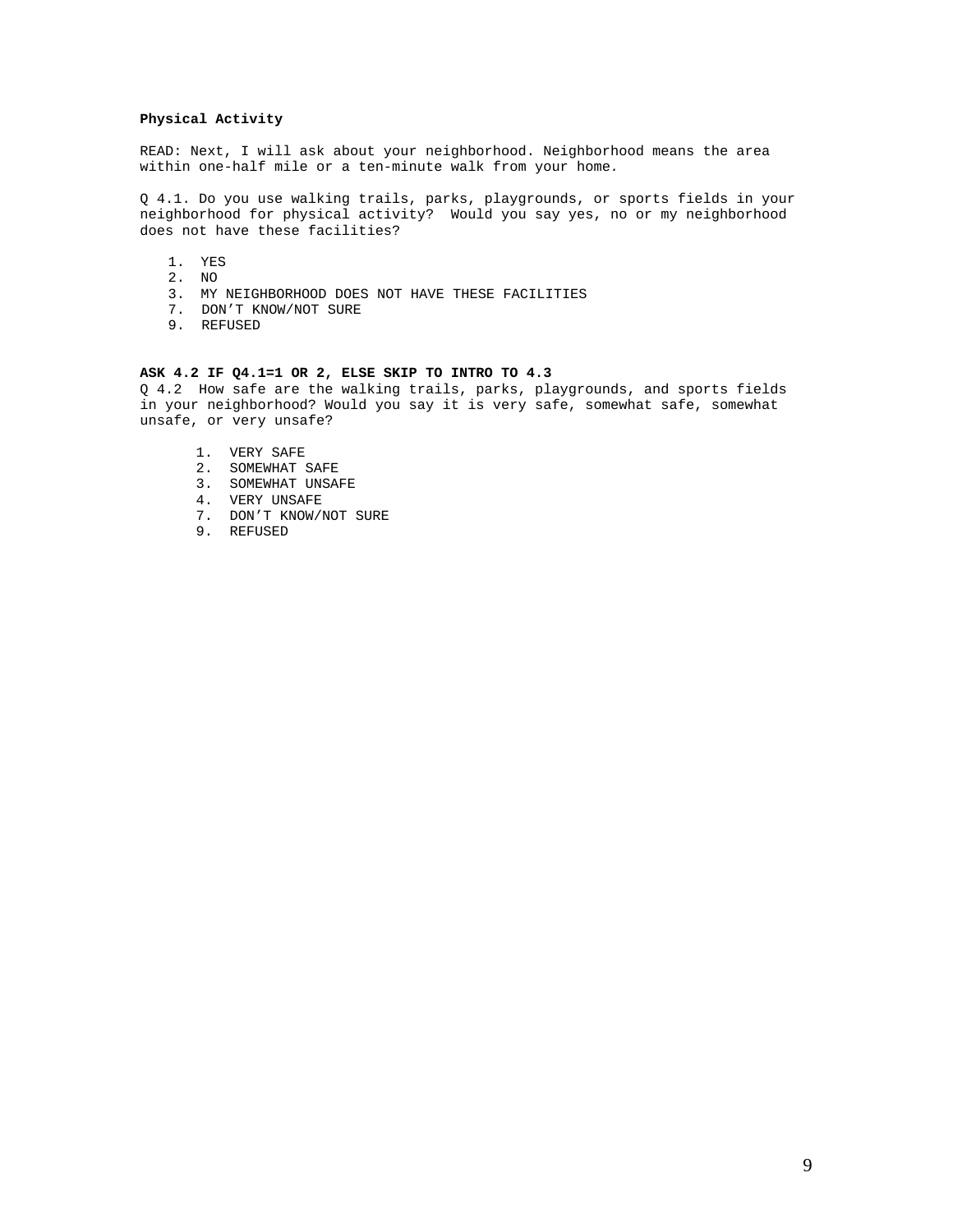**ASK ALL INTRO SCREEN:** Now I'm going to ask you about physical activity. Physical activity includes time spent getting from place to place, for exercise or for sport.

Q 4.3B During the past 30 days, other than your regular job, did you participate in any physical activities or exercise. Physical activities include such activities as running, calisthenics, golf, gardening, or walking. [BRFSS 2004]

> 1 YES 2 NO 7 DON'T KNOW/NOT SURE 9 REFUSE

#### **IF Q4.3B = ASK 4.4B, ELSE SKIP TO NEXT SECTION (NUTRITION)**

**INTRO SCREEN:** READ: Next, I am going to ask you about vigorous exercise and then about moderate exercise.

4.4b How often do you do vigorous physical activities for at least 10 minutes that cause heavy sweating or large increases in breathing or heart rate?

READ IF NECESSARY: How many times per day, per week, or per month do you do these activities?

\_\_\_\_ PER DAY

\_\_\_\_ PER WEEK

\_\_\_\_ PER MONTH

66 UNABLE TO DO THIS ACTIVITY 88 NEVER 77 DON'T KNOW/ NOT SURE 99 REFUSED

**CATI Check:** Only allow one field to be entered

#### **IF 4.4B= 666,888,777,OR 999 SKIP TO 4.5b, else ask 4.4bb**

4.4bb About how long do you do these vigorous physical activities each time?

\_\_\_\_\_\_\_Minutes (Range 00-59 minutes, 77, 99)

\_\_\_\_\_\_\_ Hours (Range 0-5 hours)

77 DON'T KNOW/ NOT SURE

99 REFUSED

**CATI Check:** Interviewer must enter a value for both minutes and hours before moving to the next screen, except when entering 77,88 or 99. A value of 0 can be entered for hours or minutes but not both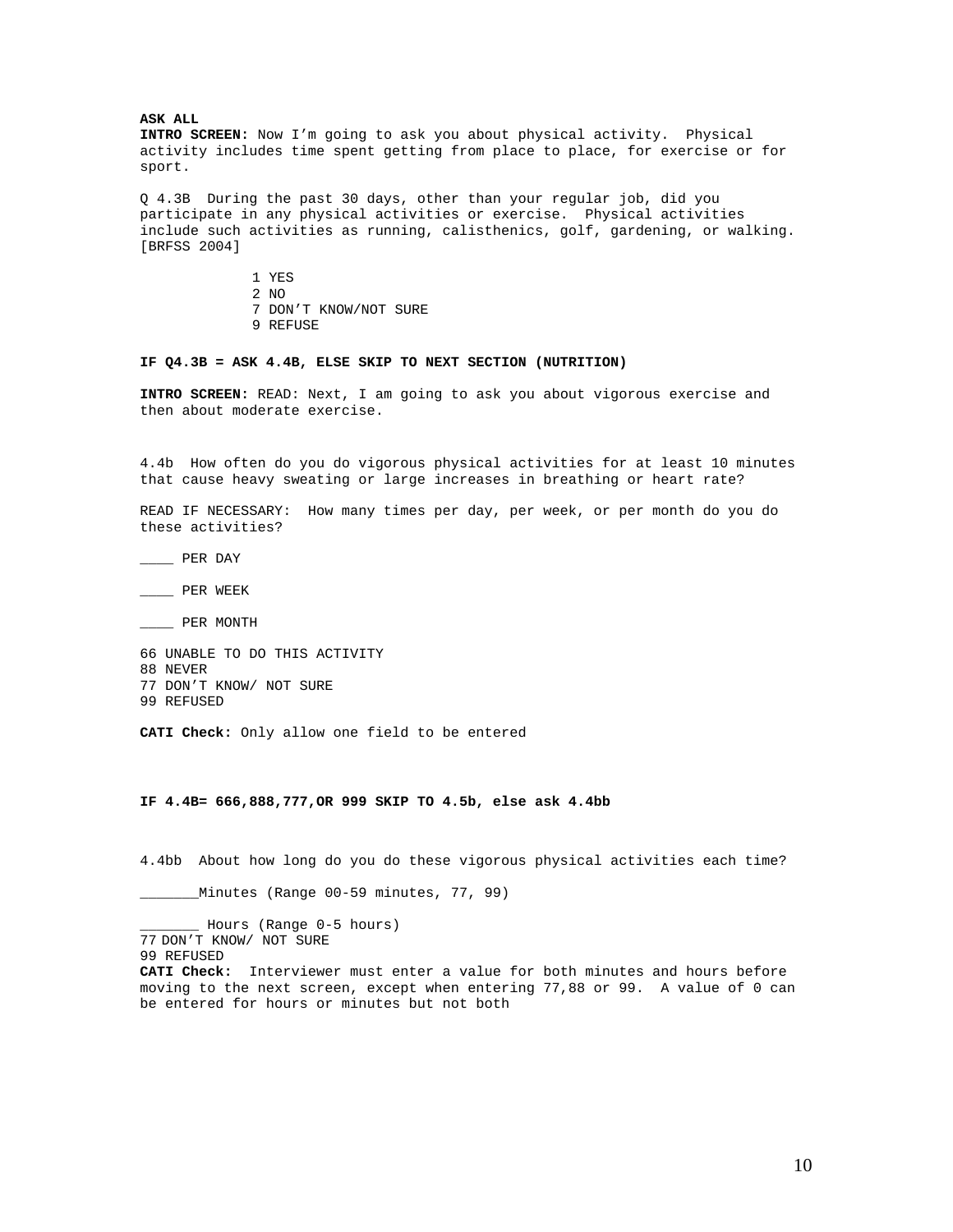4.5b How often do you do light or moderate physical activities for at least 10 minutes that cause only light sweating or a slight to moderate increase in breathing or heart rate.

\_\_\_\_ PER DAY

\_\_\_\_ PER WEEK

\_\_\_\_ PER MONTH

66 UNABLE TO DO THIS ACTIVITY 88 NEVER 77 DON'T KNOW/ NOT SURE 99 REFUSED

**CATI Check:** Only allow one field to be entered

## **IF 4.5B= 666,888,777,OR 999 SKIP TO 5.1 (Nutrition), else ask 4.5bb**

4.5bb About how long do you do these light to moderate physical activities each time?

\_\_\_\_\_\_\_ Minutes (Range 00-59 minutes, 77, 99)

\_\_\_\_\_\_\_ Hours (Range 0-5) 77 DON'T KNOW 99 REFUSED

**CATI Check:** Interviewer must enter a value for both Minutes and hours before moving to next screen except when entering 77, 88 or 99. A value of 0 can be entered for hours or minutes but not for both.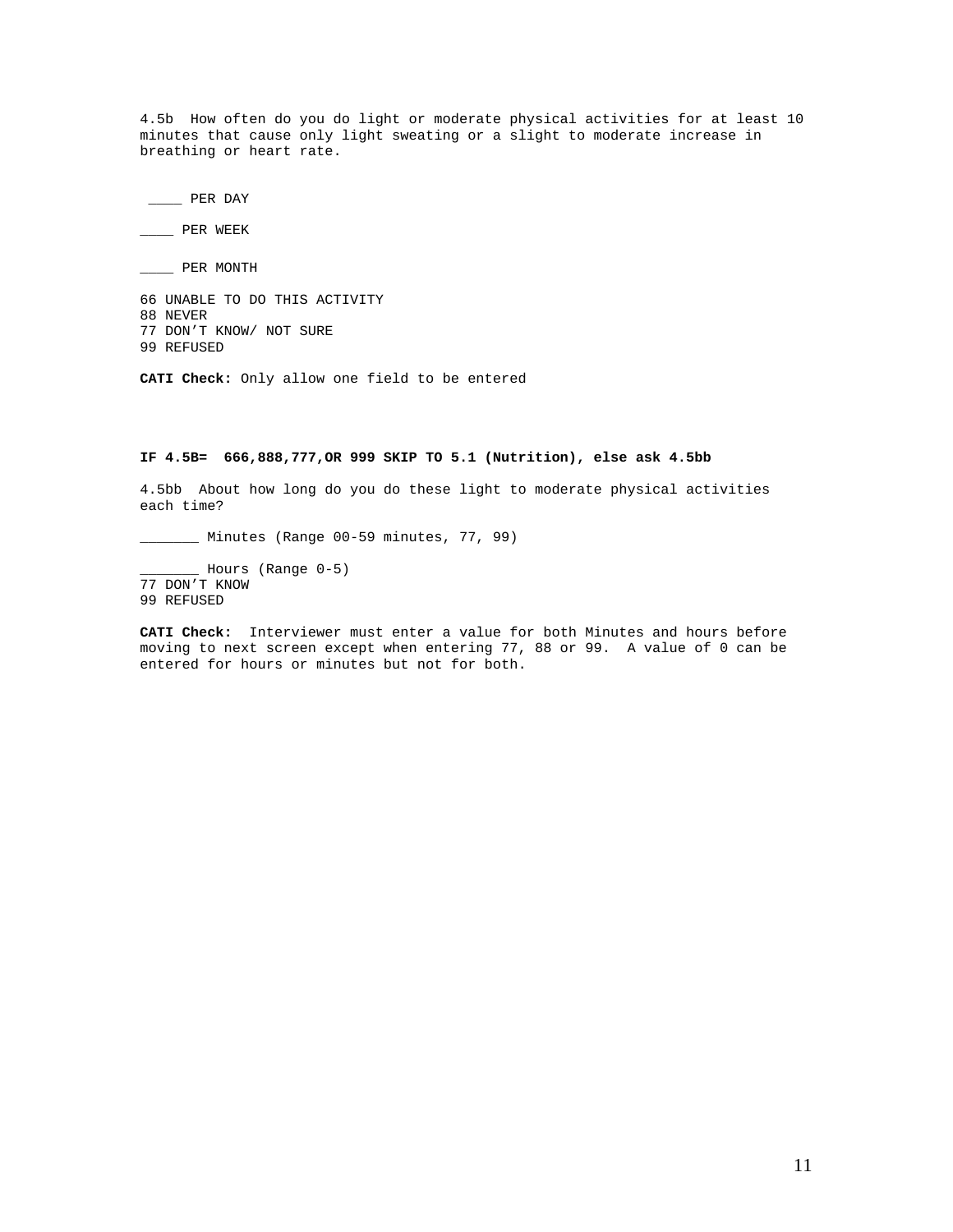#### **NUTRITION**

Q 5.1 On an average day, how many sodas do you drink? One drink of soda would equal a 12 ounce can, bottle or glass. Do not include diet soda or seltzer.

\_\_\_\_\_\_ NUMBER OF SODAS (range 00- 87, 88,77,99) 00 RARELY OR NEVER DRINK SODA 77 DON'T KNOW/NOT SURE 99 REFUSED

Q 5.2 During an average week, how many times do you eat meals that were purchased at a restaurant, deli, or street vendor. Please include meals eaten at a restaurant, carried out or delivered.

> NUMBER OF TIMES\_\_\_\_\_\_ (Range 00-21 times 88,77,99) 00 LESS THAN WEEKLY OR NEVER 77 DON'T KNOW/NOT SURE 99 REFUSE

Q 5.3 On an average day, how many hours do you watch television? Only include time when you are sitting and watching the T.V.

> \_\_\_\_\_ HOURS (range 00-12 hours, 77, 88,99) 00 NEVER 88 LESS THAN A HALF HOUR 77 DON'T KNOW/NOT SURE 99 REFUSE

ENTER THE NUMBER OF HOURS. IF THE RESPONDENT SAYS NO TIME IS SPENT WATCHING TV, ENTER 00. ENTER 88 FOR LESS THAN A HALF HOUR. IF THE RESPONDENT SAYS BOTH HOURS AND MINUTES ROUND TO THE NEAREST HOUR.

Q 5.4 On an average day, how many hours do you spend using a computer for personal email, searching the internet, or playing games? Do not include time spent using a computer at work or for schoolwork.

> \_\_\_\_\_ HOURS (range 00-12 hours, 77, 88,99) 00 NO TIME SPENT ON A COMPUTER 88. LESS THAN A HALF HOUR 77. DON'T KNOW/NOT SURE 99. REFUSED

ENTER THE NUMBER OF HOURS. IF THE RESPONDENT SAYS NO TIME IS SPENT ON A COMPUTER, ENTER 00. ENTER 88 FOR LESS THAN A HALF HOUR. IF THE RESPONDENT SAYS BOTH HOURS AND MINUTES ROUND TO THE NEAREST HOUR.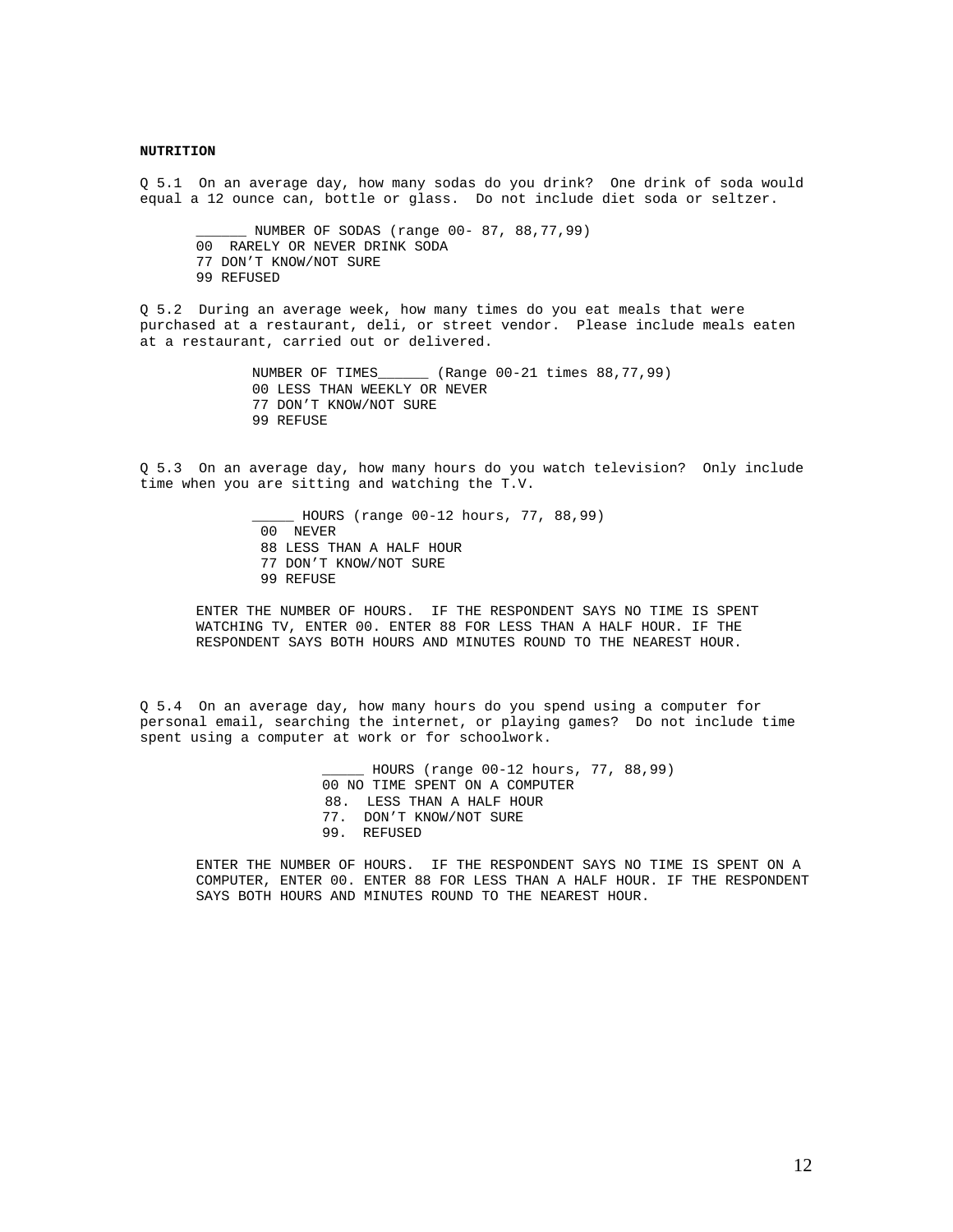## **IMMUNIZATIONS**

Q 7.1 During the past 12 months, have you had a flu shot? [BRFSS 2003]

- 1 YES
- 2 NO
- 7 DON'T KNOW/NOT SURE
- 9 REFUSED

# **ASK Q 7.1A IF Q7.1=1 ELSE SKIP TO Q7.3**

Q7.1a During what month and year did you receive your most recent flu shot?

 - - MONTH  $-$  YEAR 77 DON'T KNOW/NOT SURE 99 REFUSED

ENTER A NUMBER FOR BOTH MONTH AND YEAR BEFORE MOVING TO NEXT SCREEN.

**CATI Check:** Interviewer must enter a value for both month and year before moving to the next screen.

Q 7.2 Where did you get your flu shot? [BRFSS 2003]

READ ONLY IF NECESSARY

- 01. A doctor's office or Health Maintenance Organization
- 02. A Health Department
- 03. Another type of clinic or health center (Example: A community Health Center)
- 04. A Senior, Recreation, or Community Center
- 05. A Store (Examples: supermarket or drug store)
- 06. A hospital or emergency room
- 07. Workplace
- 08. Some other place
- 77. DON'T KNOW/NOT SURE
- 99. REFUSED

### **ASK Q 7.3 IF Q 7.1=2, ELSE SKIP TO 7.4**

Q 7.3 Did you try to get a flu shot but were unable to obtain one?

- 1 YES
- 2 NO
- 7 DON'T KNOW/NOT SURE
- 9 REFUSED

#### **ASK ALL**

Q 7.4 Do you work in a health care setting where you have direct contact with patients as part of your routine work?

- 1 YES
- 2 NO
- 7 DON'T KNOW/NOT SURE
- 9 REFUSED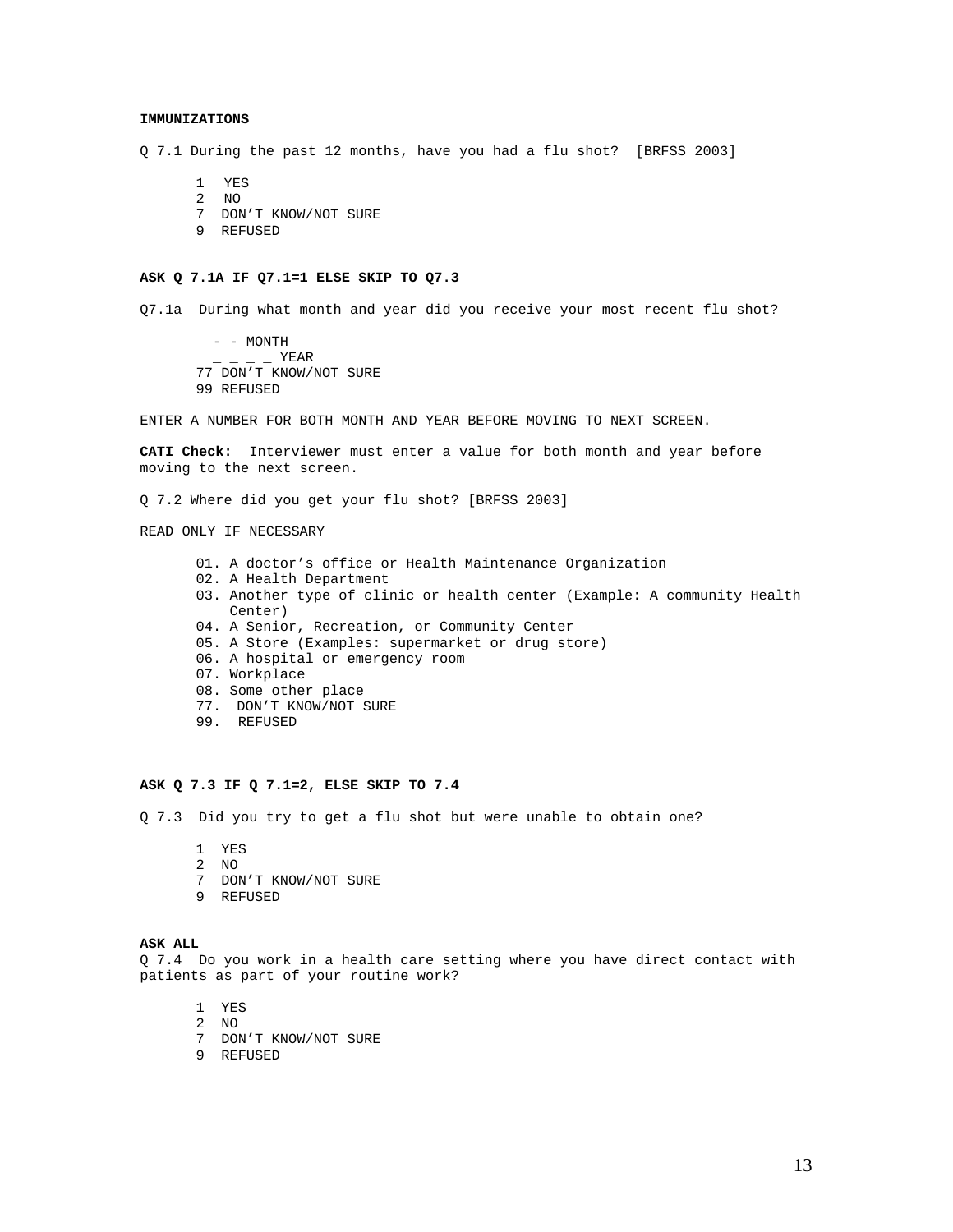## **TOBACCO**

Q 8.1 Have you smoked at least 100 cigarettes in your entire life?

- 1 YES
- 2 NO<br>2 מח
- 7 DON'T KNOW/NOT SURE
- 9 REFUSED

## **IF Q 8.1 = 1 THEN ASK Q 8.2, ELSE SKIP TO NEXT SECTION (SECOND-HAND SMOKE).**

Q 8.2 Do you now smoke cigarettes every day, some days, or not at all?

- 1 EVERY DAY
- 2 SOME DAYS
- 3 NOT AT ALL
- 7 DON'T KNOW/NOT SURE
- 9 REFUSED

## **IF ASK Q8.3 IF Q8.2 = 1, ELSE SKIP TO Q8.4**

Q 8.3 How many cigarettes on average do you smoke per day?

RECORD 777 FOR DON'T KNOW/NOT SURE RECORD 999 FOR REFUSED \_\_ PER DAY

Q 8.4 How old were you when you first started smoking cigarettes regularly? \_\_ \_\_ CODE AGE IN YEARS 88 NEVER SMOKED REGULARLY 77 DON'T KNOW/NOT SURE

99 REFUSED

#### **ASK Q8.5 IF Q8.2=1 OR 2, ELSE SKIP TO Q8.6**

Q 8.5 During the past 12 months, have you stopped smoking for 24 hours or longer because you were trying to quit smoking?

- 1 YES
- 2 NO
- 7 DON'T KNOW/NOT SURE
- 9 REFUSED

## **ASK Q8.6 IF 8.2=3 (FORMER SMOKERS):**

Q 8.6 About how long has it been since you last smoked cigarettes regularly? [BRFSS 2004]

ENTER EITHER WEEKS, MONTHS OR YEARS – NOT MORE THAN ONE. ROUND TO CLOSEST WEEK, MONTH OR YEAR IF NECESSARY. [1 YEAR = 12 MONTHS]  $\overline{\phantom{a}}$   $\overline{\phantom{a}}$  weeks

- 
- $\frac{1}{2}$  MONTHS
- $\_\_$   $\_\_$  YEARS

888 Never smoked regularly (READ RESPONSE)

- 777 DON'T KNOW/NOT SURE
- 999 RE FUSED

**CATI Check:** Interviewer must enter a number in only one field before moving to next screen.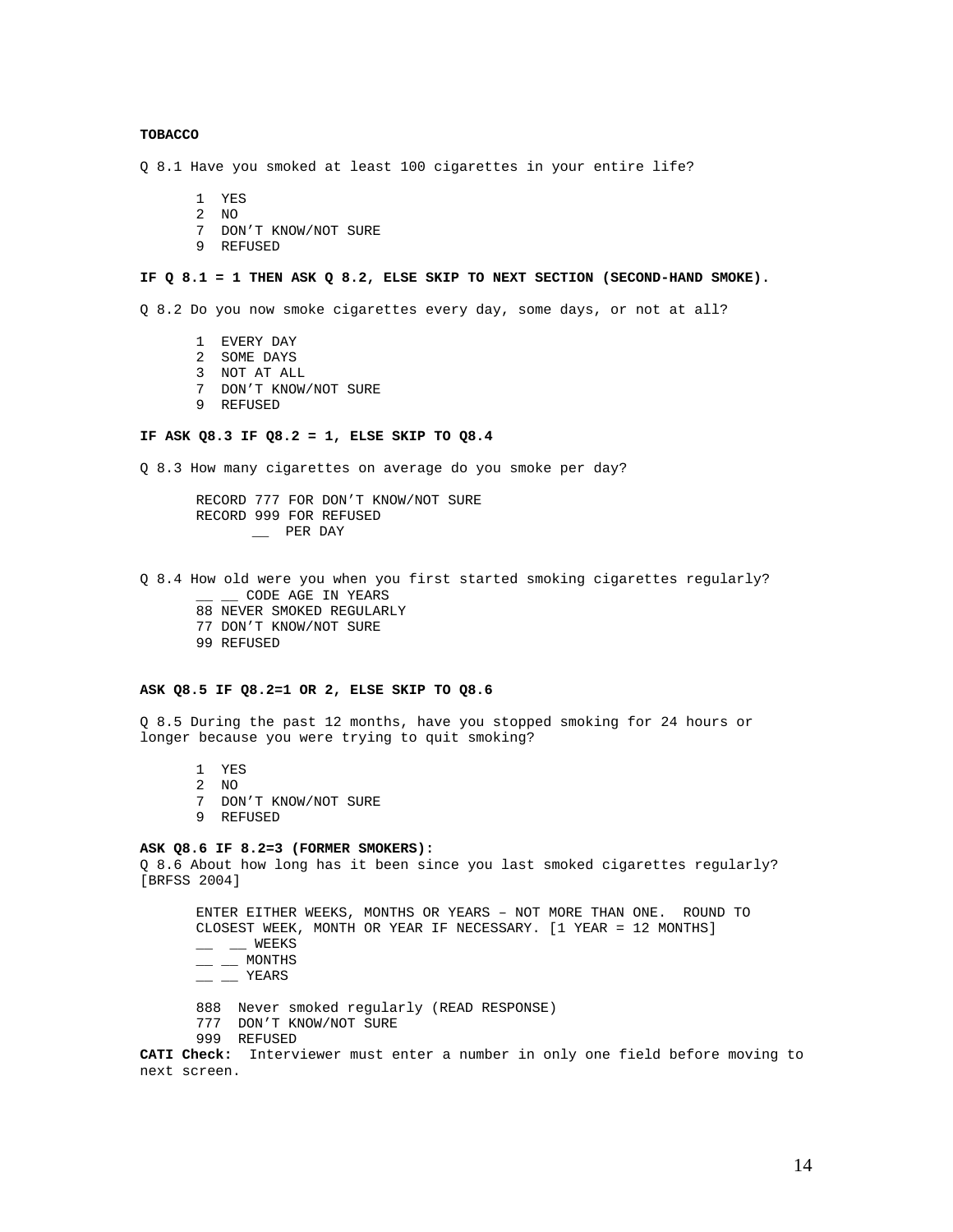## **ASK OF ALL CURRENT SMOKERS (8.2=1 OR 2)**

Q 8.7 Was the last cigarette you smoked from a carton, a pack, a single or loosie, bummed, or did you roll your own?

- 1 CARTON
- 2 PACK<br>3 SING
- 3 SINGLE/LOOSIE
- 4 BUMMED
- 5 OR DID YOU ROLL YOUR OWN?
- 7 DON'T KNOW/NOT SURE
- 9 REFUSED

## **IF Q 8.7 = 1,2,3 THEN ASK Q 8.8, ELSE SKIP TO NEXT SECTION (SECOND HAND SMOKE)**

Q 8.8 How much did you pay for that [ANSWER TO Q 8.7]?

DO NOT ROUND – JUST PUT IN EXACT DOLLARS AND/OR CENTS

CARTON: ENTER PRICE IN DOLLARS & CENTS

 $$ \_ - \_ - \_$  (Range 1-50 dollars) 8888 DID NOT PAY FOR CIGARETTES (READ RESPONSE) 7777 DON'T KNOW/NOT SURE 9999 REFUSED

PACK: ENTER PRICE IN DOLLARS & CENTS

 $$ - - - = (Range 1 - 10 dollars)$ 88 DID NOT PAY FOR CIGARETTES (READ RESPONSE) 777 DON'T KNOW/NOT SURE 999 REFUSED

SINGLE/LOOSIE: ENTER PRICE IN CENTS

 $$0. ($  range 1-50 cents) 88 DID NOT PAY FOR CIGARETTES (READ RESPONSE) 77 DON'T KNOW/NOT SURE 99 REFUSED

Q 8.9b Where did you get that [Answer to Q 8.7]?

1 From a gas station, deli, or other store in New York City **IF R DOES NOT PICK #1, READ ALL OF THE REMAINING ANSWER CHOICES** 2 From another person or on the street in New York City 3 Outside New York City but in New York State 4 In a different state 5 Through the Internet or mail 6 Indian Reservation 7 Outside the US 88 Other (SPECIFY) 77 DON'T KNOW/NOT SURE 99 REFUSED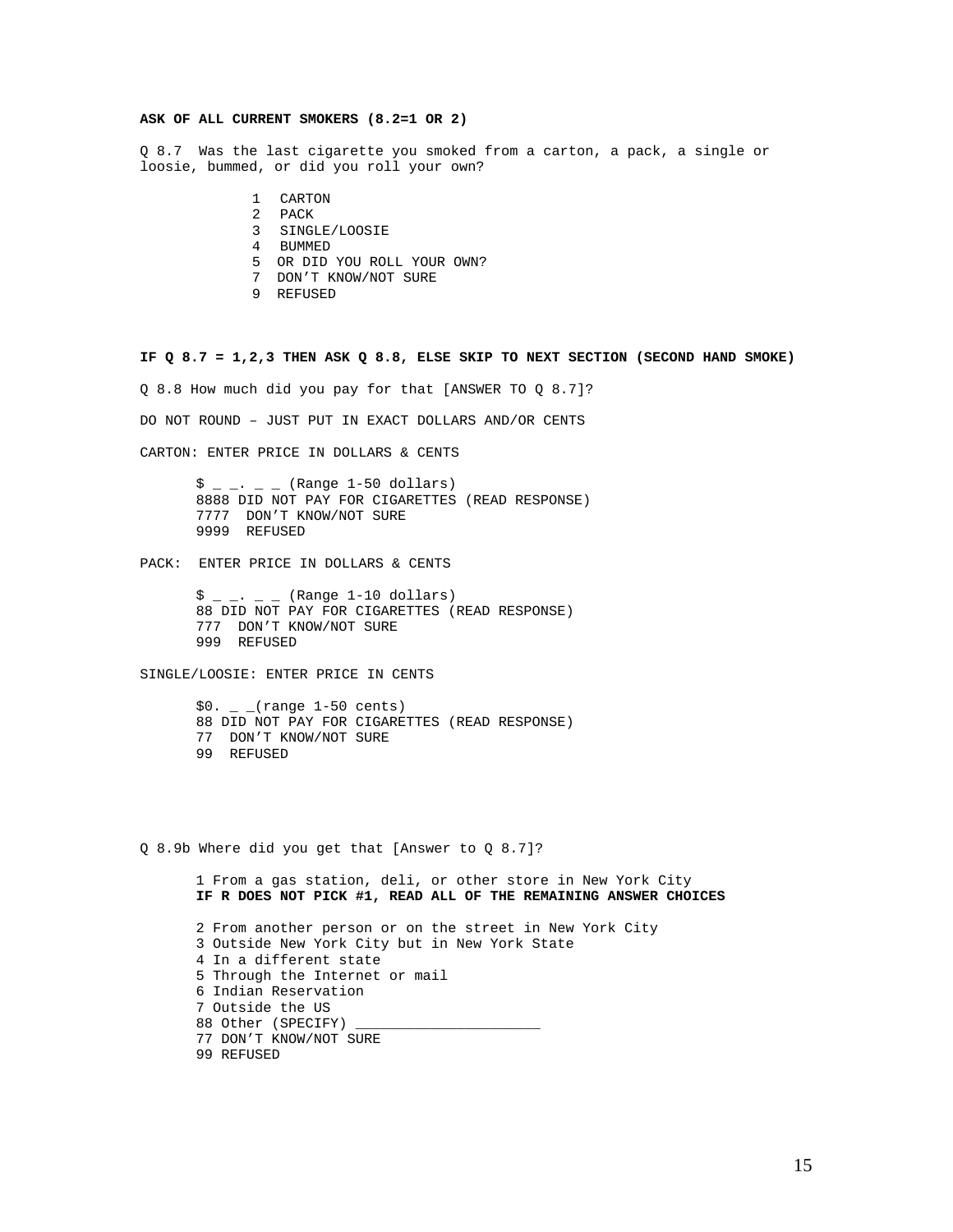Q 9.1 When you are at home, how often are you around people when they are smoking? -- all the time, most of the time, only occasionally, or never?

- 1 ALL OF THE TIME 2 MOST OF THE TIME
- 3 ONLY OCCASIONALLY
- 4 NEVER
- 7 DON'T KNOW/NOT SURE
- 9 REFUSED

## **If Q9.1= 1, 2, or 3 ask Q9.1a, else skip to Q9.2**

Q9.1a Think of an average 24 hours. When you are at home, for how many minutes or hours on an average day are you around people when they are actually smoking? Exclude time when the smokers are asleep or in another room.

\_\_\_ \_\_\_\_ MINUTES (RANGE 0-59, 77,99)

- 
- $\frac{1}{77}$  HOURS (RANGE 1-18)<br>TON'T KNOW/NOT SUP 77 DON'T KNOW/NOT SURE<br>2008 DEEMS
- 99 REFUSED

ENTER A NUMBER FOR EITHER MINUTES OR HOURS. IF R SAYS NO TIME SPENT AROUND SMOKER ENTER 0 FOR MINUTES. IF R ANSWERS IN HOURS AND MINUTES ROUND TO THE NEAREST HOUR.

**CATI Check:** Interviewer must enter a value for either minutes or hours before moving to next screen

Q 9.2 If you work, how often are you around people when they are smoking in the workplace? -- all the time, most of the time, only occasionally, or never

1 ALL OF THE TIME 2 MOST OF THE TIME 3 ONLY OCCASIONALLY 4 NEVER 8 DO NOT WORK 7 DON'T KNOW/Not sure 9 REFUSED

#### **Ask Q9.2a if Q9.2= 1, 2, 3, else skip to Q10.1**

Q9.2a How many minutes or hours on an average day are you around people when they are smoking in the workplace?

\_\_\_ \_\_\_\_ MINUTES (RANGE 0-59, 88,77,99)  $\overline{\phantom{0}}$  HOURS (RANGE 1-24)

88 DO NOT WORK 77 DON'T KNOW 99 REFUSED ENTER A NUMBER FOR EITHER MINUTES OR HOURS. IF R SAYS NO TIME SPENT AROUND SMOKER ENTER 0 FOR MINUTES. IF R ANSWERS IN HOURS AND MINUTES ROUND TO THE NEAREST HOUR.

**CATI Check:** Interviewer must enter a value for either minutes or hours before moving to next screen.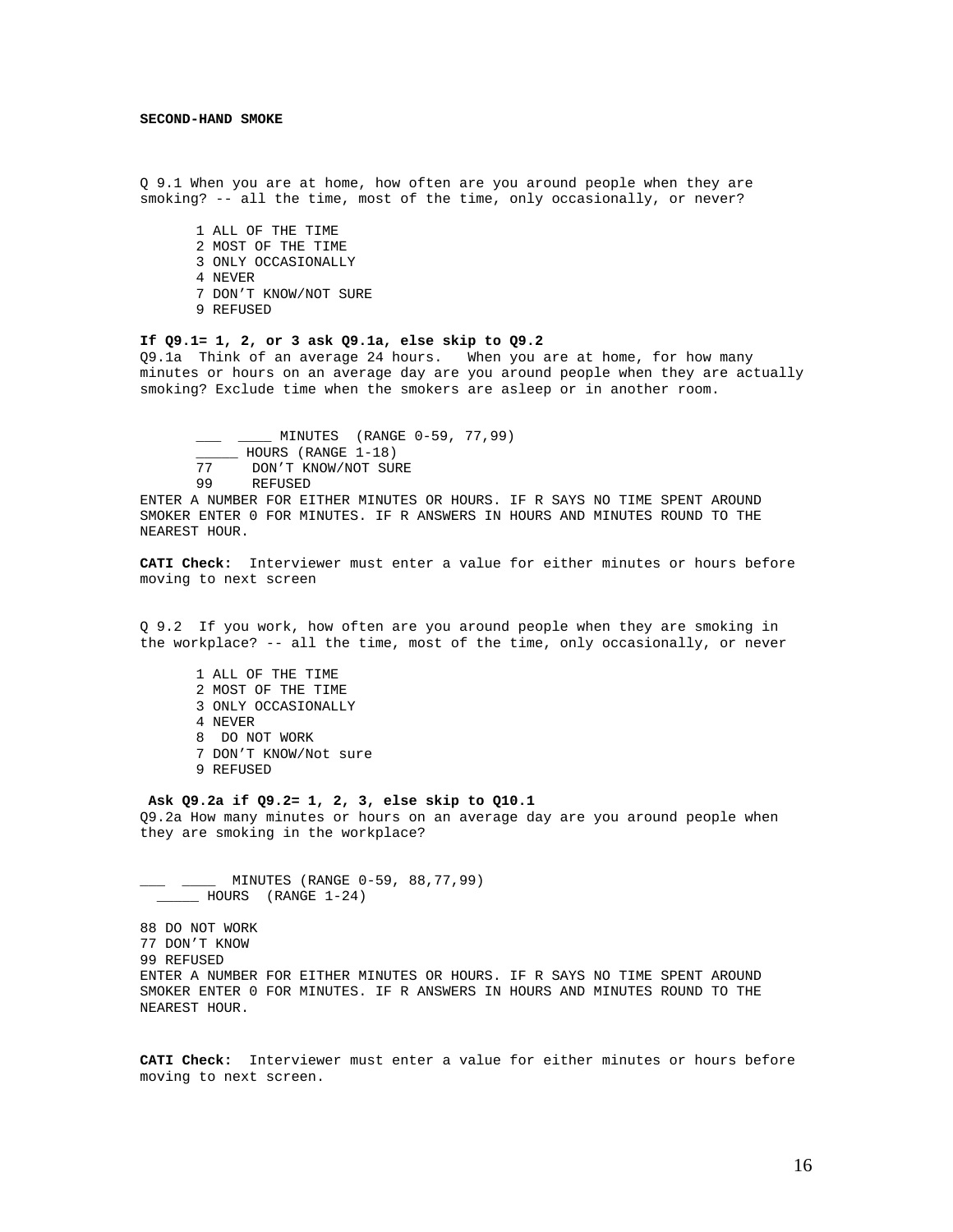**ALCOHOL CONSUMPTION**  ASK ALL

Q 10.1 A drink of alcohol is 1 can or bottle of beer, 1 glass of wine, 1 can or bottle of wine cooler, 1 cocktail, or 1 shot of liquor. During the past 30 days, how many days per week or per month did you have at least 1 drink of any alcoholic beverage?

\_\_\_\_\_ DAYS PER WEEK (0-7)

\_\_\_\_\_ DAYS IN PAST 30 (0-30)

0 NO DRINKS IN THE PAST 30 DAYS 77 DON'T KNOW/NOT SURE 99 REFUSED

(**CATI CHECK** – ONLY ALLOW INTERVIEWER TO FILL ONE FIELD (DAYS/WK OR DAYS/MONTH)

**if Q 10.1 = 0, 77, 99 then skip to next section (Q 11.0), else ask Q 10.2**  Q 10.2 On the days when you drank, about how many drinks did you drink on average?

> WUMBER OF DRINKS (RANGE  $1-50$ , 77,99) 77 DON'T KNOW/NOT SURE<br>99 REFUSED 99 REFUSED

Q 10.3 Considering all types of alcoholic beverages, how many times during the past 30 days did you have 5 or more drinks on one occasion?

|    | NUMBER OF TIMES (Range 00-30, 77,99) |
|----|--------------------------------------|
| 00 | ZERO TIMES IN PAST 30 DAYS           |
| 77 | DON'T KNOW/NOT SURE                  |
| 99 | REFUSED                              |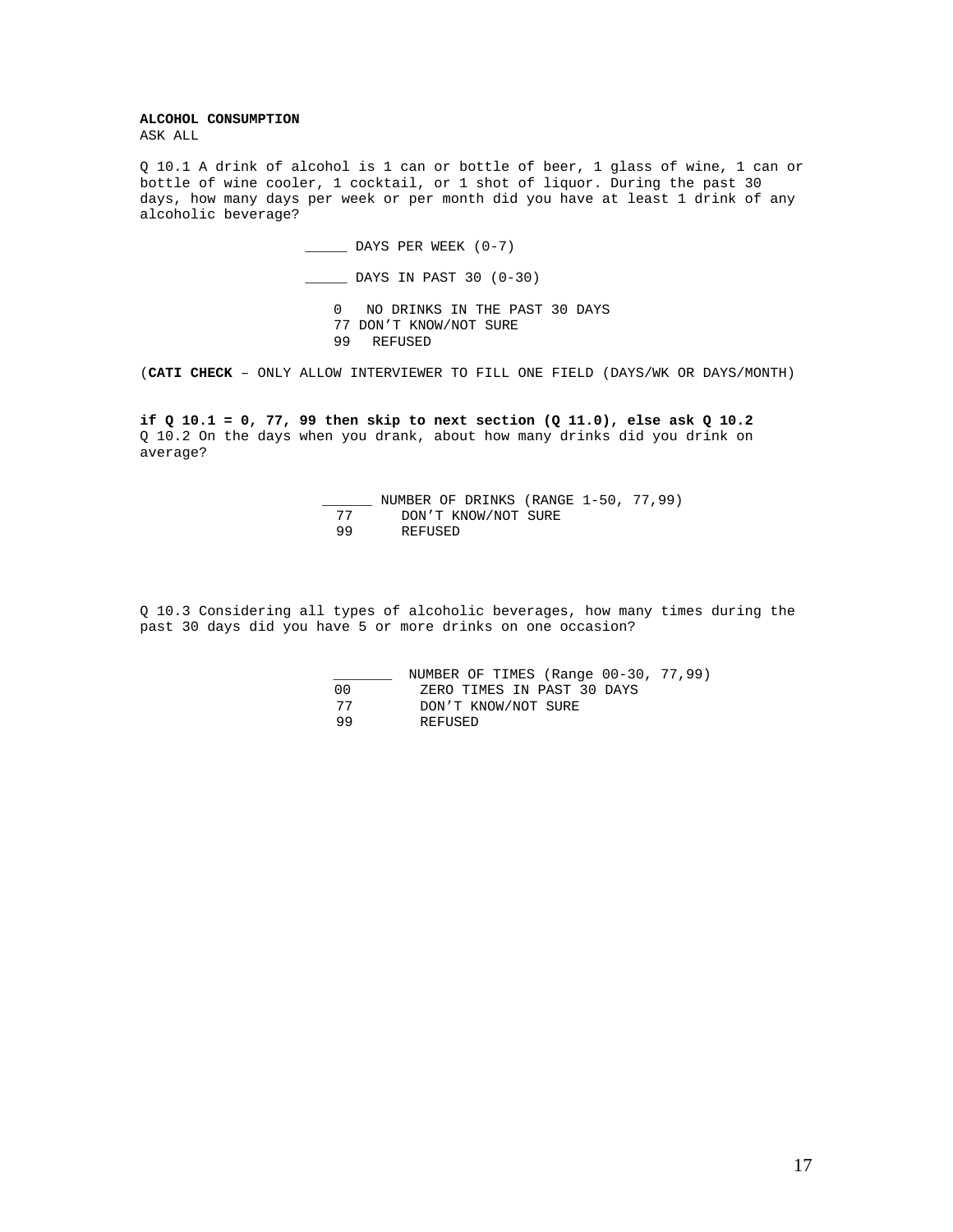### **DEMOGRAPHICS**

Now I'd like to ask you some questions about yourself and your household.

## **Ask if HH >1, else skip to Q11.1**

Q 11.0 How many children, less than 18 years of age live in your household?

- \_\_\_\_ # OF CHILDREN
- 77 DON'T KNOW/NOT SURE
- 99 REFUSED

## **Ask if Q 11.0>0 else skip to Q 11.1**

Q11.0a Of those children, how many are between 7 and 10 years of age?

\_\_\_\_ # OF CHILDREN

Q11.0b How many are under the age of 7?

\_\_\_ # OF CHILDREN 77 DON'T KNOW/NOT SURE 999 REFUSED

Q 11.1 What is your age?

\_\_\_\_\_ AGE IN YEARS 777 DON'T KNOW/NOT SURE 999 REFUSED

## **if Q 11.1 = 777, 999 then ask Q 11.1b:**

Q 11.1b We are only asking this information to make sure that we have talked to enough people in each age group. Can you just tell me if you are:

1 65 or older 2 45-64 3 25-44, or 4 18-24 7 DON'T KNOW/NOT SURE 9 REFUSED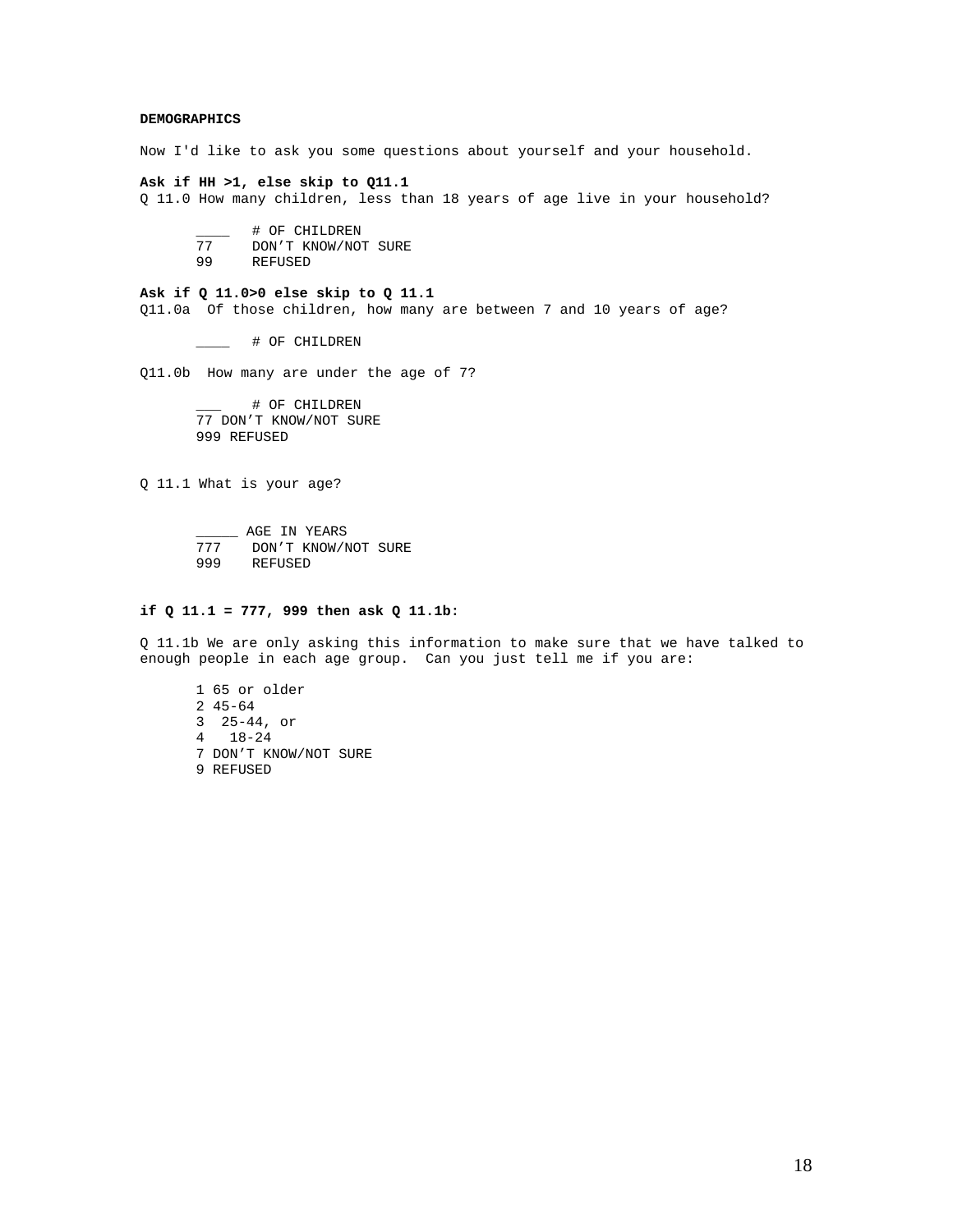### **ASK ALL**

Q 11.2 Because it is sometimes difficult to determine over the phone, I am asked to confirm with everyone . . .

Are you male or female?

1 MALE

2 FEMALE

Q 11.3 Are you Hispanic or Latino?

- 1 YES
- 2 NO
- 7 DON'T KNOW/NOT SURE
- 9 REFUSED

99 REFUSED

## **IF Q 11.3 = 1 THEN ASK Q 11.3A, ELSE SKIP TO Q 11.4**

Q 11.3a Please tell me which group best represents your Hispanic or Latino origin or ancestry: [BRFSS 2004]

READ: ACCEPT FIRST RESPONSE RANDMONIZE: 01-04

 01 Puerto Rican 02 Cuban/Cuban American 03 Dominican 04 Mexican/ Mexican-American 05 Central or South American 06 Other Latin American, or 07 Other Hispanic/Latino 09 SPANISH 77 DON'T KNOW/NOT SURE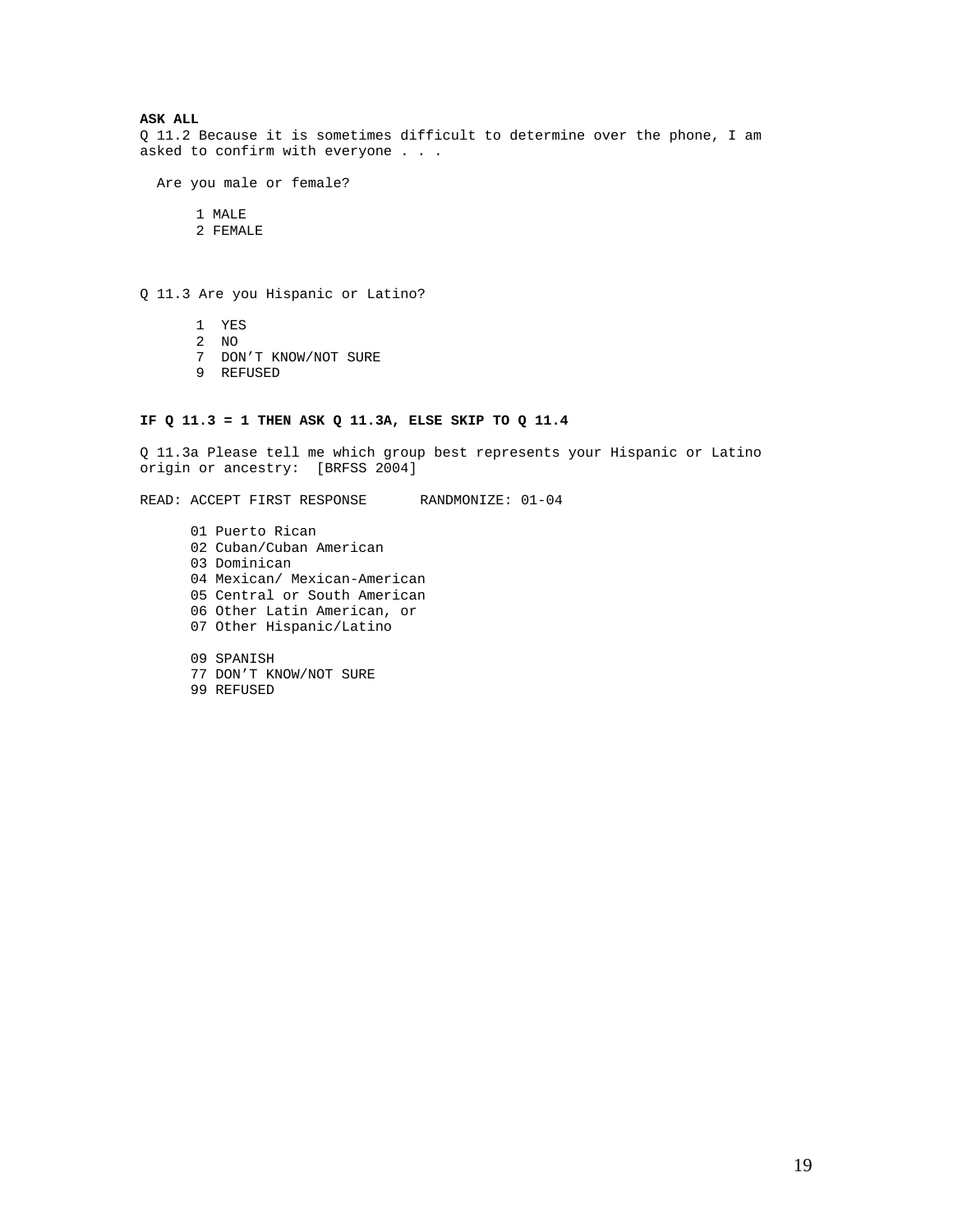**IF Q11.3=1, then ask Q11.4b, else skip to Q11.4**  Q 11.4B Some people, aside from being Hispanic, also consider themselves to be a member of a racial group. Which one or more of the following, if any, would you say is your race? ACCEPT MULTIPLE RESPONSES 1 White 2 Black or African American 3 Asian 4 Native Hawaiian or Other Pacific Islander 5 American Indian, Alaska Native 10 NONE OF THE ABOVE (**CODE THIS WHEN R TELLS YOU HISPANIC**) 77 DON'T KNOW/NOT SURE 99 REFUSED **IF Q11.3=2 then ask Q11.4, else skip to Q11.5**  Q11.4 Which one or more of the following would you say is your race? ACCEPT MULTIPLE RESPONSES 1 White 2 Black or African American

3 Asian 4 Native Hawaiian or Other Pacific Islander 5 American Indian, Alaska Native 10 Other (SPECIFY) 77 DON'T KNOW/NOT SURE 99 REFUSED

**If more than one answer to Q 11.4A or Q11.4B, continue with Q 11.5. Else, skip to 11.6** 

Q 11.5 Which one of these groups would you say best represents your race?

**READ MENTIONED RACES CATI NOTE: Fill selected races from Q 11.4 or Q11.4b**  1 White 2 Black or African American 3 Asian 4 Native Hawaiian or Other Pacific Islander 5 American Indian, Alaska Native 6 Other named in **q11\_4A OR Q11\_4B** 7 DON'T KNOW/NOT SURE 9 REFUSED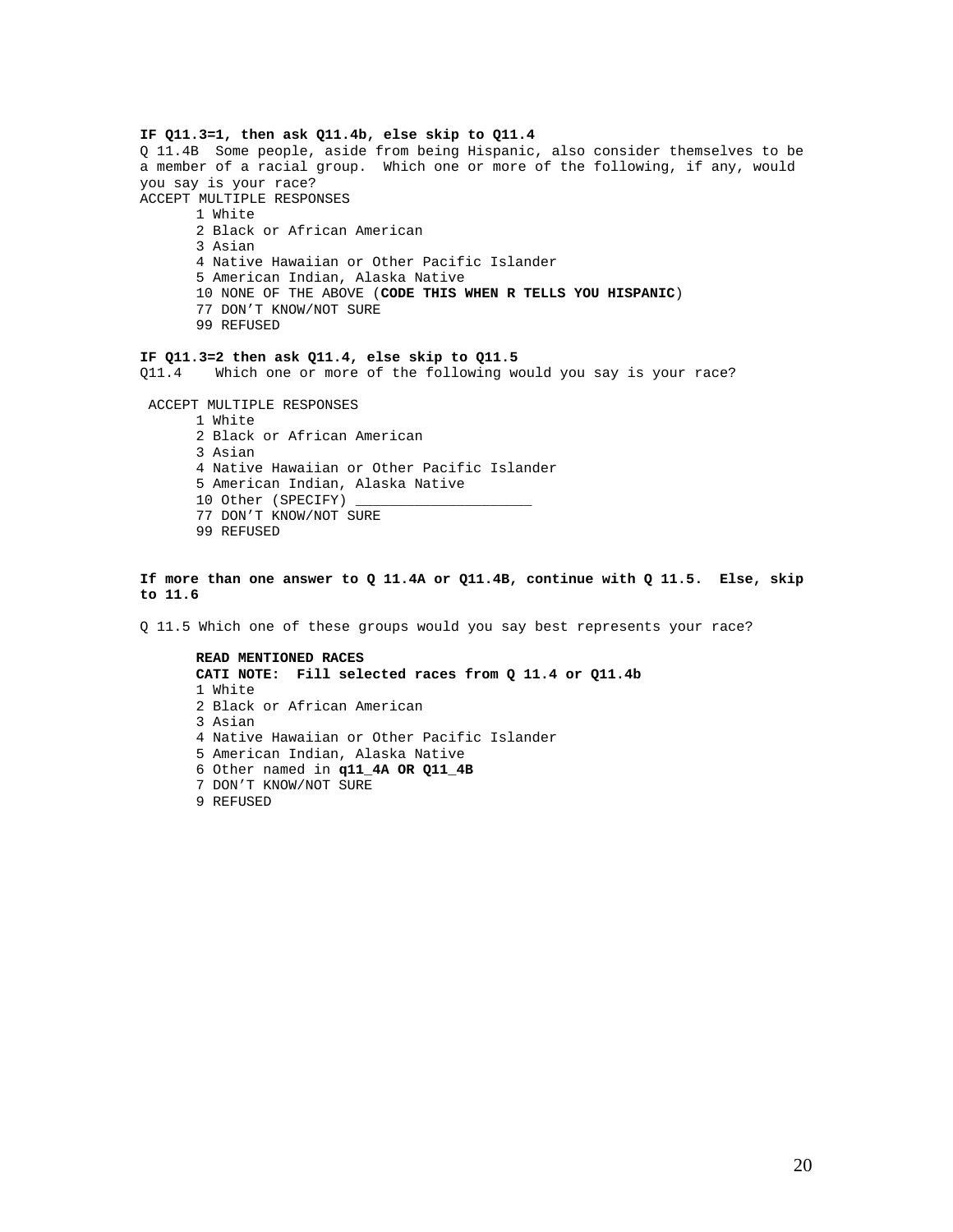11.6 Where were you born? Please tell me the state or country. 1 USA ---List of states (screen 1) last option not in USA 2 List of countries, **includes Puerto Rico and other US territories** 

1. ARGENTINA 2. AUSTRALIA 3. BANGLADESH 4. BARBADOS 5. BELARUS 6. BOLIVIA 7. BRAZIL 8. CANADA 9. CARIBBEAN 10. CHILE 11. CHINA 12. COLUMBIA 13. COSTA RICA 14. CUBA 15. DOMINICAN REPUBLIC 16. ECUADOR 17. EGYPT 18. EL SALVADOR 19. FRANCE 20. GERMANY 21. GHANA 22. GREECE 23. GUATEMALA 24. GUYANA 25. HAITI 26. HONDURAS 27. HONG KONG 28. HUNGARY 29. INDIA 30. IRELAND 31. ISRAEL

32. ITALY 33. JAMAICA 34. JAPAN 35. KOREA 36. MEXICO 37. NICARAGUA 38. NIGERIA 39. PAKISTAN 40. PANAMA 41. PERU 42. PHILIPPINES 43. POLAND 44. PUERTO RICO 45. ROMANIA 46. RUSSIA 47. SIERRA LEONE 48. SOUTH AMERICAN 49. SPAIN 50. TAIWAN 51. TRINIDAD AND TOBAGO 52. TURKEY 53. UKRAINE 54. UNITED KINGDOM 55. VENEZUELA 56. VIETNAM 57. WEST INDIAN 58. YUGOSLAVIA 66. OTHER (SPECIFY) 77. DON'T KNOW/NOT SURE 99. REFUSED

## **IF Q11.6=2, ASK Q11.6C**

Q 11.6c Since you moved to the United States, how long have you lived in this country?

READ IF NECESSARY

- 1 Less than 6 months
- 2 At least 6 months but less than a year
- 3 At least a year but less than two years
- 4 At least two years but less than four years
- 5 Four or more years
- 7 DON'T KNOW/NOT SURE
- 9 REFUSED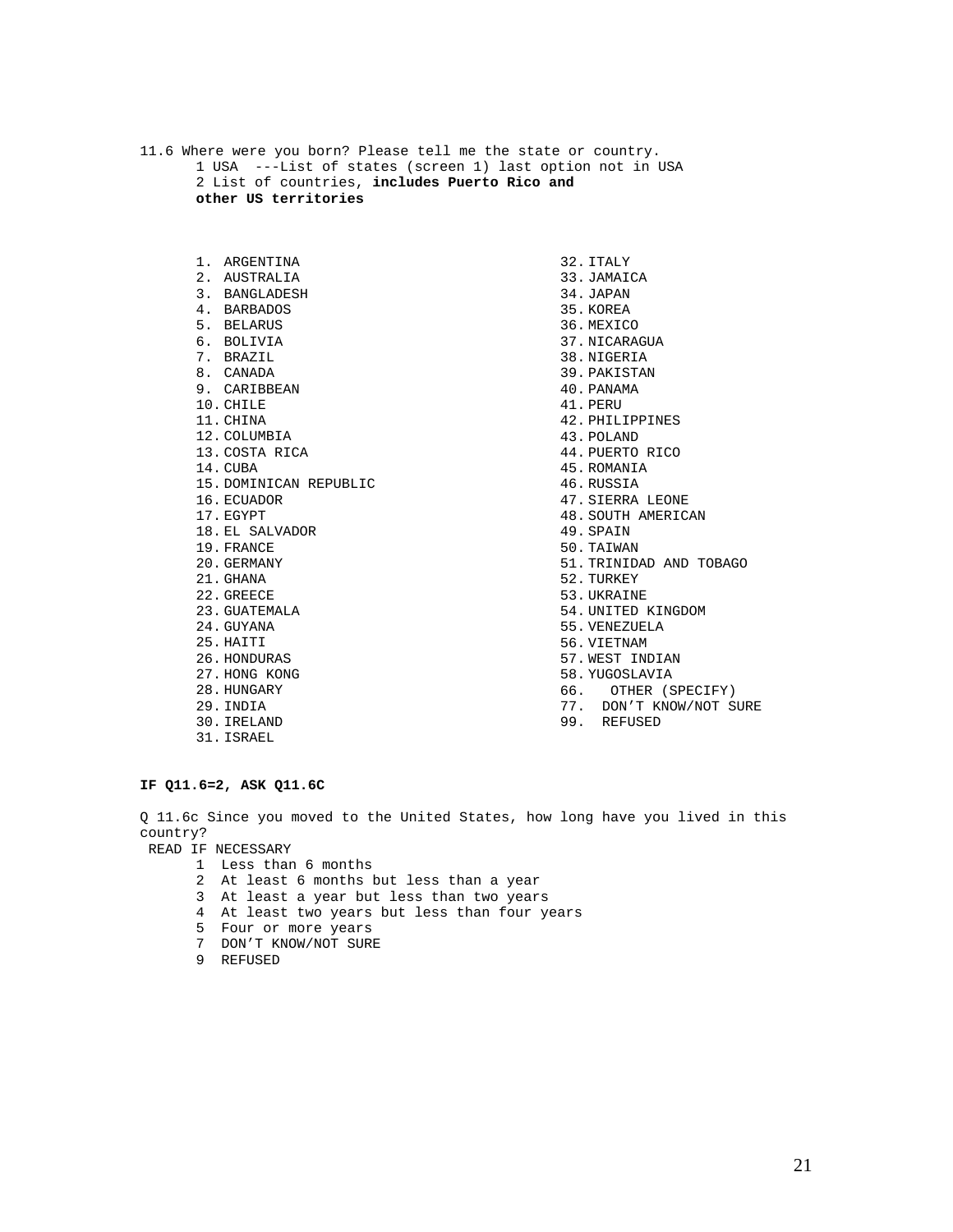Q11.7 In what country was your father born? 1. United States 2. List of countries **includes Puerto Rico and other US territories**  ARGENTINA AUSTRALIA ISRAEL ITALY BANGLADESH BARBADOS BELARUS BOLIVIA BRAZIL CANADA CARIBBEAN CHILE CHINA COLUMBIA COSTA RICA CUBA DOMINICAN REPUBLIC ECUADOR EGYPT EL SALVADOR FRANCE GERMANY GHANA GREECE GUATEMALA GUYANA HAITI HONDURAS HONG KONG HUNGARY INDIA IRELAND JAMAICA JAPAN KOREA MEXICO NICARAGUA NIGERIA PAKISTAN PANAMA PERU PHILIPPINES POLAND PUERTO RICO ROMANIA RUSSIA SIERRA LEONE SOUTH AMERICAN SPAIN TAIWAN TRINIDAD AND TOBAGO TURKEY UKRAINE UNITED KINGDOM VENEZUELA VIETNAM WEST INDIAN YUGOSLAVIA Other (SPECIFY) 77. DON'T KNOW/NOT SURE 99. REFUSED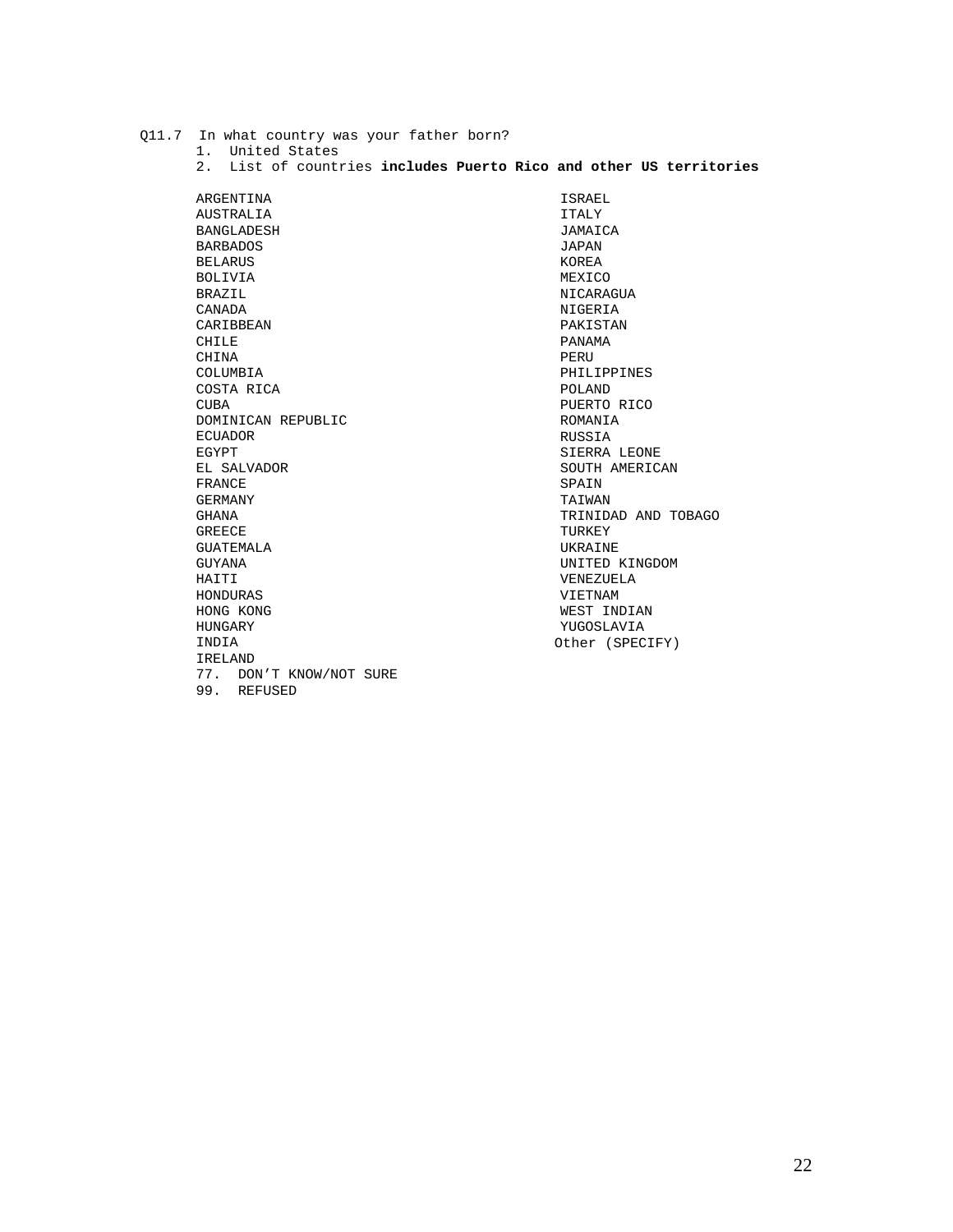| Q 11.8. In what country was your Mother born?                      |                         |
|--------------------------------------------------------------------|-------------------------|
| 1. United States<br>2. List of countries, includes Puerto Rico and |                         |
| other US territories                                               |                         |
| ARGENTINA                                                          | <b>ITALY</b>            |
| <b>AUSTRALIA</b>                                                   | JAMAICA                 |
| <b>BANGLADESH</b>                                                  | JAPAN                   |
| <b>BARBADOS</b>                                                    | KOREA                   |
| <b>BELARUS</b>                                                     | MEXICO                  |
| BOLIVIA                                                            | NICARAGUA               |
| <b>BRAZIL</b>                                                      | NIGERIA                 |
| CANADA                                                             | PAKISTAN                |
| CARIBBEAN                                                          | PANAMA                  |
| <b>CHILE</b>                                                       | PERU                    |
| CHINA                                                              | PHILIPPINES             |
| COLUMBIA                                                           | POLAND                  |
| COSTA RICA                                                         | PUERTO RICO             |
| <b>CUBA</b>                                                        | ROMANIA                 |
| DOMINICAN REPUBLIC                                                 | RUSSIA                  |
| ECUADOR                                                            | SIERRA LEONE            |
| EGYPT                                                              | SOUTH AMERICAN          |
| EL SALVADOR                                                        | SPAIN                   |
| FRANCE                                                             | TAIWAN                  |
| GERMANY                                                            | TRINIDAD AND TOBAGO     |
| GHANA                                                              | TURKEY                  |
| <b>GREECE</b>                                                      | UKRAINE                 |
| <b>GUATEMALA</b>                                                   | UNITED KINGDOM          |
| GUYANA                                                             | VENEZUELA               |
| HAITI                                                              | VIETNAM                 |
| HONDURAS                                                           | WEST INDIAN             |
| HONG KONG                                                          | YUGOSLAVIA              |
| HUNGARY                                                            | Other (SPECIFY)         |
| INDIA                                                              | 77. DON'T KNOW/NOT SURE |
| <b>IRELAND</b>                                                     | 99. REFUSED             |
| <b>ISRAEL</b>                                                      |                         |

# **Ask All**

- 11.9 What language do you speak most often at home? 1 ENGLISH 2 SPANISH 3 OTHER (specify)
	- 7 DON'T KNOW/NOT SURE
	- 9 REFUSED

Q 11.10A Are you:

READ ALL RESPONSES

- 1 Married
- 2 Divorced
- 3 Widowed
- 4 Separated
- 5 Never married, OR
- 6 A member of an unmarried couple
- 7 DON'T KNOW/NOT SURE 9 REFUSED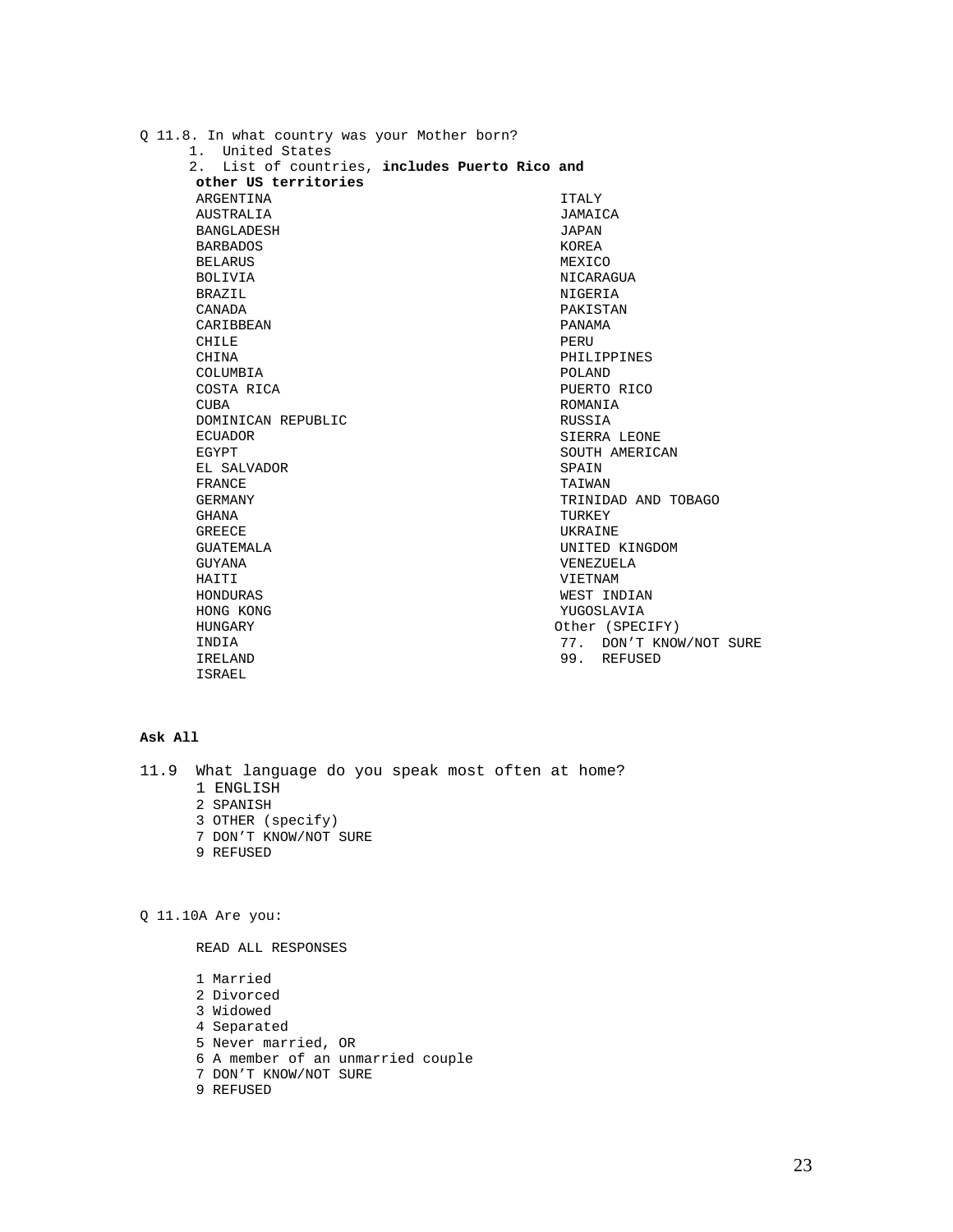Q 11.11A Now I'll read a list of terms people sometimes use to describe themselves -- heterosexual or straight; homosexual, gay or lesbian; and bisexual. As I read the list again, please stop me when I get to the term that best describes how you think of yourself:

- 1. Heterosexual or straight
- 2. Gay or lesbian
- 3. Bisexual<br>7 DON'T KN
- 7 DON'T KNOW/NOT SURE
- 9. REFUSED

IF RESPONDENT INDICATES THEIR ANSWER AFTER READING THE WHOLE LIST THE FIRST TIME, YOU DON'T HAVE TO READ THE LIST AGAIN.

## **ASK ALL**

Q 11.12 What is the highest grade or year of school you completed?

READ ONLY IF NECESSARY

1 Never attended school or only attended kindergarten 2 Grades 1 through 8 (Elementary) 3 Grades 9 through 11 (Some high school) 4 Grade 12 or GED (High school graduate) 5 College 1 year to 3 years (Some college or technical school) 6 College 4 years or more (College graduate) 7 DON'T KNOW/NOT SURE 9 REFUSED

Q 11.13b Are you currently:

1 Employed for wages or salary **IF R DOES NOT PICK #1, READ ALL OF THE REMAINING ANSWER CHOICES**

2 Self-employed 3 Out of work for more than 1 year 4 Out of work for less than 1 year 5 A Homemaker 6 A Student 7 Retired 8 Unable to work 9 REFUSED

Q 11.14b The next question is about your combined household income. By household income we mean the combined income from everyone living in the household including even roommates or those on disability income. Is your household's annual income from all sources:

```
02 Less than (100-199%) If "no," ask 05; IF "YES" ASK 01 
01 Less than (<100%) If "no," code 02 (100-199%), If "yes," code 01 (< 100%). 
05 Less than (400-499%) If "no," ask 06, If "yes" ask 04 (300-399%) 
06 Less than (500-599%) If "no," code 07 (>600%), If "yes" code 06 (500-599%) 
04 Less than (300-399%) If "no," code 05, If "yes" ask 03 (200-299%) 
07 (>600 %)
03 Less than (200-299%) If "no," code 04, If "yes," code 03 
77 DON'T KNOW/NOT SURE 
99 REFUSED
```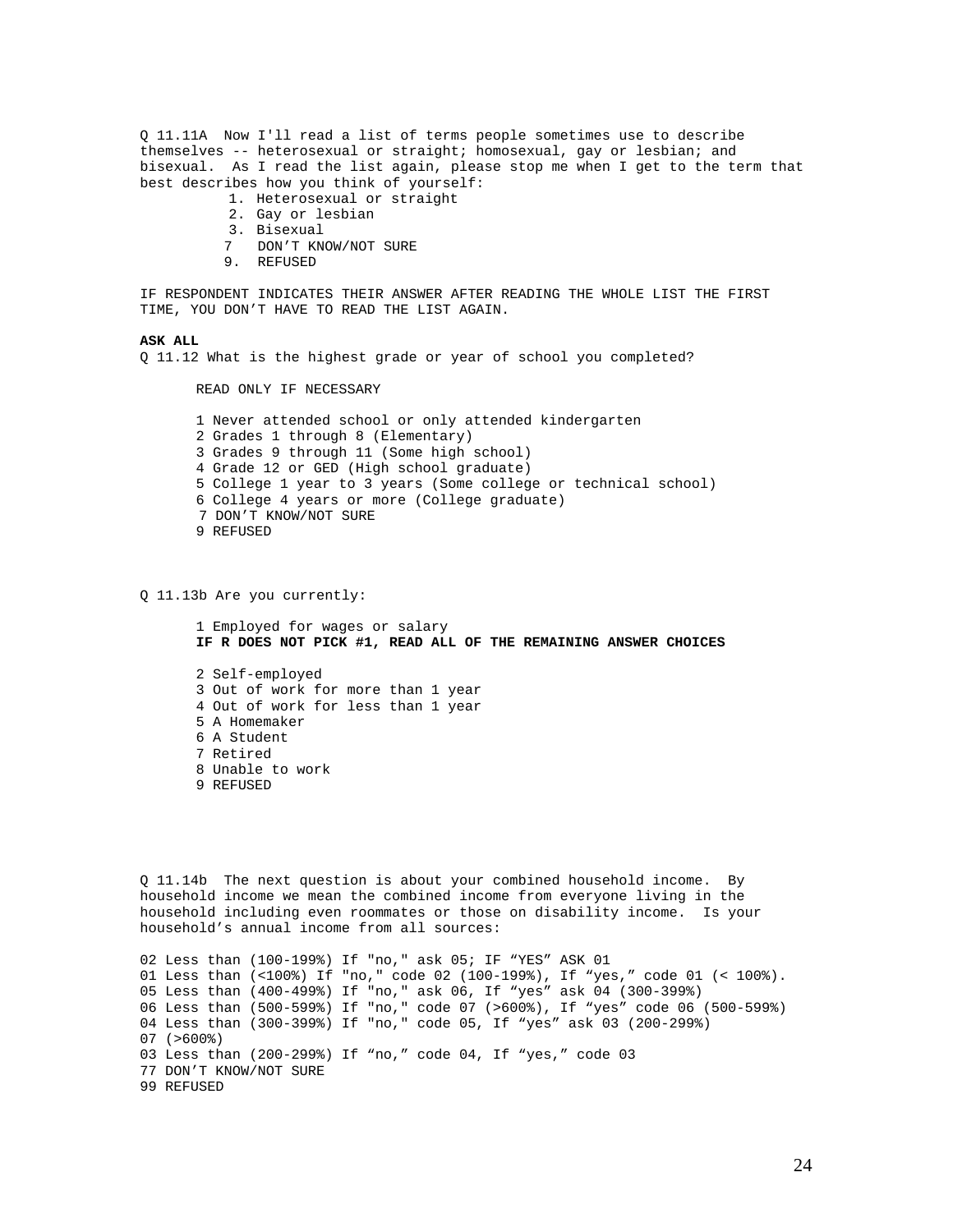```
If Q 11.14 = 77, 99 then ask Q 11.15, else skip to Q 11.16 
Q 11.15 OK, can you just tell me if your annual household income is less than 
(100% of poverty)? 
         1 YES 
          2 NO 
          7 DON'T KNOW/NOT SURE 
          9 REFUSED
```
# **IF Q 2.1 = 2 AND Q 11.14A, Q 11.14B OR 11.15 = 01 THEN READ:**

You indicated earlier that you do not currently have any health coverage. I just want to let you know, that you may be eligible for free health insurance. You can call 311 for more information.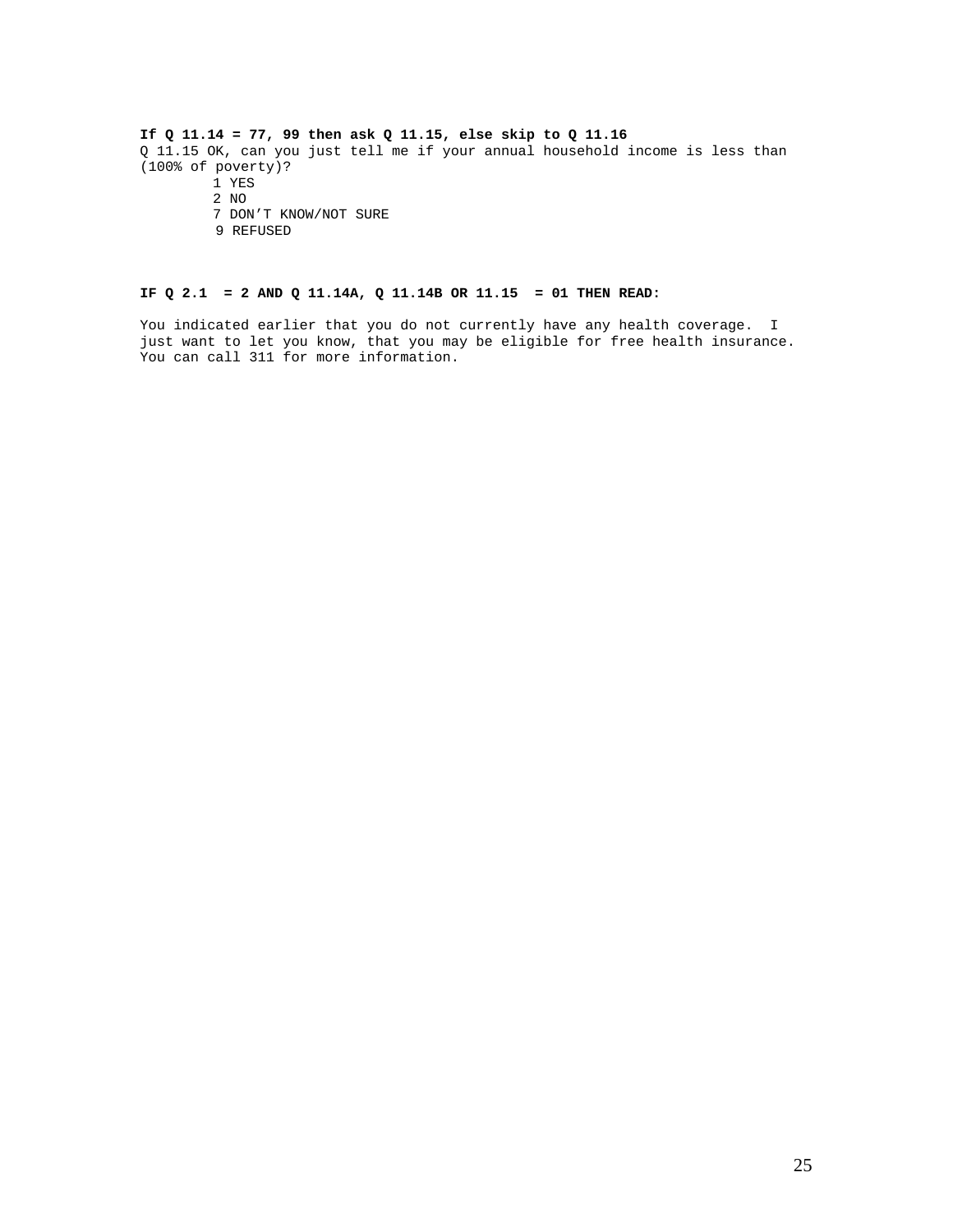**ASK ALL** 

Q 11.16 About how tall are you without shoes? **You can answer in either feet and inches OR centimeters.** 

> ROUND FRACTIONS DOWN RECORD 777 FOR DON'T KNOW/NOT SURE RECORD 999 FOR REFUSED

 \_\_\_\_ \_\_\_\_\_\_ HEIGHT  $\frac{1}{\text{FT}}$  / INCHES

OR

 \_\_\_ \_\_\_ \_\_\_ HEIGHT CENTIMETERS 777 DON'T KNOW/NOT SURE 999 REFUSED

[ YOU MUST ENTER EITHER BOTH FEET AND INCHES **OR** CENTIMETERS – **NOT BOTH.** If 0 (zero) inches, please enter zero, do not leave blank.] [FALL 2003]

[CATI COMMENT: REQUIRE BOTH FEET AND INCHES **OR** CENTIMETERS – **DO NOT ALLOW ENTRY OF BOTH.** IF 0 (ZERO) INCHES, MUST ENTER ZERO, CANNOT HAVE MISSING INCHES AND NOT MISSING FEET, OR MISSING FEET AND NOT MISSING INCHES.] [FALL 2003]

Q 11.17 About how much do you weigh without shoes? **You can answer in either pounds OR kilograms.** 

> ROUND FRACTIONS UP RECORD 777 FOR DON'T KNOW/NOT SURE RECORD 999 FOR REFUSED \_\_\_\_\_\_ WEIGHT IN POUNDS OR \_\_\_\_\_\_ WEIGHT IN KG 777 DON'T KNOW/NOT SURE 999 REFUSED

[YOU MUST ENTER EITHER POUNDS **OR** METERS – **NOT BOTH**]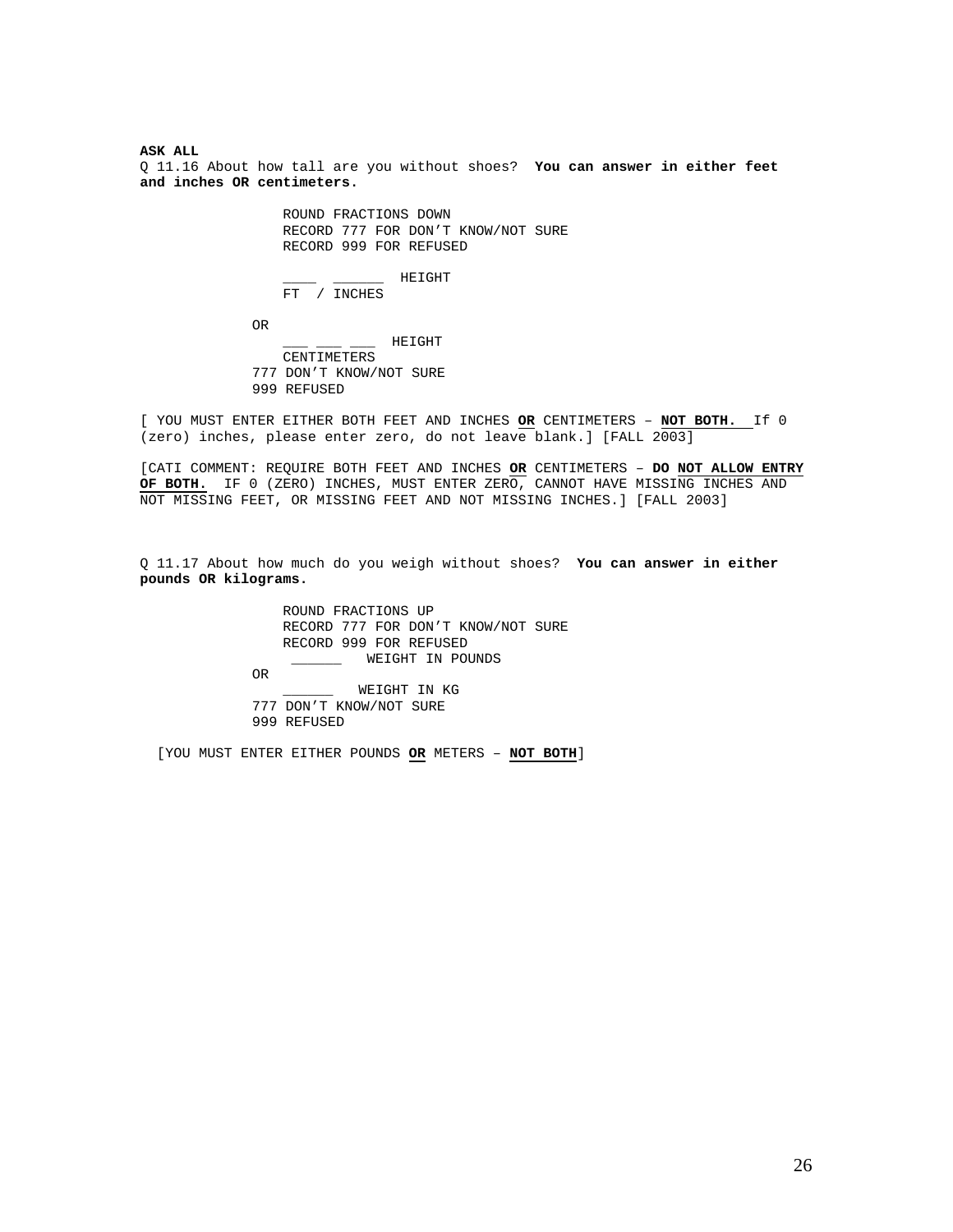### **BMI FOLLOWUPS**

**If Q 11.17 (weight) = 999,777 and Q 11.16 (height) ne 999,777 (is not missing), then put height into BMI calculator and ask Q 11.17a, Q11.17b, Q11.17e (or ask Q 11.17c, Q 11.17d Q11.17f for metric). If Q 11.16 (height) = 999,777 and 11.17 (weight) ne 999, 777 (is not missing) then put weight into BMI calculator and ask 11.16a, 11.16b & 11.16e (or ask Q 11.16c & Q 11.16d 11.16e for metric).**  CRITICAL WEIGHT FOR ENGLISH OBESE:  $= .0427$  \* (Q11\_16 height inches) \* (Q11\_16 height inches) CRITICAL WEIGHT FOR ENGLISH OVERWEIGHT: = .0356\*( Q11\_16 height inches)\*( Q11\_16 height inches) CRITICAL WEIGHT FOR ENGLISH UNDERWEIGHT: = .0263\*( Q11\_16 height inches)\*( Q11\_16 height inches) Q 11.17a Do you weigh less than [critical weight for **obese**]? 1 YES, WEIGH LESS (Ask 11.17b) 2 NO, DON'T WEIGH LESS 7 DON'T KNOW/NOT SURE 9 REFUSED Q 11.17b Do you weigh less than [critical weight for **overweight**]? 1 YES, WEIGH LESS (ASK 11.17e) 2 NO, DON'T WEIGH LESS 7 DON'T KNOW/NOT SURE 9 REFUSED Q 11.17e Do you weigh less than [critical weight for **underweight**]? 1 YES, WEIGH LESS 2 NO, DON'T WEIGH LESS 7 DON'T KNOW/NOT SURE 9 REFUSED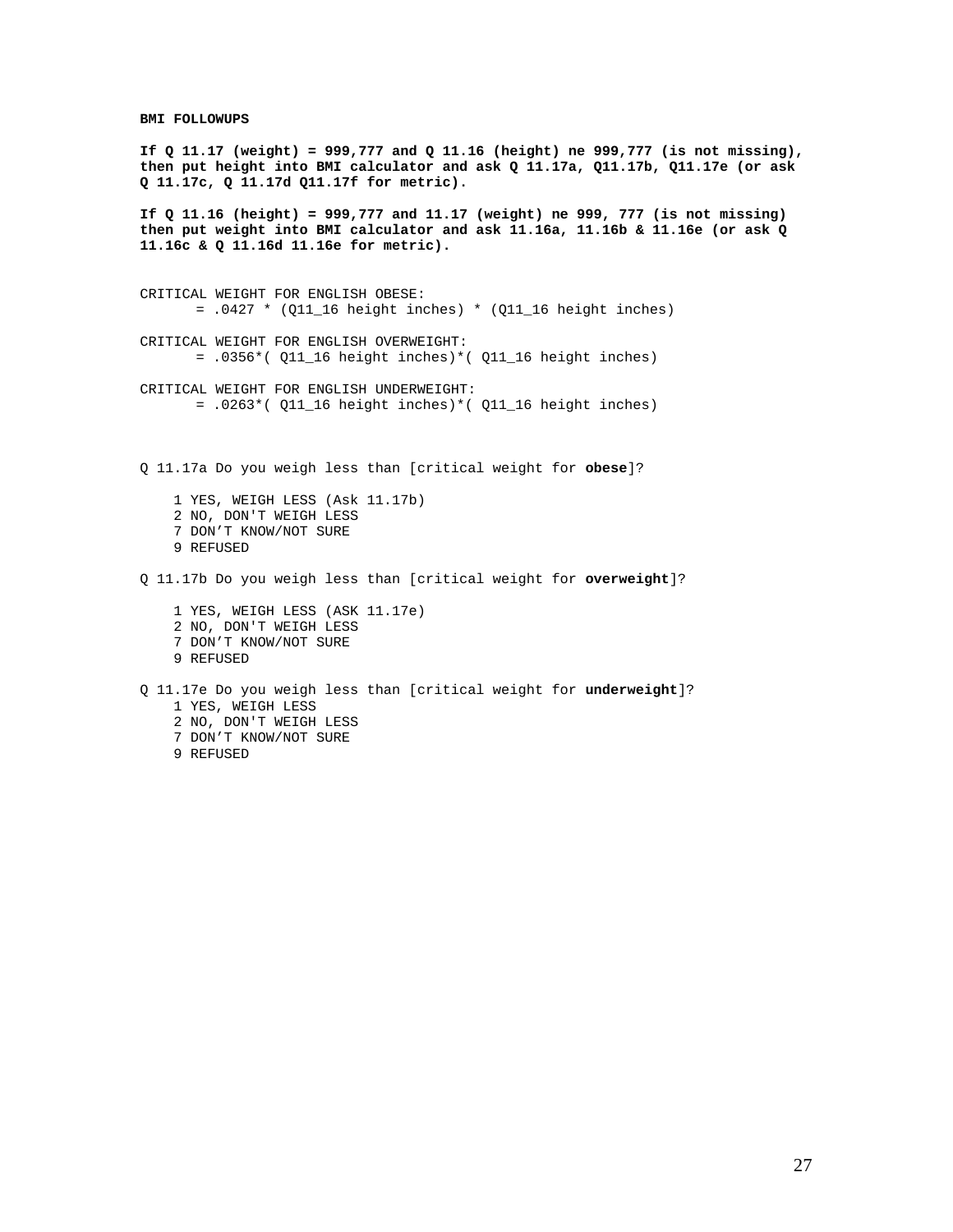CRITICAL WEIGHT FOR METRIC OBESE = .003 \* (Q11.16cm height CM)\*( Q11.16cm height CM) CRITICAL WEIGHT FOR METRIC OVERWEIGHT = .0025\* (Q11.16cm height CM)\*( Q11.16cm height CM) CRITICAL WEIGHT FOR METRIC UNDERWEIGHT = .00185\* (Q11.16cm height CM)\*( Q11.16cm height CM) Q 11.17c Do you weigh less than [critical weight for **METRIC obese**]? 1 YES, WEIGH LESS (ASK 11.17d) 2 NO, DON'T WEIGH LESS 7 DON'T KNOW/NOT SURE 9 REFUSED Q 11.17d Do you weigh less than [critical weight for **METRIC overweight**]? 1 YES, WEIGH LESS (ASK 11.17f) 2 NO, DON'T WEIGH LESS 7 DON'T KNOW/NOT SURE 9 REFUSED Q11.17f Do you weigh less than [critical weight for **METRIC underweight**]? 1 YES, WEIGH LESS

 2 NO, DON'T WEIGH LESS 7 DON'T KNOW/NOT SURE 9 REFUSED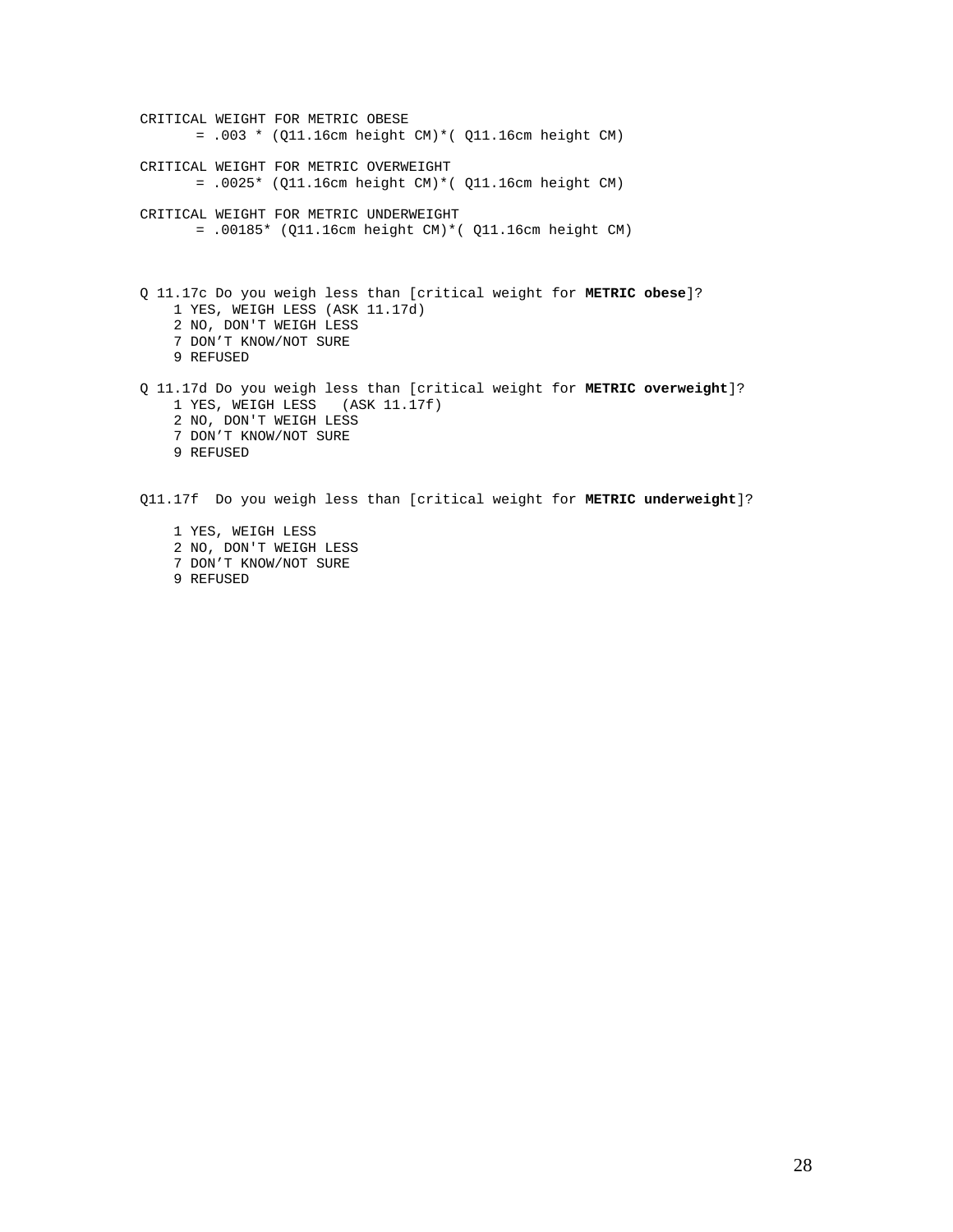```
CRITICAL HEIGHT IN INCHES FOR OBESE: 
       = SQUARE ROOT OF (23.43 * WEIGHT from Q11.17 LB) 
CRITICAL HEIGHT IN INCHES FOR OVERWEIGHT: 
      = SQUARE ROOT OF (28.12 * WEIGHT from Q11.17 LB) 
CRITICAL HEIGHT IN INCHES FOR UNDERWEIGHT: 
       = SQUARE ROOT OF (38 * WEIGHT from Q11.17 LB) 
THEN CONVERT TO FEET, INCHES 
Q 11.16a Is your height less than [critical height for obese]? 
     1 YES, LESS 
     2 NO, NOT LESS (ASK 11.Q6B) 
     7 DON'T KNOW/NOT SURE 
     9 REFUSED 
Q 11.16b Is your height less than [critical height for overweight]? 
     1 YES, LESS) 
     2 NO, NOT LESS (ASK 11.16E) 
     7 DON'T KNOW/NOT SURE 
     9 REFUSED 
Q11.16e Is your height less than [critical height for underweight]?
```
 1 YES, LESS 2 NO, NOT LESS 7 DON'T KNOW/NOT SURE 9 REFUSED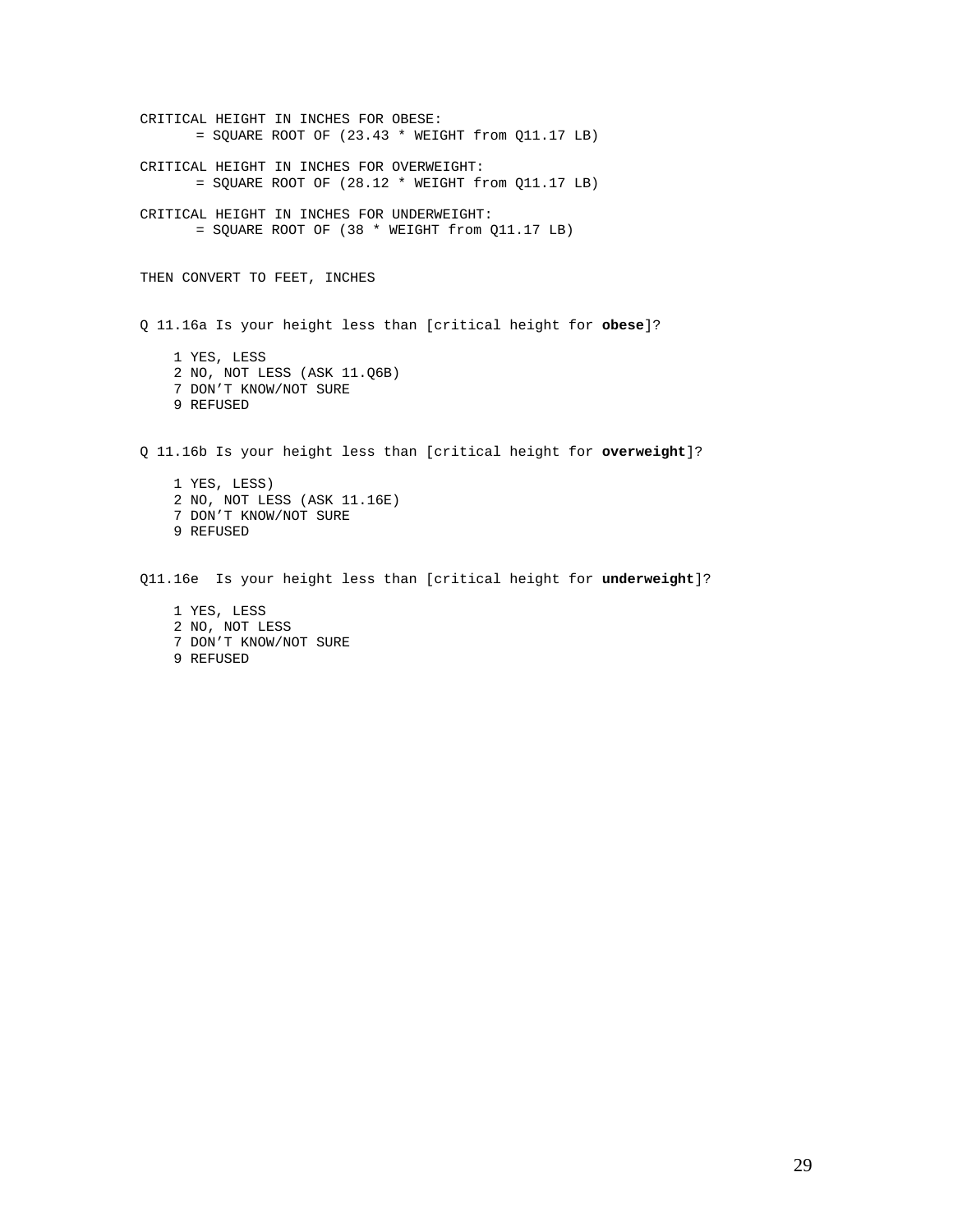CALCULATE CRITICAL HEIGHT FOR METRIC OBESE = SQUARE ROOT OF (333 \* WEIGHT KILOS from Q11\_17M) CALCULATE CRITICAL HEIGHT FOR METRIC OVERWEIGHT = SQUARE ROOT OF (400 \* WEIGHT KILOS from Q11\_17M) CALCULATE CRITICAL HEIGHT FOR METRIC UNDERWEIGHT = SQUARE ROOT OF (540.5 \* WEIGHT KILOS from Q11\_17M) Q 11.16c Is your height less than [critical height for **METRIC obese**]? 1 YES, LESS (ASK 11.16d) 2 NO, NOT LESS 7 DON'T KNOW/NOT SURE 9 REFUSED Q 11.16d Is your height less than [critical height for **METRIC overweight**]? 1 YES, LESS (ASK 11.16f) 2 NO, NOT LESS 7 DON'T KNOW/NOT SURE 9 REFUSED Q 11.16.f Is your height less than [critical height for **METRIC underweight**]? 1 YES, LESS 2 NO, NOT LESS 7 DON'T KNOW/NOT SURE 9 REFUSED

Q 11.18A What do you think would be your ideal weight? READ IF NECESSARY: Please give me your ideal weight in pounds or kilograms. READ IF NECESSARY: What do you think your healthiest weight would be? (Added  $5/2/05$ 

 $\overline{\phantom{a}}$  LBS \_\_\_\_\_\_\_\_\_KG

> ENTER EITHER POUNDS OR KILOGRAMS 777 DON'T KNOW/NOT SURE 999 REFUSED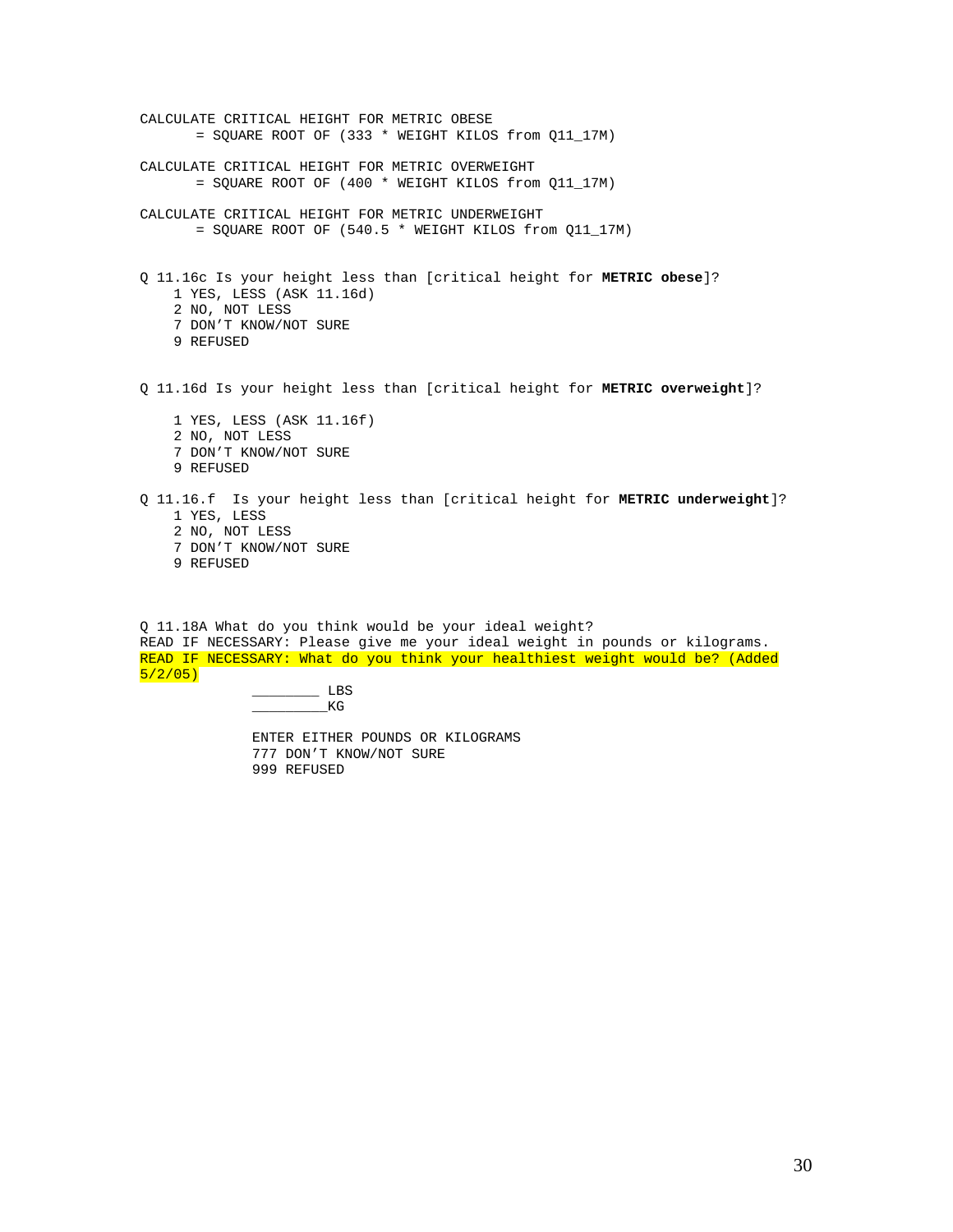## **Housing**

Q 12.1 How long have you lived at your current home or apartment?

```
 ___ MONTHS (RANGE 1-11 months 77,99) 
   ___ YEARS (RANGE 1-60) 
 77 DON'T KNOW/NOT SURE 
 99 REFUSED
```
ENTER EITHER MONTHS OR YEARS BEFORE MOVING TO NEXT SCREEN. ROUND TO THE NEAREST MONTH OR YEAR.

CATI CHECK: A VALUE MUST BE ENTERED FOR EITHER MONTH OR YEARS

Q 12.2 Is this home or apartment owned by you or someone in your family, rented or occupied without payment of rent?

- 1. OWNED BY YOU OR SOMEONE IN YOUR FAMILY
- 2. RENTED
- 3. OCCUPIED WITHOUT PAYMENT OF RENT
- 7. DON'T KNOW/NOT SURE
- 9. REFUSED

Q 12.3 How many living units or apartments are in your building?

- READ
- 1. 1-2
- 2. 3-9
- 3. 10-49, or
- 4. 50 or more
- 7. DON'T KNOW/NOT SURE
- 9. REFUSED

Q 12.4 Where did you live before moving to your current home or apartment? Please give me the 5 digit zip code or the city and state.

> \_\_\_\_\_\_ ZIP CODE  $\_$ CITY  $\rule{1em}{0.15mm} \begin{picture}(180,10) \put(0,0){\dashbox{0.15mm} \put(10,0){\dashbox{0.15mm} \put(10,0){\dashbox{0.15mm} \put(10,0){\dashbox{0.15mm} \put(10,0){\dashbox{0.15mm} \put(10,0){\dashbox{0.15mm} \put(10,0){\dashbox{0.15mm} \put(10,0){\dashbox{0.15mm} \put(10,0){\dashbox{0.15mm} \put(10,0){\dashbox{0.15mm} \put(10,0){\dashbox{0.15mm$ \_ OTHER (SPECIFY) 777 DON'T KNOW/NOT SURE 999 REFUSED

ENTER EITHER ZIP CODE OR CITY AND STATE. IF R ANSWERS WITH CITY AND STATE, BOTH FIELDS MUST BE FILLED CATI CHECK Both the city and state must be filled before moving to the next screen.

**If Q11.0b>0 and 12.2=2 or 3 (Respondent does not own apartment),ask Q 12.5- 12.7, else skip 12.8** 

Q 12.5 In the past 12 months have you seen any peeling paint in your apartment?

- 1. YES
- 2. NO
- 7. DON'T KNOW/NOT SURE
- 9. REFUSED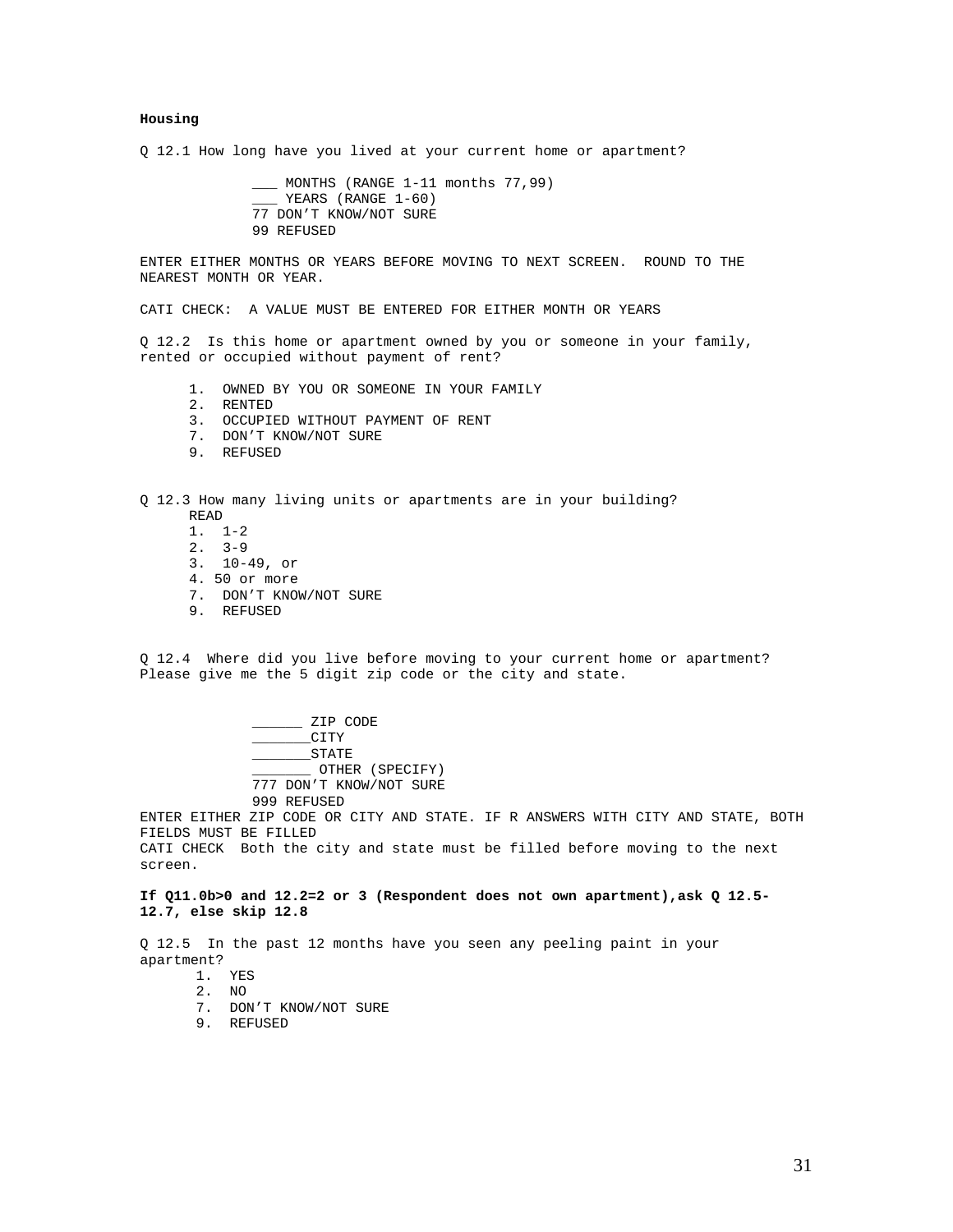Q 12.6 In the past 12 months, did the landlord or someone working for the landlord inspect your apartment for peeling paint?

- 1. YES
	- 2. NO
	- 7. DON'T KNOW/NOT SURE
	- 9. REFUSED

Q 12.7 Did the landlord or someone working for the landlord repair any peeling paint?

- 1. YES
- 2. NO
- 7. DON'T KNOW/NOT SURE
- 9. REFUSED

**If 12.3=2-4, 7 or 9 and Q11.0a + Q11.0b >0 ask 12.8, else skip to next section**  Q 12.8 Not counting windows with air conditioners or fire escape windows, are there window guards in your apartment on all the windows, some of the windows, or none of the windows?

- 1. ALL THE WINDOWS
- 2. SOME OF THE WINDOWS
- 3. NONE OF THE WINDOWS
- 7. DON'T KNOW/NOT SURE
- 9. REFUSED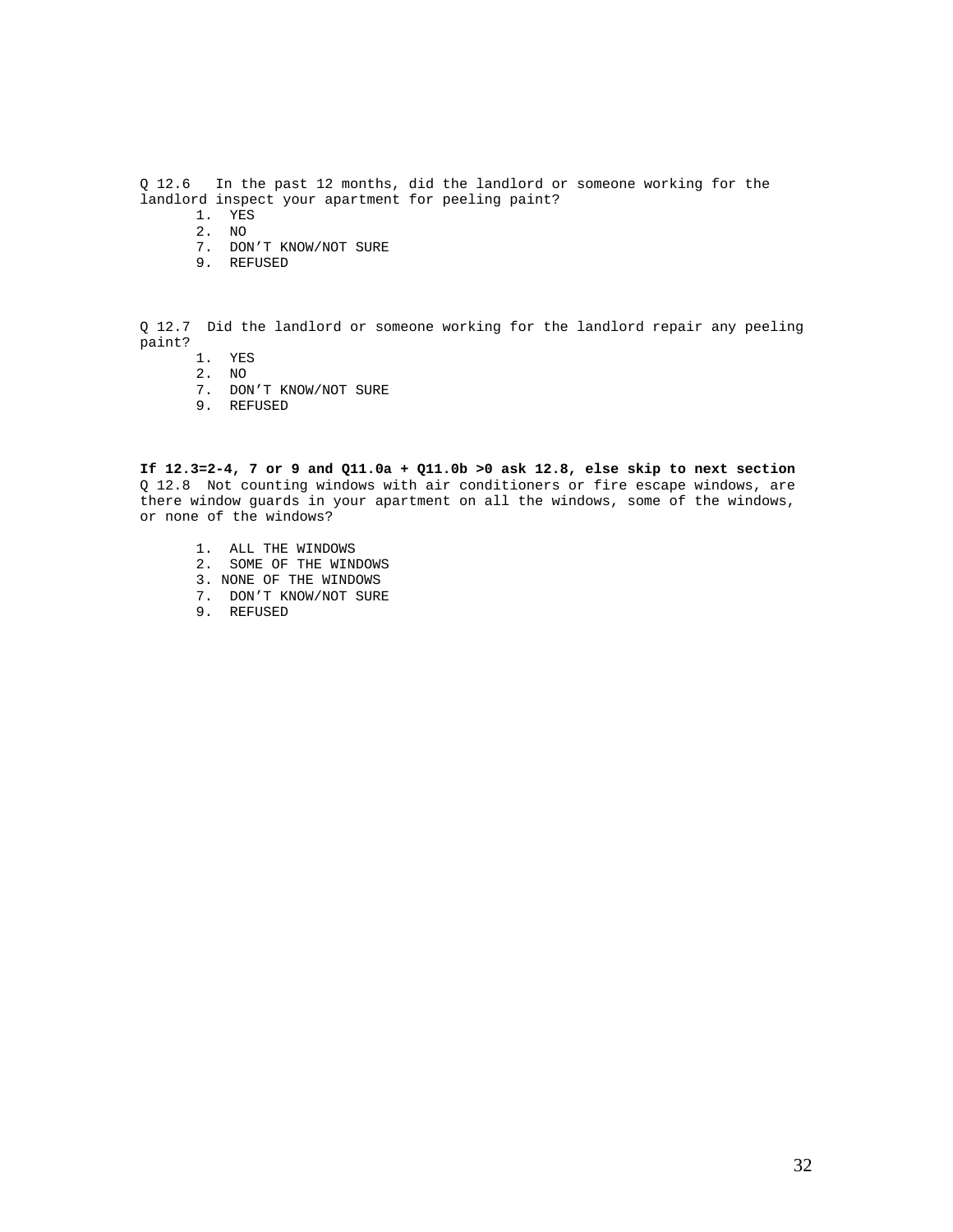**CANCER SCREENING** 

```
ASK Q 13.1 – 13.5 ONLY IF FEMALE
```
Q 13.1 A mammogram is an x-ray of each breast to look for breast cancer. Have you ever had a mammogram?

1 YES 2 NO 7 DON'T KNOW/NOT SURE 9 REFUSED

# **If Q 13.1 = 1 then ask Q 13.2, else skip to 13.3**

Q 13.2 How long has it been since you had your last mammogram?

READ ONLY IF NECESSARY

1 less than 12 months ago 2 1 year ago but less than 2 years ago 3 2 years ago but less than 3 years ago 4 3 years ago but less than 5 years ago 5 5 or more years ago 7 DON'T KNOW/NOT SURE 9 REFUSED

Q 13.3 A Pap smear is a test for cancer of the cervix. Have you ever had a Pap smear?

1 YES 2 NO 7 DON'T KNOW/NOT SURE 9 REFUSED

#### **If Q 13.3 = 1 then ask Q 13.4, else skip to Q 13.5**

Q 13.4 How long has it been since you had your last Pap smear? READ ONLY IF NECESSARY

> 1 less than 12 months ago 2 1 year ago but less than 2 years ago 3 2 years ago but less than 3 years ago 4 3 years ago but less than 5 years ago 5 5 or more years ago 7 DON'T KNOW/NOT SURE 9 REFUSED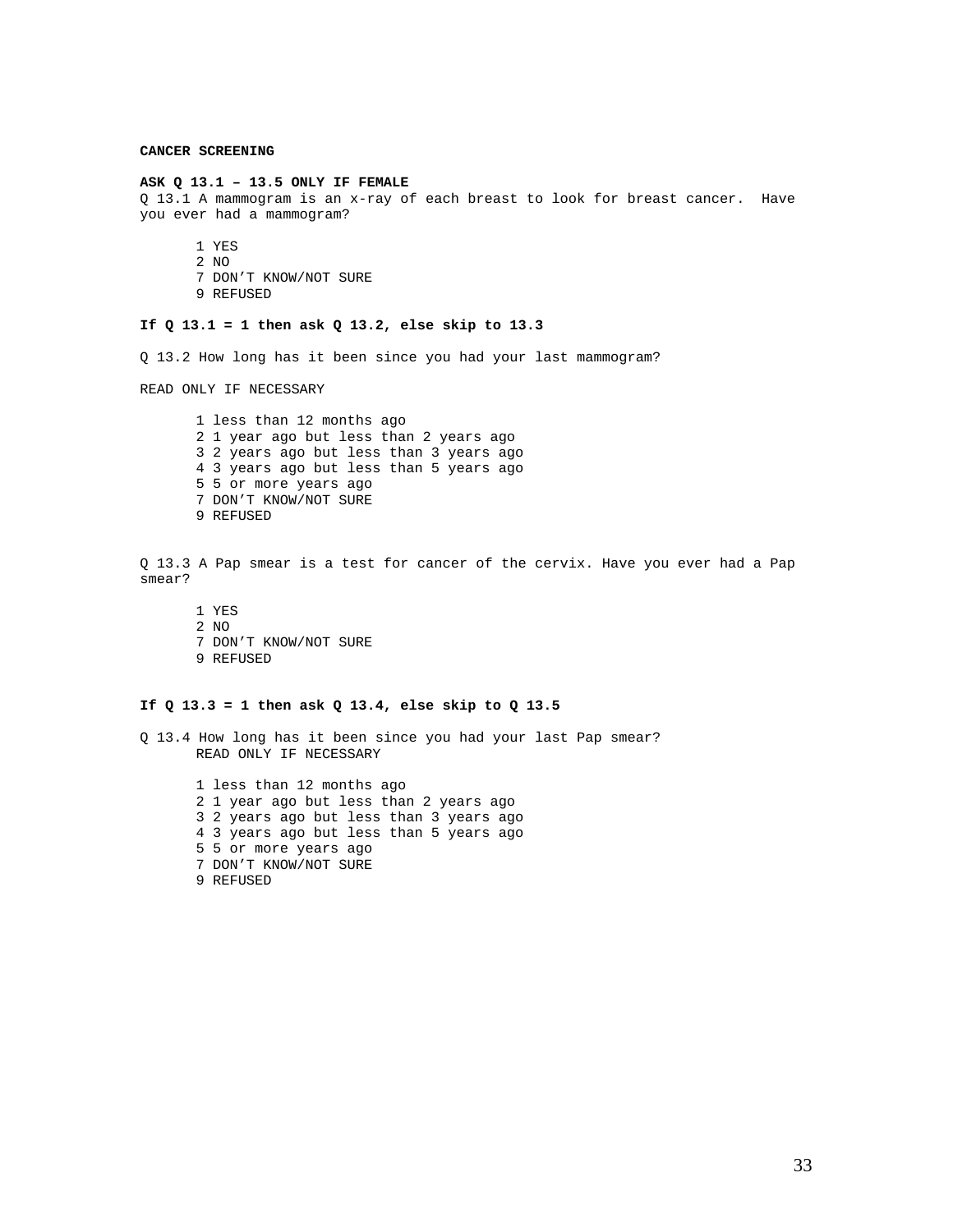## **ASK BOTH MALE + FEMALE, ONLY IF AGE (Q11.1) IS 50 OR OLDER OR 11.1b=1**

Q 13.6 Colonoscopy is an exam in which a tube is inserted in the rectum to view the bowel for signs of cancer or other health problems. Have you ever had a colonoscopy?

- 1 YES
- 2 NO
- 7 DON'T KNOW/NOT SURE
- 9 REFUSED

READ IF NECESSARY: A colonoscopy involves examination of the entire colon, and usually involves taking medicine to make you have many watery stools the night before the exam and getting medicine through a needle in the arm to make you sleepy during the procedure.

### **ASK IF Q. 13.6 = 1, ELSE SKIP TO Q 14.1**

Q 13.7 When was the most recent colonoscopy performed?

INTERVIEWER: READ ONLY IF NECESSARY 1 less than 12 months ago 2 1 year ago but less than 2 years ago 3 2 years ago but less than 3 years ago 4 3 years ago but less than 5 years ago 5 5 or more years ago 7 DON'T KNOW/NOT SURE 9 REFUSED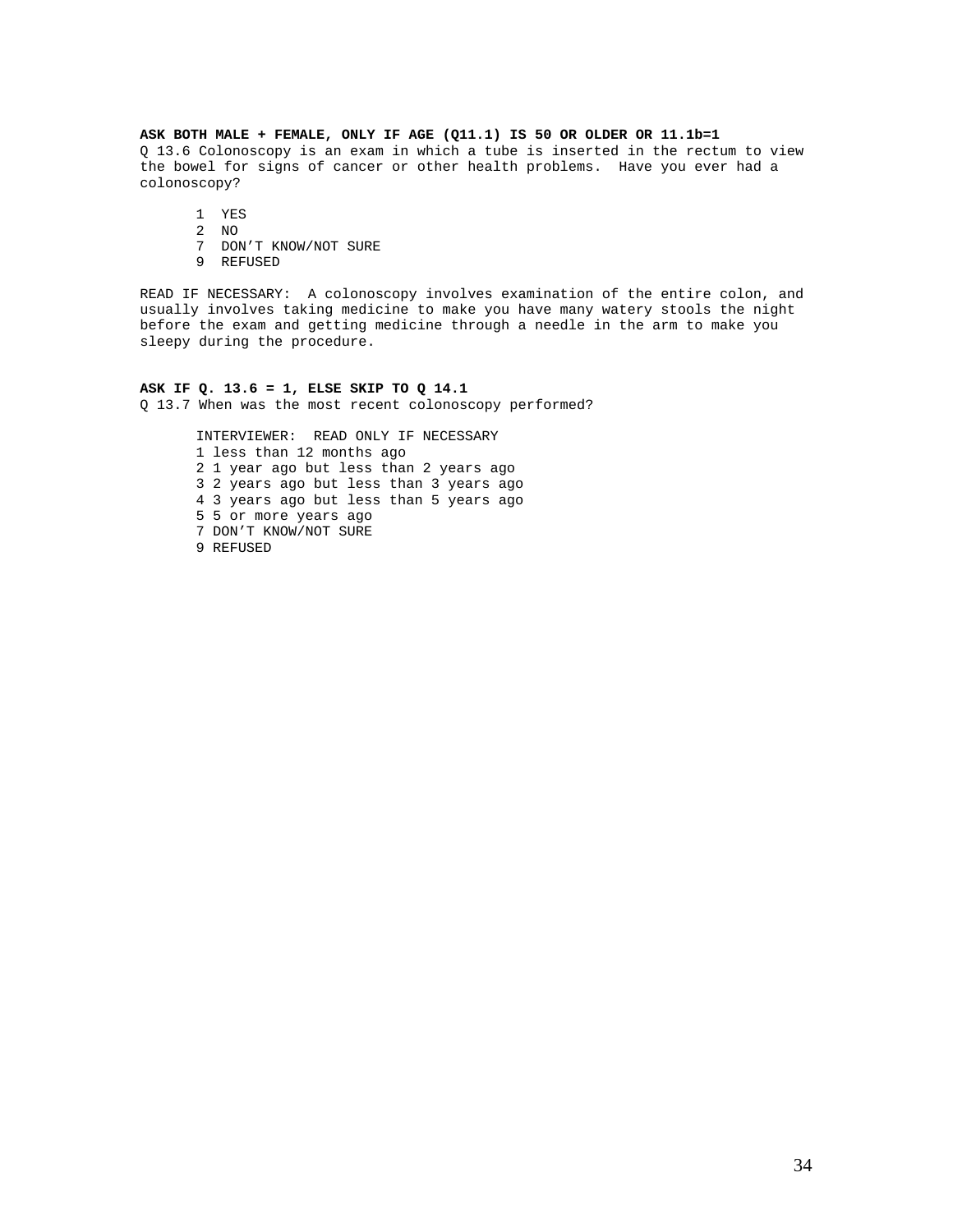**HIV**

READ: Now, I am going to ask you about HIV testing. Do not count tests you might have had as part of a blood donation.

14.1 Have you ever been tested for HIV?

1 YES 2 NO 7 DON'T KNOW/NOT SURE 9 REFUSE

## **If 14.1=1 ask 14.2, else skip to next section**

14.2 Have you had an HIV test during the last 12 months

- 1. YES
- 2. NO
- 7. DON'T KNOW/NOT SURE
- 9. REFUSE

## **If Q14.2=1 then ask Q14.3, else skip to next section**

14.3 When you were last tested for HIV, what kind of test was used? Was it

1. A rapid test, where someone took blood from your finger and you got the preliminary results the same day, or was it

2. A conventional test, where someone took blood from a vein in your arm and you got the results a week later

3. OTHER 7 DON'T KNOW/NOT SURE 9. REFUSED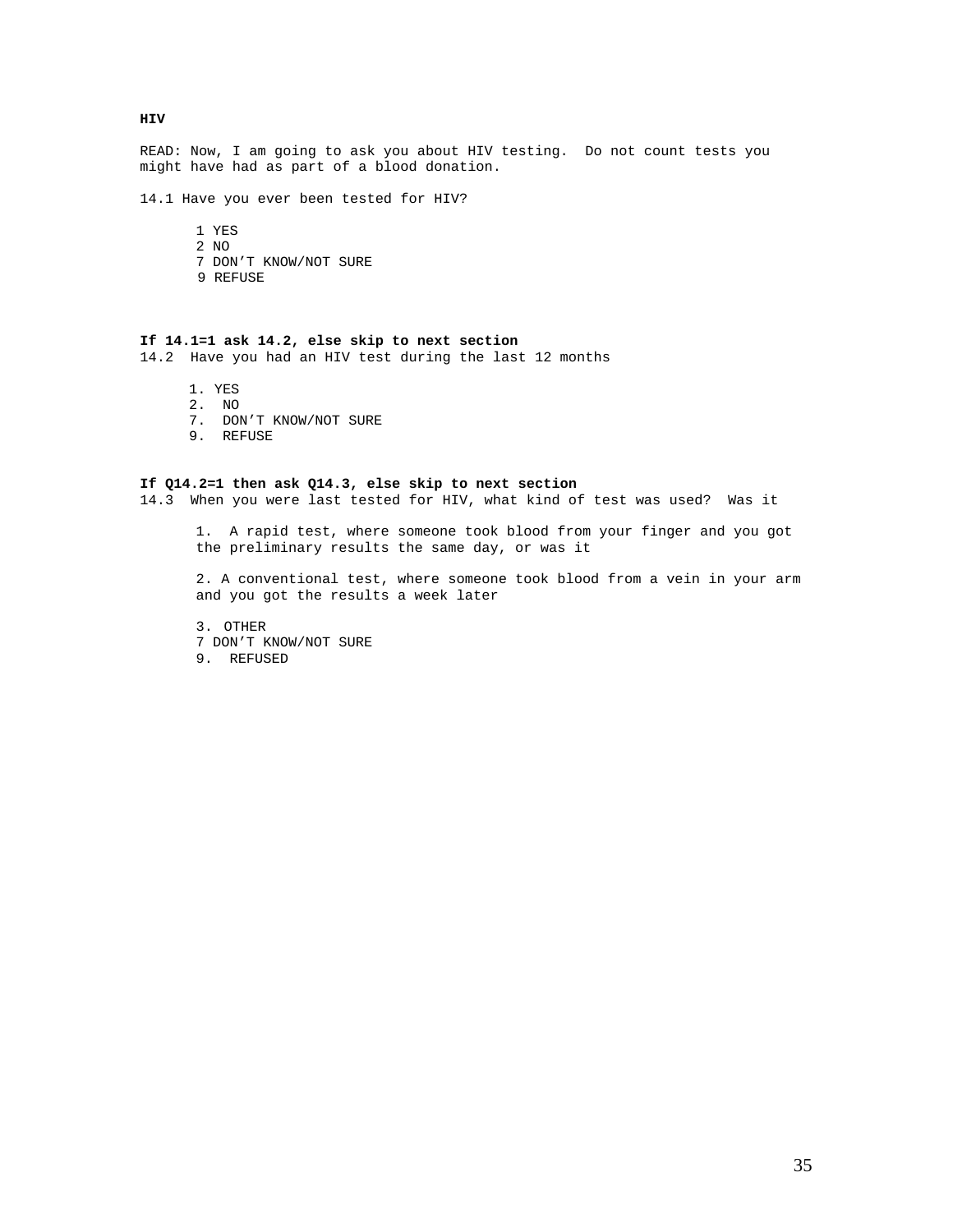#### **SEXUAL BEHAVIOR**

The next few questions are about your personal sexual behavior. Again, your answers are strictly confidential and you don't have to answer any question you don't want to.

CATI: FEMALE QUESTION ASKED FIRST FOR MALES, THE MALE QUESTION ASKED FIRST FOR FEMALES.

Q 15.1 During the past 12 months, with how many men have you had sex? By sex we mean oral, vaginal, or anal sex, but NOT masturbation. RECORD 777 FOR DON'T KNOW/NOT SURE RECORD 999 FOR REFUSED

LACTE RECORD NUMBER

Q 15.2 During the past 12 months, with how many women have you had sex? RECORD 777 FOR DON'T KNOW/NOT SURE RECORD 999 FOR REFUSED

\_\_\_\_\_\_\_RECORD NUMBER

#### **IF Q 15.1 = 0,777, 999 AND 15.2 = 0,777,999 THEN SKIP TO DRUG USE Q 16.1**

Q 15.3 The last time you had vaginal or anal sex, did you or your partner use a condom?

IF ASKED: This includes the "female condom"

1 YES 2 NO 5 DIDN'T HAVE ANAL OR VAGINAL SEX 7 DON'T KNOW/NOT SURE 9. REFUSED

Q 15.4 How often do you or your sexual partner use condoms when you have sex? Would you say every time, most times, sometimes, rarely, or never?

- 1. EVERY TIME
- 2. MOST TIMES
- 3. SOMETIMES
- 4. RARELY, OR
- 5. NEVER
- 7. DON'T KNOW/NOT SURE
- 9. REFUSED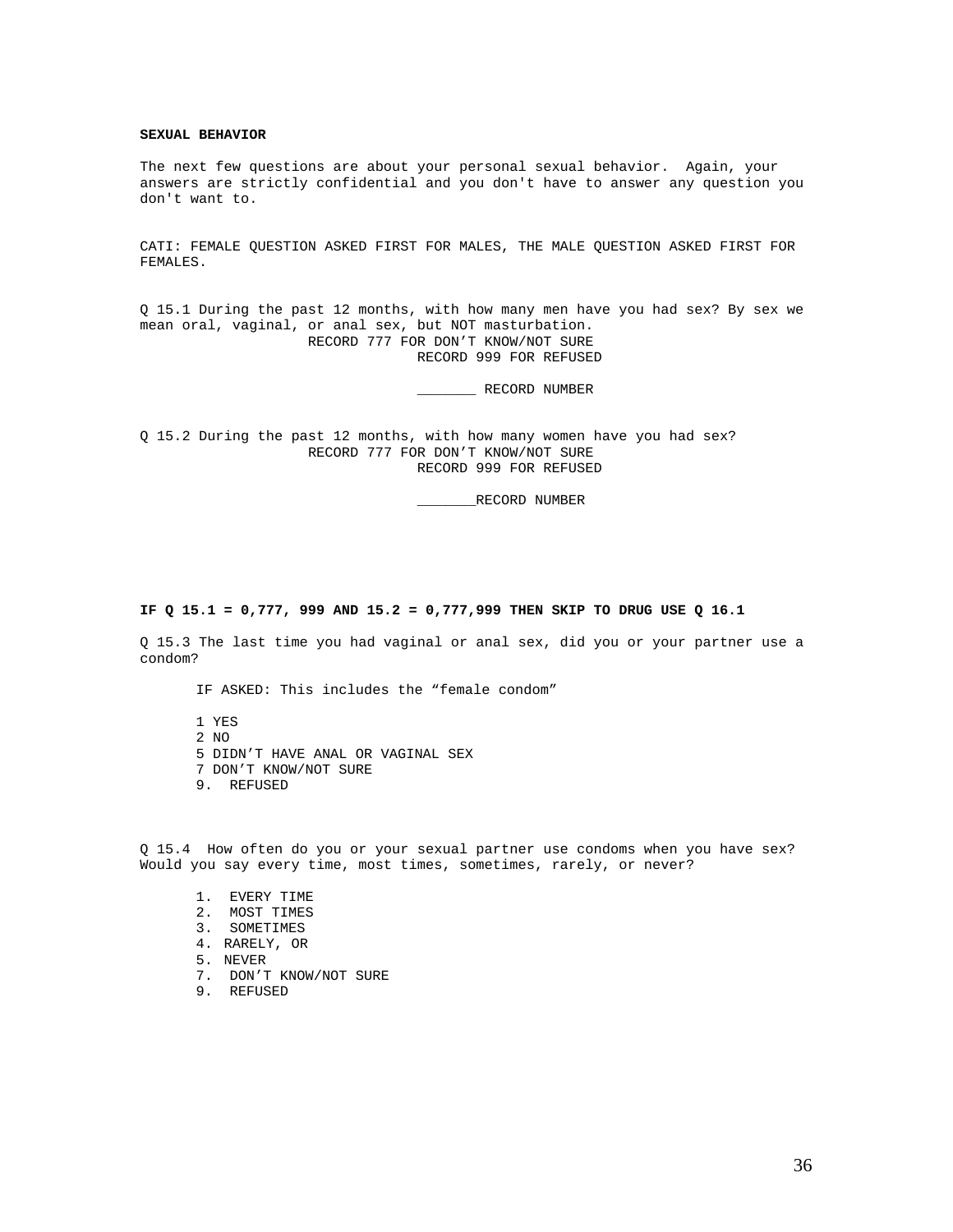```
IF [Q11.2 = 1 AND Q15.2 = 0, 777, 999] OR [Q11.2 = 2 AND Q15.1 = 0, 777, 999], 
SKIP TO DRUG USE 16.1 
      Skip if no hetero sex
```
**If female ask only if 11.1< 55 or 11.1b=3 or 4, ELSE SKIP TO DRUG USE 16.1**  Q 15.5a The last time you had sex, if you or your partner used any other method to prevent pregnancy, what was it?

READ ALL ANSWER CHOICES

- 1 Birth Control Pills
- 2 Shots (Depo-Provera)
- 3 Withdrawal
- 4 Rhythm Method
- 5 Foam, Jelly, Cream
- 6 IUD
- 7 Norplant
- 8 Patch/Ortha-Evra
- 9 Tubes Tied/Vasectomy (Sterilization)
- 10 Other Method
- 11 Not Fertile (Too Old, Can't Conceive, Pregnant Already, Just Delivered, Etc.)
- 12 No Other Method Was Used
- 77 DON'T KNOW/NOT SURE
- 99 REFUSED

**ASK IF Q 15.3 = 2, 7, 9 AND Q 15.5 = 12,77,99 (NO BIRTH CONTROL USED) AND IF HETEROSEXUAL SEX REPORTED** 

**IF Q15.3 = 1 OR Q15.5=1-11] SKIP TO DRUG USE 16.1 Skip if used birth control** 

**IF [Q11.2 = 1 AND Q15.2 = 0, 777, 999] OR [Q11.2 = 2 AND Q15.1 = 0, 777, 999], SKIP TO DRUG USE 16.1 Skip if no heterosex** 

**IF Q11.2 = 2 AND [Q11.1>=55 OR Q11.1B=1,2,7,9] SKIP TO DRUG USE 16.1 Skip if Female 55 or Over** 

Q 15.6 The last time you had sex, did you intend to get pregnant/get your partner pregnant? Wound you say yes, no or no but you wouldn't have minded?

 1 YES 2 NO 3 NO, BUT WOULDN'T HAVE MINDED 4 ALREADY PREGNANT / PARTNER ALREADY PREGNANT 7 DON'T KNOW/NOT SURE 9 REFUSED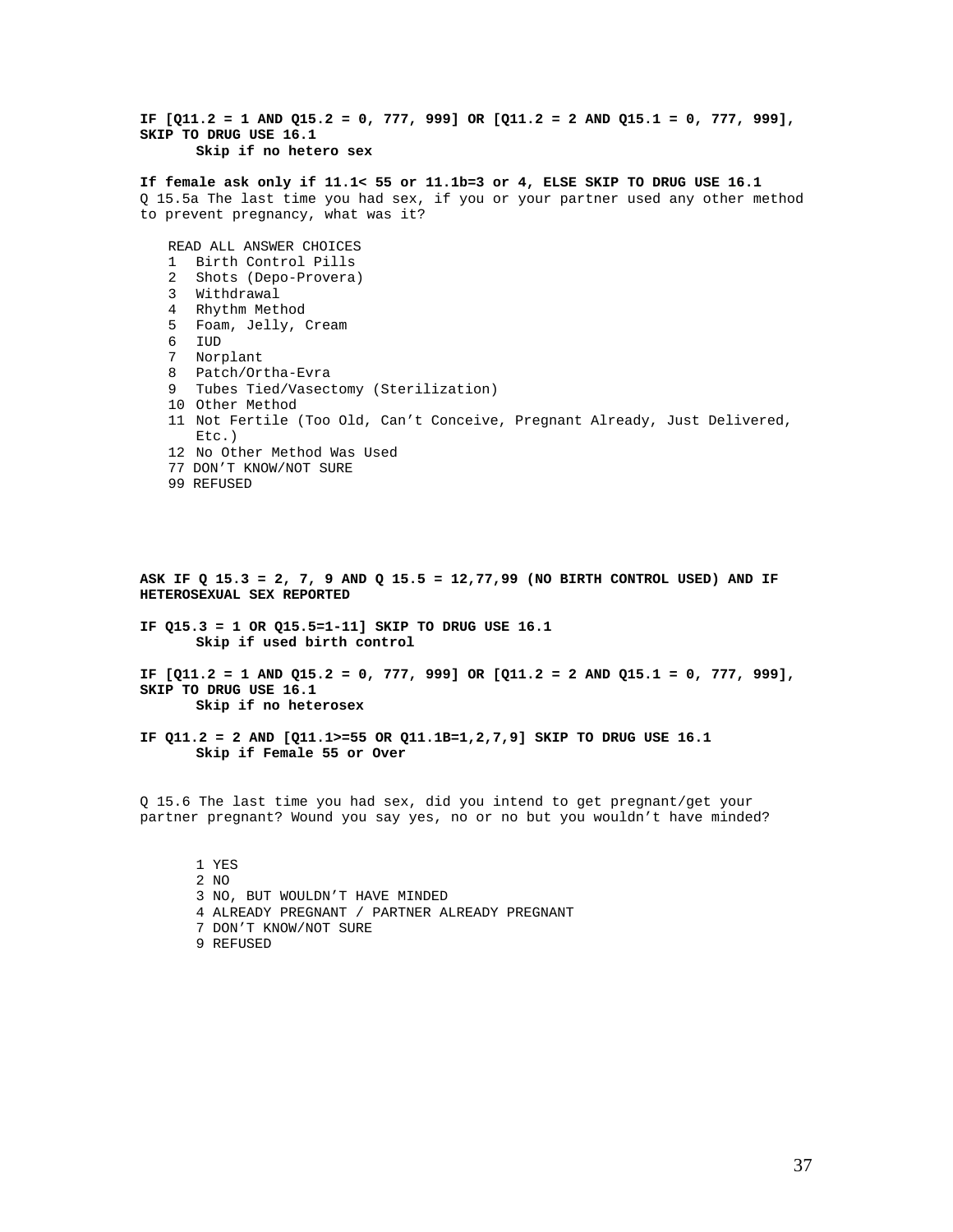# **Drug Use**

Q 16.1 In the past 12 months have you used Crystal Methamphetamine (METH-an-FETA-mean) also known as crystal, tina, crank or rock?

1 YES

2 NO

7 DON'T KNOW/NOT SURE

9 REFUSED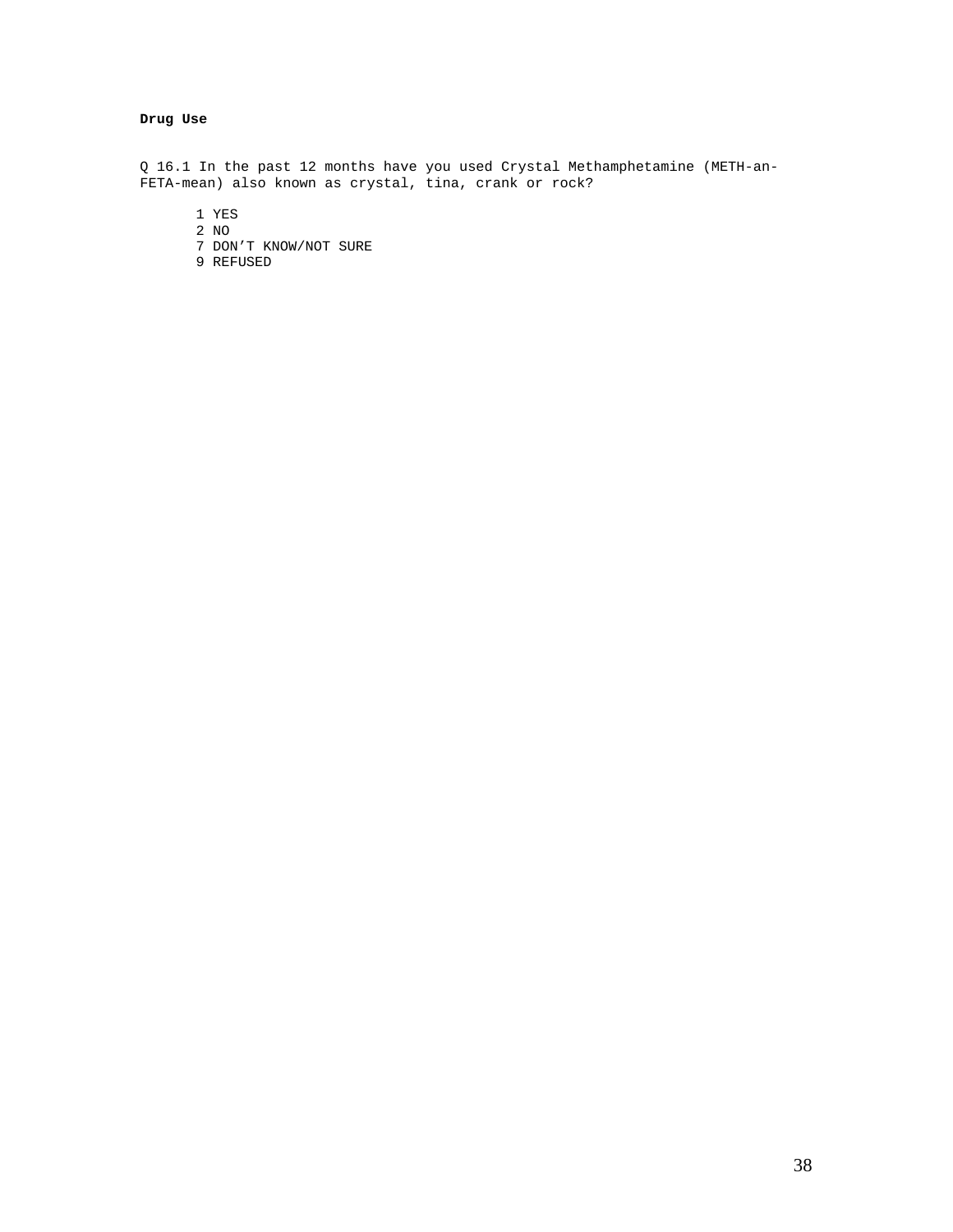## **DOMESTIC VIOLENCE**

# **ASK ALL**

Q 17.1 In the past 12 months, have you been frightened for the safety of yourself, your children or friends because of the anger or threats of an intimate partner?

IF ASKED, THE DOMESTIC VIOLENCE HOTLINE IS (800) 621-4673

1 YES 2 NO 7 DON'T KNOW/NOT SURE 9 REFUSED

## **SCREEN IF 17.1 = 1(YES)**

READ: Just for your information, The Domestic Violence Hotline is (800) 621- 4673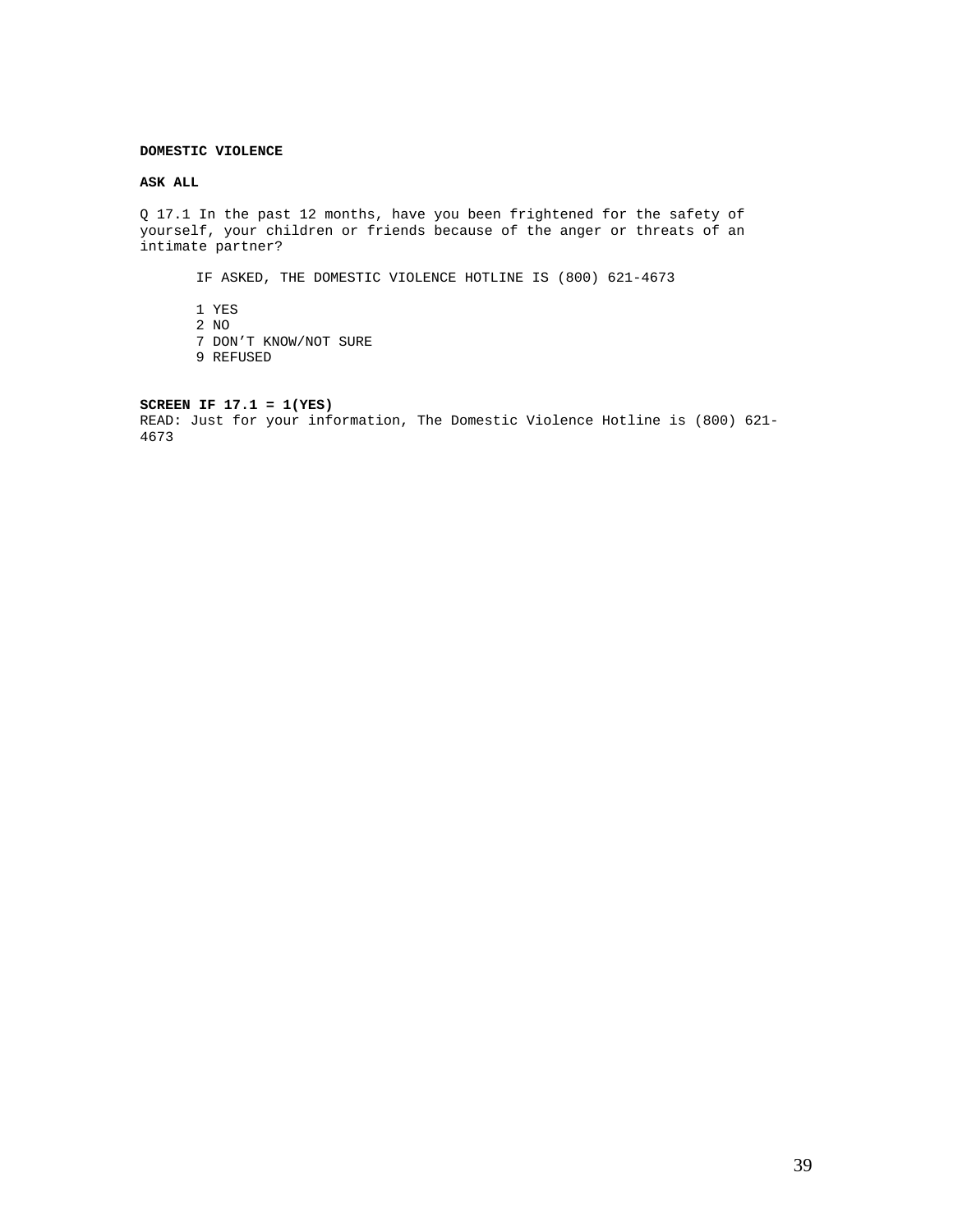### **World Trade Center Health Registry**

READ: The next few questions are about the events of September 11, 2001

**IF Q12.1 <5 YEARS AND 12.4 ZIP CODE NE TO LOWER MANHATTAN THAN ASK 18.1, ELSE SKIP TO 18.2** 

- 18.1 On September 11, 2001, did you live in Manhattan south of Canal Street?
	- 1. YES
	- 2. NO
	- 7. DON'T KNOW/NOT SURE
	- 9. REFUSED
- 18.2 On September 11, 2001, were you in Manhattan south of Chambers Street between the time of the first plane's impact and noon?
	- 1 YES 2 NO 7 DON'T KNOW/NOT SURE 9 REFUSED

18.3 From September 11, 2001 to June 30, 2002, did you work at least one shift at the World Trade Center site providing rescue, recovery, clean-up, construction, or support services?

1 YES 2 NO 7 DON'T KNOW/NOT SURE 9 REFUSED

18.3a Or did you work at World Trade Center Recovery operation on Staten Island or on a barge?

- 1 YES
- 2 NO 7 DON'T KNOW/NOT SURE
- 9 REFUSED

**IF 18.1, 18.2, 18.3, OR 18.3A=1 THEN ASK 18.4, ELSE SKIP TO 18.5** 

18.4 Have you enrolled on the World Trade Center Health Register?

1 YES 2 NO 7 DON'T KNOW/NOT SURE 9 REFUSED

READ: Now, I will ask about any persistent cough you may have had at any time since September 11.

18.5 Since September 11, 2001 have you had a persistent cough?

1 YES 2  $N()$ 7 DON'T KNOW/NOT SURE 9 REFUSED

READ IF NECESSARY: A persistent cough is a daily cough that involves hacking and wheezing and is not associated with having a cold or other breathing disease.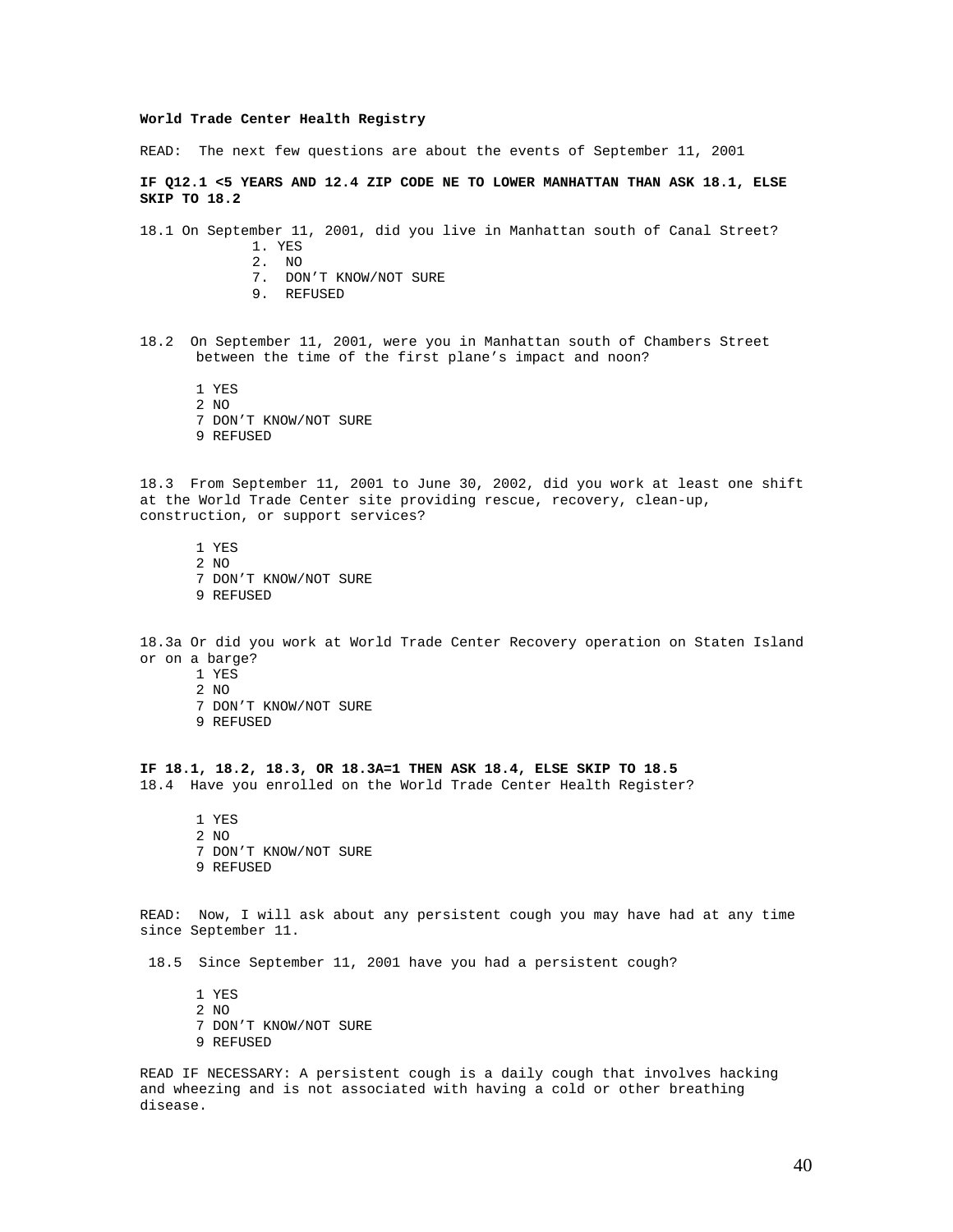# **IF 18.5=1 THEN ASK 18.6 AND 18.7, ELSE SKIP TO Q 19.1**

Q18.6 Before September 11, 2001 did you have a persistent cough?

- 1 YES
- 2 NO
- 7 DON'T KNOW/NOT SURE
- 9 REFUSED
- Q18.7 Have you had a persistent cough in the past 30 days?
	- 1 YES
	- 2 NO
	- 7 DON'T KNOW/NOT SURE
	- 9 REFUSED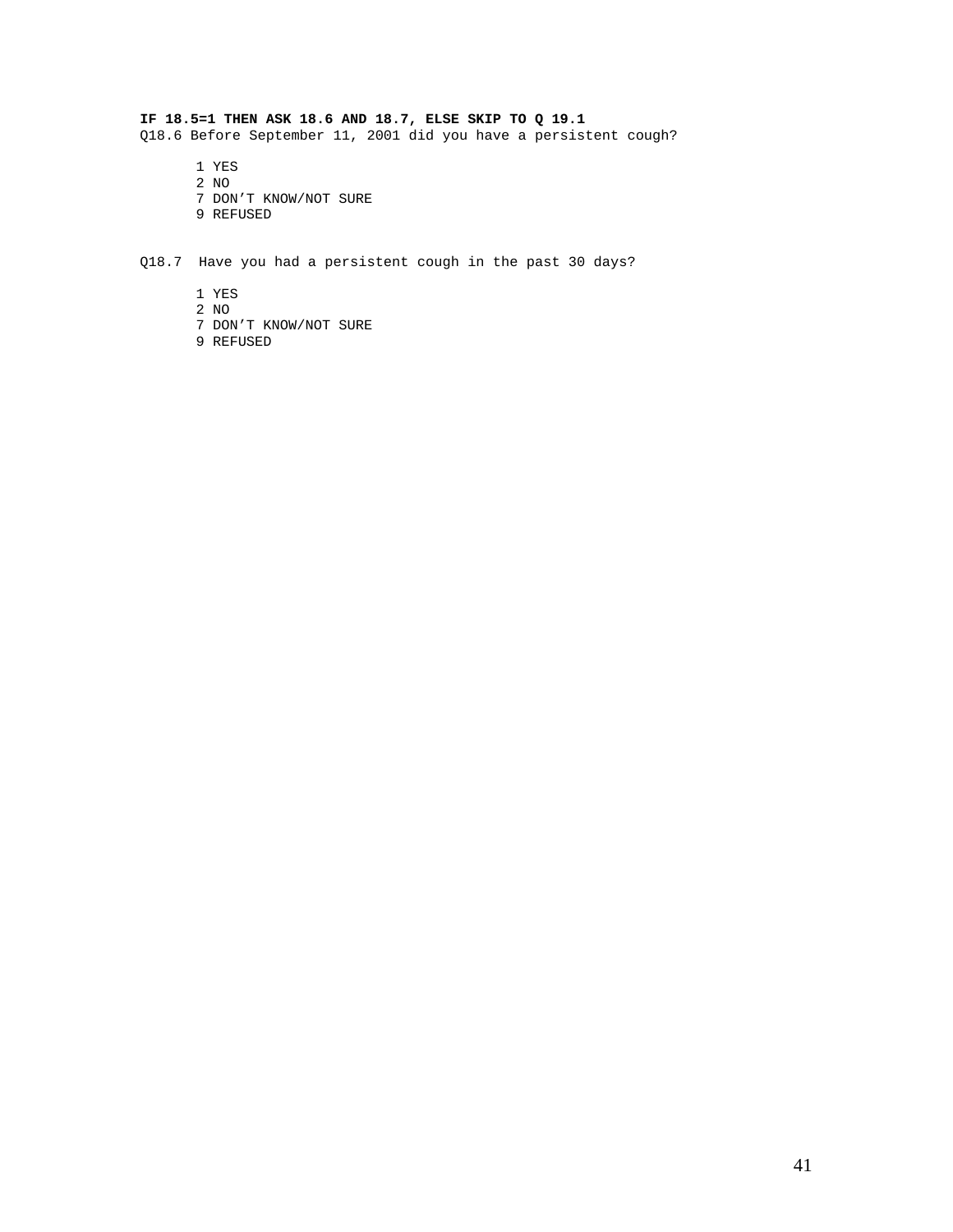READ: Finally, the last few questions ask about your telephone usage

Q 19.1 Do you have more than one telephone number in your household? Do not include cell phones or numbers that are only used by a computer or fax machine. 1 YES

- 2 NO
- 7 DON'T KNOW/NOT SURE
- 9 REFUSED

## **IF Q 19.1= 1 THEN ASK Q 19.2, ELSE SKIP TO Q 19.3**

Q 19.2 How many of these are residential numbers?

RECORD 77 FOR DON'T KNOW/NOT SURE RECORD 99 FOR REFUSED \_\_\_\_\_\_\_\_RESIDENTIAL TELEPHONE NUMBERS

## **ASK ALL**

Q 19.3 During the past 12 months, has your household ever been without telephone service for more than 24 hours?

1 YES 2 NO 7 DON'T KNOW/NOT SURE 9 REFUSED

#### **IF Q19.3=1 , THEN ASK Q 19.4, ELSE SKIP TO 19.5**

Q 19.4 What was the total amount of time your household was without telephone service for more than 24 hours?

ANSWER ONLY ONE FIELD

 RECORD 777 FOR DON'T KNOW/NOT SURE RECORD 999 FOR REFUSED

 \_\_\_\_\_\_\_\_ DAYS \_\_\_\_\_\_\_\_ WEEKS \_\_\_\_\_\_\_\_ MONTHS

Q 19.5 In the next 12 months, how likely are you to disconnect your home landline telephone and only use a cell phone. Would you say Very likely, Somewhat likely, Somewhat Unlikely, or Very Unlikely?

> 1. VERY LIKELY 2. SOMEWHAT LIKELY 3. SOMEWHAT UNLIKELY 4. VERY UNLIKELY 7 DON'T KNOW/NOT SURE 9 REFUSED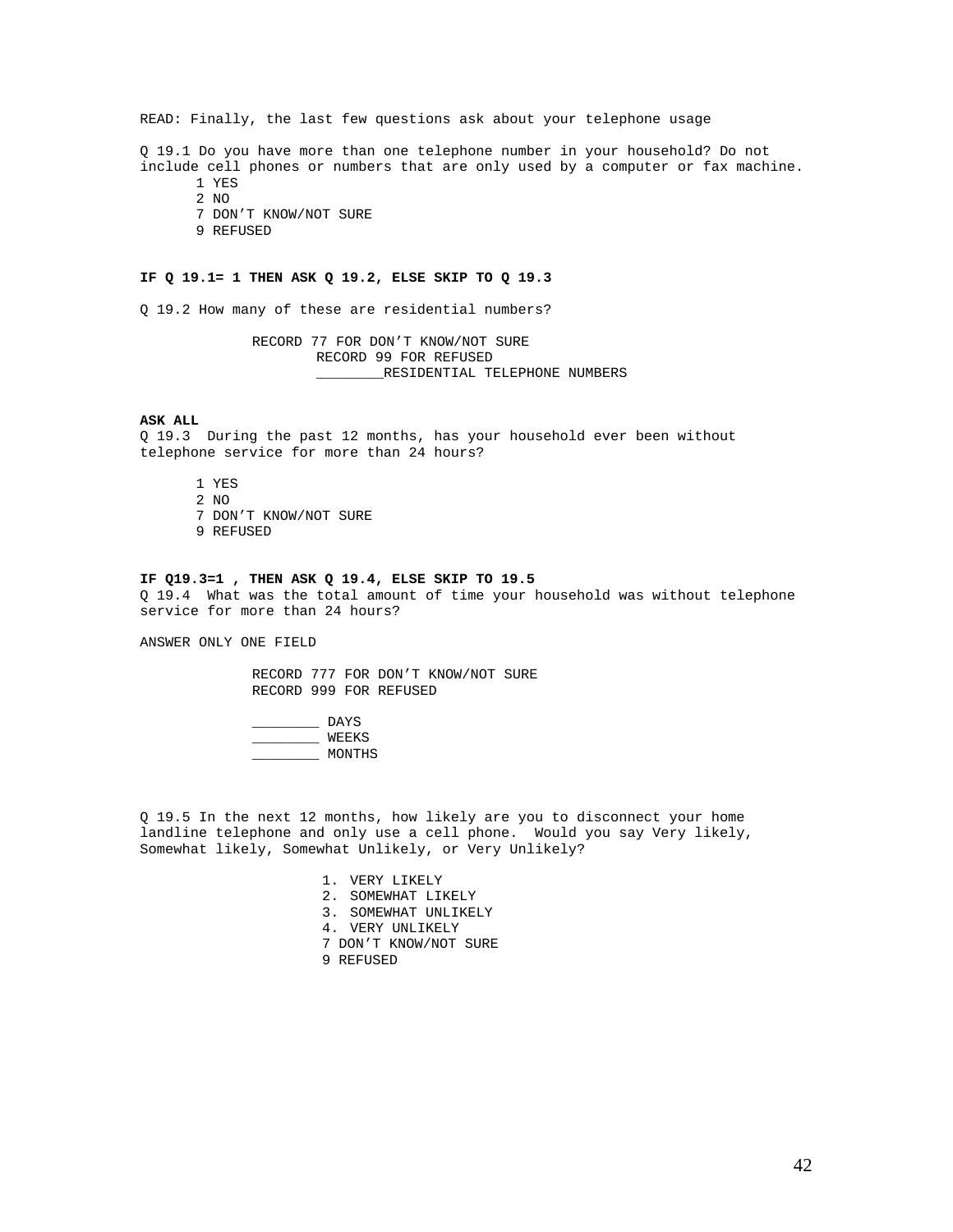INDIVIDUALS TO BE ASKED WILLINGNESS AND CONTACT INFO FOR FOLLOW-UP STUDY

STUDY 1: MSM AND IDENTITY 1. MSM WHO IDENTIFY AS STRAIGHT: Q11.2=1 (MALE) AND Q11.11=1 (STRAIGHT); AND Q15.1>=1 AND <777 (DON'T KNOW OR REFUSE)

2. MSM WHO IDENTIFY AS BISEXUAL: Q11.2=1 (MALE); AND Q11.11=3 (BISEXUAL); AND Q15.1>=1 AND <777 (DON'T KNOW OR REFUSE)

MSM WHO IDENTIFY AS GAY:  $Q11.2=1$  (MALE); AND  $Q11.11=2$  (GAY); AND Q15.1>=1 AND <777 (DON'T KNOW OR REFUSE)

STUDY 2: WSW AND HEALTHCARE 1. WSW, WHO HAVE HAD NO PAP SMEAR IN LAST 2 YEARS OR NO MAMMOGRAM IN THE LAST YEAR: Q11.2= 2 (FEMALE) AND [Q15.2>=1 AND <777] AND [Q13.1=2,7,9 OR Q13.2=2,3,4,5]; AND [Q13.3=2,7,9 OR Q13.4=3,4,5]

2. WSW, WHO HAVE HAD EITHER A PAP SMEAR IN THE LAST 2 YEARS OR A MAMMOGRAM IN THE LAST YEAR:  $Q11.2=2$  (FEMALE) AND  $[Q15.2>=1$  AND  $\langle 777 \rangle$ ; AND  $[Q13.2=1$ (WITHIN THE PAST YEAR) OR Q13.4= 1,2 (WITHIN PAST 2 YEARS)]

STUDY 3: AFRICAN AMERICAN MEN AND SMOKING 1. AFRICAN AMERICAN MEN, AGE 45-64 WHO SMOKED 100 CIGARETTES IN THEIR LIFETIME AND CURRENTLY SMOKE AT LEAST SOME DAYS: Q11.2=1 (MALE) AND [Q11.4=2 OR Q11.5=2] AND Q8.2=1,2 AND [64>=Q11.1>=45 OR 11.1B=2]

*IF FLAGGED FOR FOLLOW-UP* 

*Thank-you for your participation in this survey. The New York City Department of Health and Mental Hygiene is also conducting other studies regarding some special health concerns of New Yorkers. Based on some of your answers on this survey we may want to contact you to take part in a future study. If you agree to be contacted, you will be given more information about that special study at that time. Even after receiving this information, you can decide to participate or to refuse to participate at that time. If you are called by a researcher and end up taking part in one of these studies, you will receive a \$25 gift certificate for your time.* 

*Are you willing to be contacted again? 1 YES 2 NO* 

**IF YES, COLLECT FIRST AND LAST NAMES, PHONE NUMBER (INCLUDING AREA CODE) AND BEST DAY AND TIME TO CALL, AND SAY…** 

**First and Last Name: Telephone Number (s) for follow-up: Area Code\_\_\_\_\_\_\_\_\_\_\_-\_\_\_\_\_\_\_\_\_\_\_\_\_\_\_\_\_\_\_\_\_\_** 

**Best day of the week to callback\_\_\_\_\_\_\_\_\_\_\_\_\_\_\_\_\_\_\_\_\_\_\_\_ Best Time to Callback\_\_\_\_\_\_\_\_\_\_\_\_\_\_\_\_\_\_\_\_\_\_\_\_\_** 

> **Someone from the Health Department may contact you in the near future to tell you more about the special study. GO TO CLOSING BELOW**

**IF NO** 

**Thank-you anyway. GO TO CLOSING BELOW**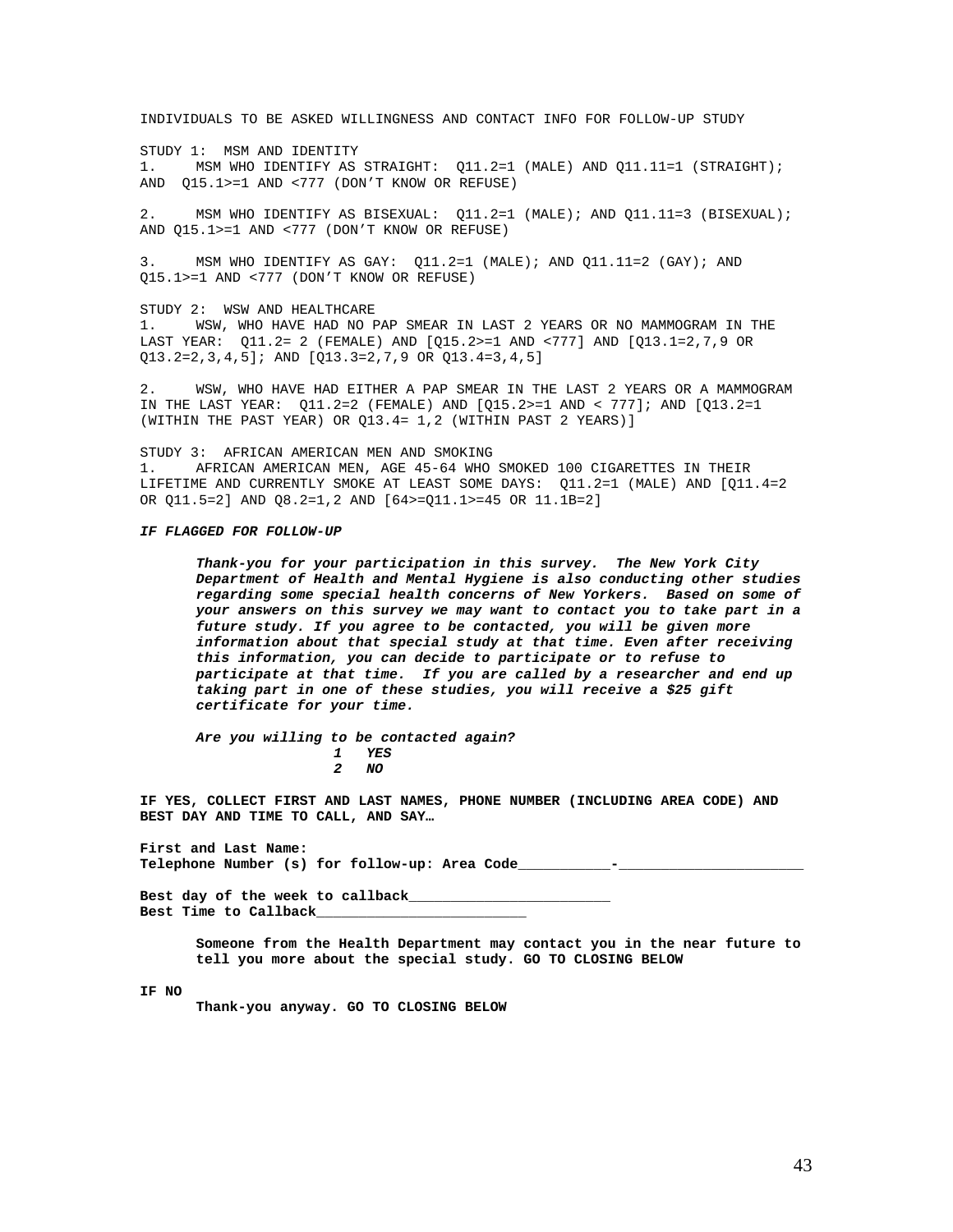Recruitment for follow-up survey (asked of all respondents except for those who are flagged for the special qualitative study)

Thank-you for your participation in this survey. The New York City Department of Health and Mental Hygiene is also conducting other studies regarding some special health concerns of New Yorkers. Based on some of your answers on this survey we may want to contact you to take part in a future study. If you agree to be contacted, you will be given more information about that special study at that time. Even after receiving this information, you can decide to participate or to refuse to participate at that time Are you willing to be contacted again?<br>3 YES 3 YES

4 NO

IF YES, COLLECT FIRST AND LAST NAMES, PHONE NUMBER (INCLUDING AREA CODE) AND BEST DAY AND TIME TO CALL, AND SAY…

First and Last Name: Telephone Number (s) for follow-up: Area Code\_\_\_\_\_\_\_\_\_\_\_-\_\_\_\_\_\_\_\_\_\_\_\_\_\_\_\_\_\_\_\_\_\_

Best day of the week to callback\_\_\_\_\_\_\_\_\_\_\_\_\_\_\_\_\_\_\_\_\_\_\_\_ Best Time to Callback\_\_\_\_\_\_\_\_\_\_\_\_\_\_\_\_\_\_\_\_\_\_\_\_\_

> Someone from the Health Department may contact you in the near future to tell you more about the special study. GO TO CLOSING BELOW

IF NO Thank-you anyway. GO TO CLOSING BELOW